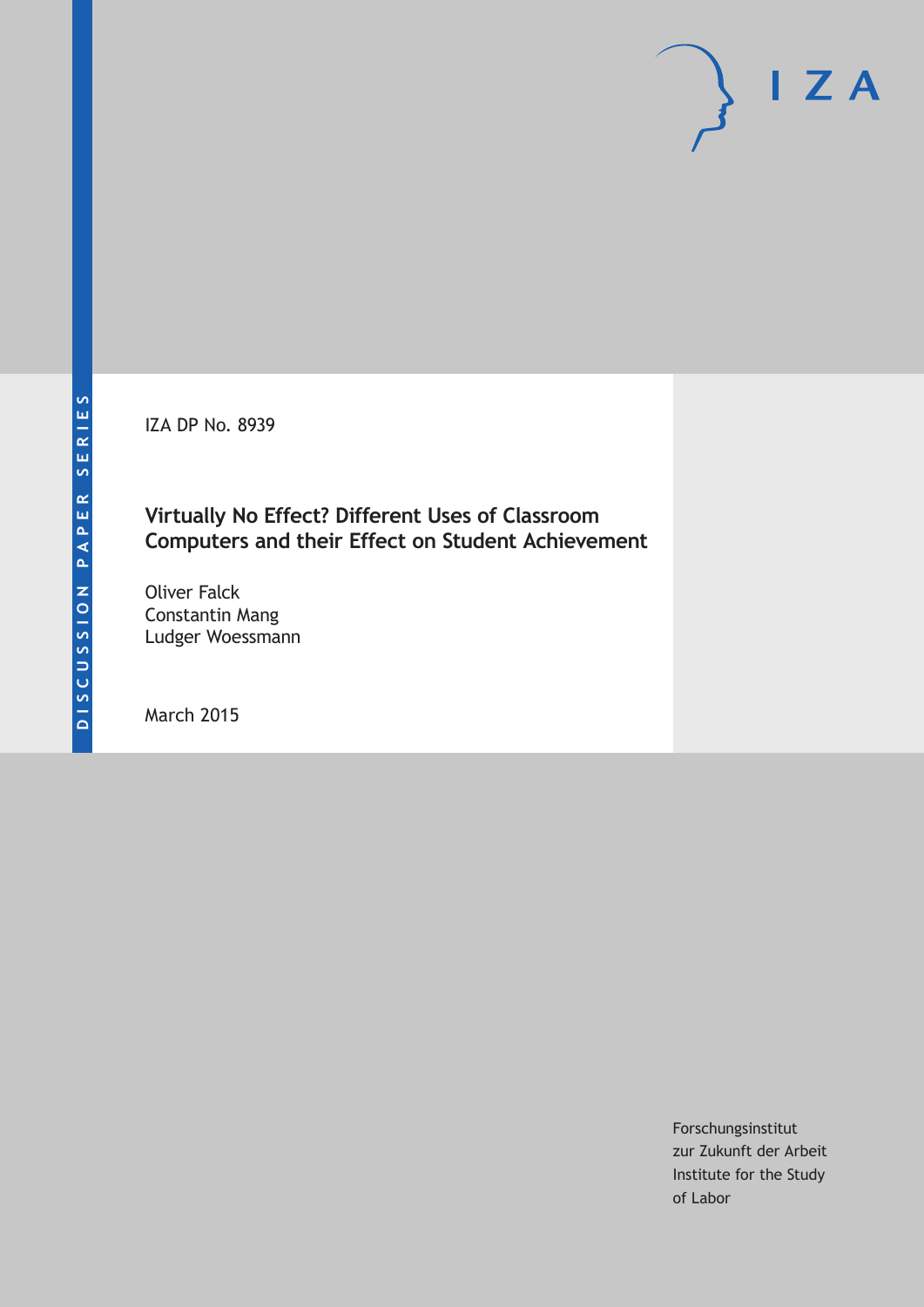# **Virtually No Effect? Different Uses of Classroom Computers and their Effect on Student Achievement**

## **Oliver Falck**

*Ifo Institute, University of Munich*

## **Constantin Mang**

*Ifo Institute, University of Munich*

### **Ludger Woessmann**

*Ifo Institute, University of Munich and IZA*

## Discussion Paper No. 8939 March 2015

IZA

P.O. Box 7240 53072 Bonn Germany

Phone: +49-228-3894-0 Fax: +49-228-3894-180 E-mail: iza@iza.org

Any opinions expressed here are those of the author(s) and not those of IZA. Research published in this series may include views on policy, but the institute itself takes no institutional policy positions. The IZA research network is committed to the IZA Guiding Principles of Research Integrity.

The Institute for the Study of Labor (IZA) in Bonn is a local and virtual international research center and a place of communication between science, politics and business. IZA is an independent nonprofit organization supported by Deutsche Post Foundation. The center is associated with the University of Bonn and offers a stimulating research environment through its international network, workshops and conferences, data service, project support, research visits and doctoral program. IZA engages in (i) original and internationally competitive research in all fields of labor economics, (ii) development of policy concepts, and (iii) dissemination of research results and concepts to the interested public.

<span id="page-1-0"></span>IZA Discussion Papers often represent preliminary work and are circulated to encourage discussion. Citation of such a paper should account for its provisional character. A revised version may be available directly from the author.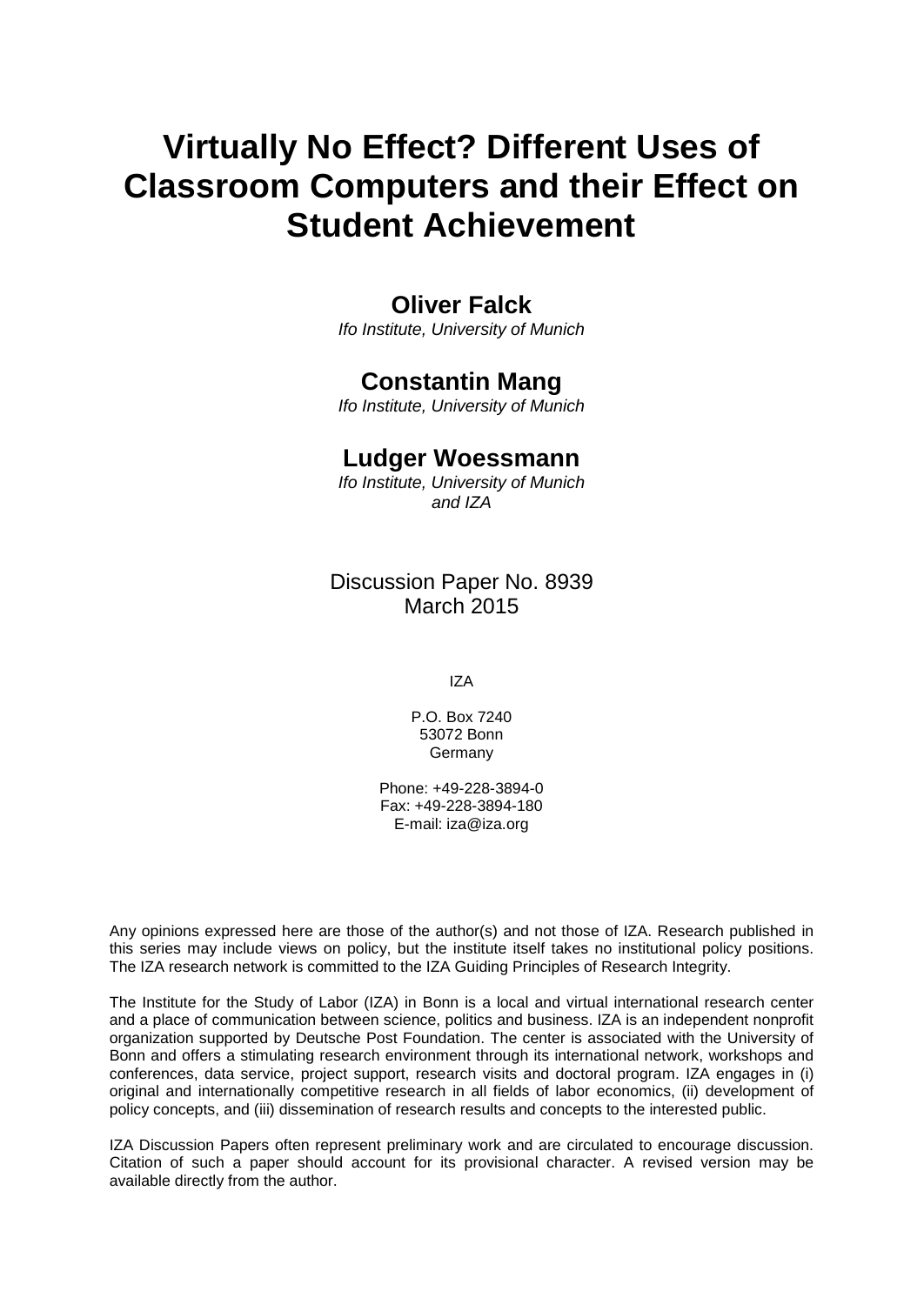IZA Discussion Paper No. 8939 March 2015

## **ABSTRACT**

## **Virtually No Effect? Different Uses of Classroom Computers and their Effect on Student Achievement[\\*](#page-1-0)**

Most studies find little to no effect of classroom computers on student achievement. We suggest that this null effect may combine positive effects of computer uses without equivalently effective alternative traditional teaching practices and negative effects of uses that substitute more effective teaching practices. Our correlated random effects models exploit within-student between-subject variation in different computer uses in the international TIMSS test. We find positive effects of using computers to look up information and negative effects of using computers to practice skills, resulting in overall null effects. Effects are larger for high-SES students and mostly confined to developed countries.

JEL Classification: I21, I28

Keywords: computers, teaching methods, student achievement, TIMSS

Corresponding author:

Ludger Woessmann Ifo Institute for Economic Research at the University of Munich Poschingerstr. 5 81679 Munich **Germany** E-mail: [woessmann@ifo.de](mailto:woessmann@ifo.de)

For helpful comments, we would like to thank Eric Bettinger, Mat Chingos, Tom Dee, Rob Fairlie, David Figlio, and seminar participants at Stanford University, the London School of Economics, Humboldt University Berlin, IZA Bonn, the Ifo Institute, and the III<sup>rd</sup> ICT Conference Munich. Woessmann is grateful to the Hoover Institution at Stanford University for its hospitality during work on this paper.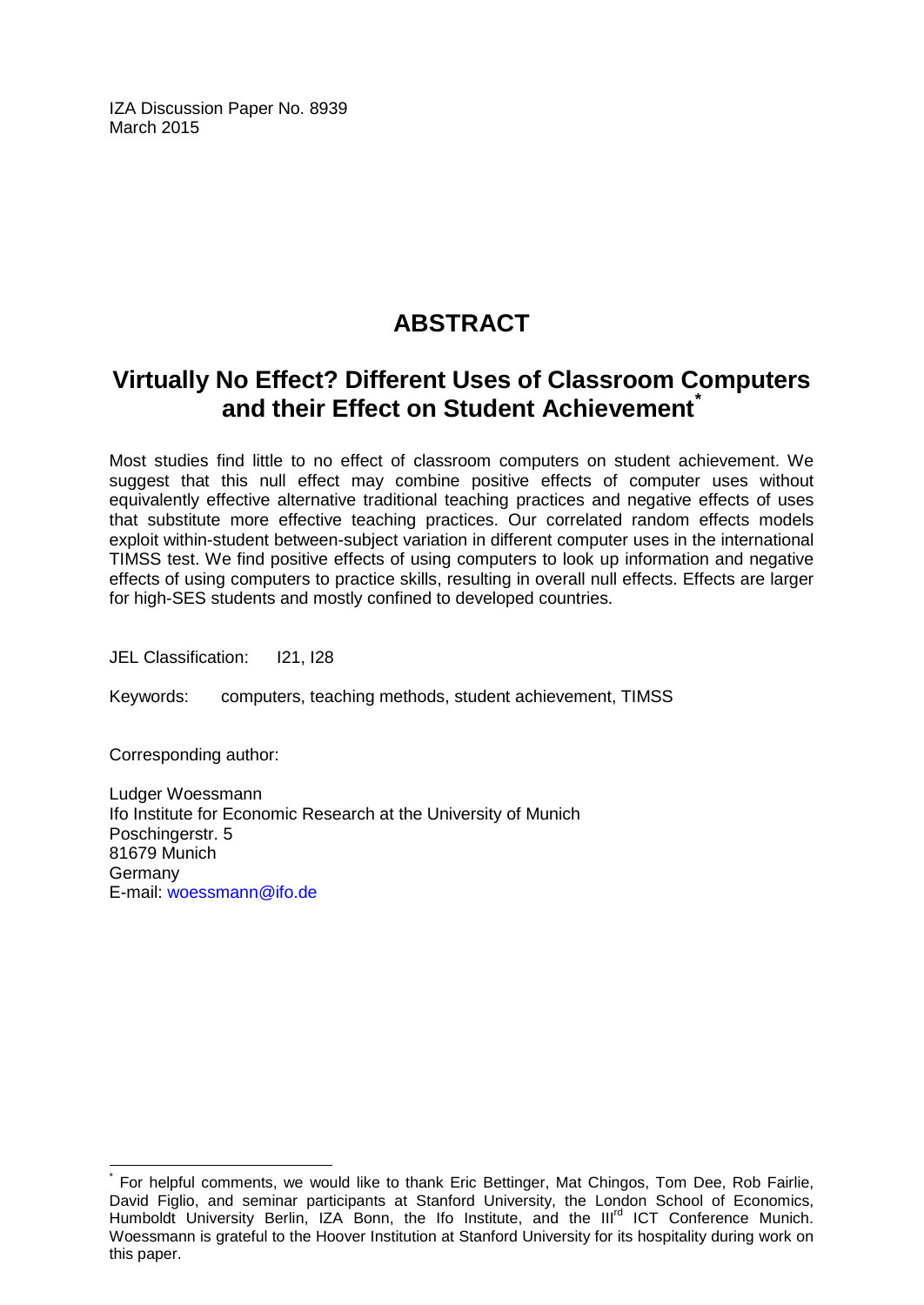#### **1. Introduction**

The use of computer-based teaching methods and virtual learning technologies in the classroom has raised high expectations to improve educational achievement (e.g., Peterson, 2010; Economist, 2013). These methods are often seen as the biggest technology shift in decades, if not in centuries, set to revolutionize the traditional teacher-centric lecturing style and to unleash the potential for improvements in teaching quality and efficiency. However, the empirical evidence on the effects of computers on student achievement has been disappointing, mostly finding no effects (Bulman and Fairlie, 2015). This paper suggests that such null effects may be the result of a combination of using computers for activities that are more productive than traditional teaching methods, thus improving student outcomes, and using computers in ways that substitute more effective traditional practices, thus lowering student outcomes. Our evidence shows that using computers to look up ideas and information indeed improves student achievement, but using computers to practice skills reduces student achievement.

The central point in our reasoning is that there are opportunity costs of time. Every classroom minute can be used for one activity or another. Thus, if the time spent on computers is increased, it substitutes different alternative time uses. On the one hand, computers can be used for specific applications, such as exploring new ideas and information on the Internet, that do not have comparably effective alternatives in the traditional world. If these computer uses substitute less effective uses of classroom time, student learning will increase. On the other hand, computers can be used for more traditional applications, such as practicing skills, that have potentially more effective conventional teaching alternatives. If these are crowded out, student learning will decrease. Thus, the net effect of computer use depends on the specific activities that they are used for and the relative effectiveness of the activities that they crowd out. An overall null effect of computer use may be the sum of positive and negative effects.

We test this hypothesis using information on the specific uses of computers in the classroom in the Trends in International Mathematics and Science Study (TIMSS). Our sample of the 2011 TIMSS test covers the math and science achievement of over 150,000 students in 30 countries in  $8<sup>th</sup>$  grade and nearly 250,000 students in 53 countries in  $4<sup>th</sup>$  grade. In detailed background questionnaires, TIMSS surveys how often teachers in each subject have their students use computers in three distinct activities: look up ideas and information; practice skills and procedures; and (only in  $8<sup>th</sup>$  grade) process and analyze data. Apart from enabling an analysis of different types of computer use, the international character of the TIMSS data allows us to test whether any effect is context-specific or generalizes across different settings.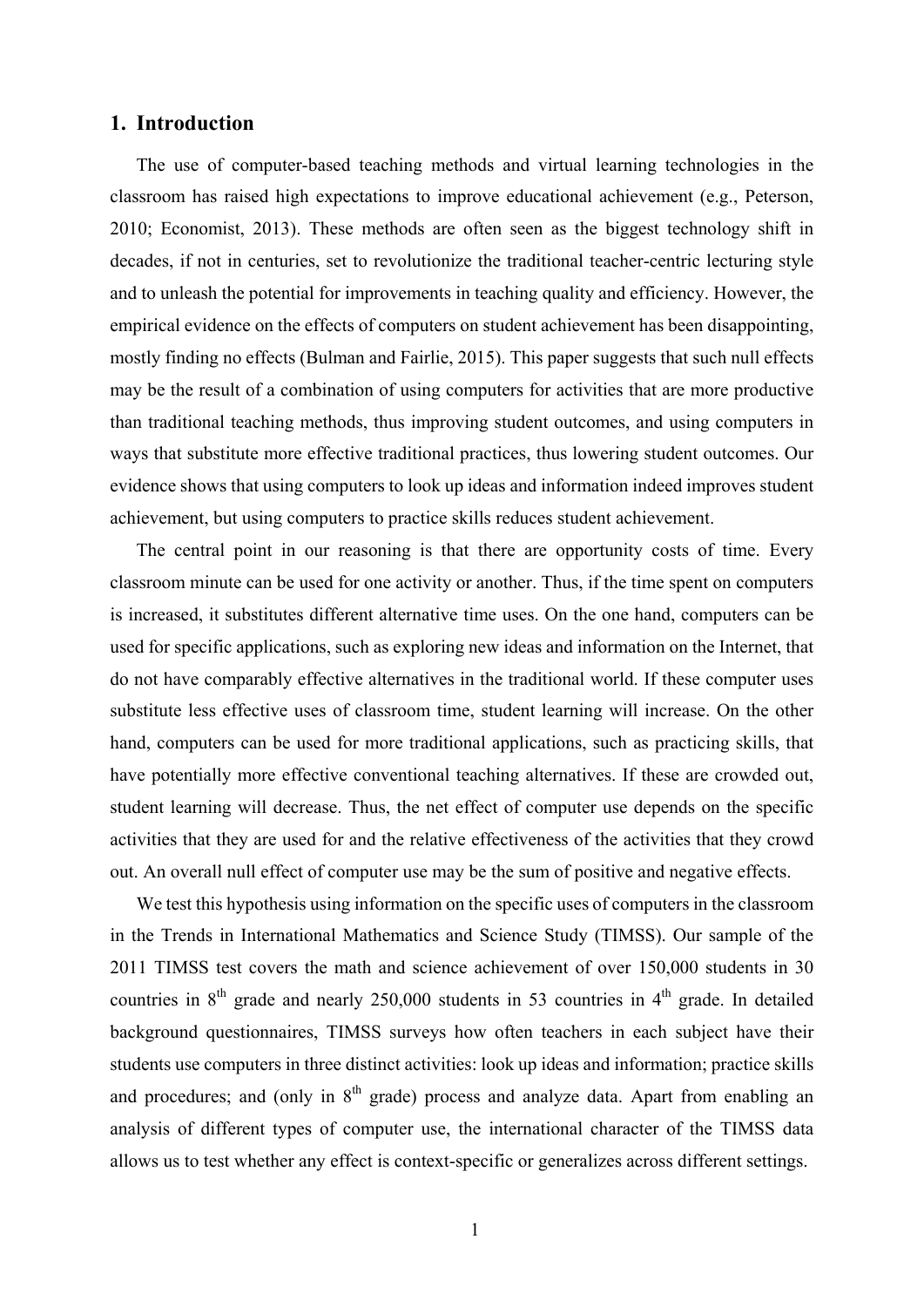Our identification strategy exploits the two-subject structure of the TIMSS data. It is hard to imagine a field experiment that would assign different types of computer use randomly across classrooms, not least because of teacher resistance. But in observational data, it is not random which students and classrooms use computers. For example, the availability of computers in a school is likely related to the socioeconomic status of the neighborhood, and teachers may choose to use computers based on students' achievement levels. To avoid bias from nonrandom selection of students into specific schools or classrooms, our empirical model identifies from variation in computer use across subjects within individual students. This between-subject variation allows us to estimate within-student effects, holding subject-invariant unobserved school and student characteristics constant. We generalize between-subject models with student fixed effects that assume the same effect of computer use on student achievement in both subjects (e.g., Dee, 2005, 2007; Lavy, 2015) to correlated random effects models with subject-specific effects (Metzler and Woessmann, 2012), which prove empirically relevant in our setting. To address nonrandom computer choices by different teachers, we draw on the rich TIMSS background information on teachers and their teaching methods. To further rule out bias from unobserved teacher characteristics or nonrandom selection of teachers into computer use, we also identify from between-subject variation within the same teacher when restricting our  $4<sup>th</sup>$ -grade analysis to a sample of students taught by the same teacher in both subjects.

In line with most of the literature, on average we do not find a significant effect of computer use on student achievement. But this null effect is the combination of positive and negative effects of specific computer uses: Using computers to look up ideas and information has a positive effect, whereas using computers to practice skills and procedures has a negative effect (and using computers to process and analyze data has no effect). In  $8<sup>th</sup>$  grade – which is the main focus of our analysis as computer use should be mature by this stage – this pattern is evident in science but not in math. Interestingly, we find the same pattern of opposing use-specific effects in 4<sup>th</sup> grade, but there it is strongest in math. This might indicate that the positive effect of using computers to look up ideas and information is particularly pertinent in the explorative stages of a subject matter. In terms of effect sizes, going from no to daily computer use for looking up ideas and information increases  $8<sup>th</sup>$ -grade science achievement by 10-13 percent (depending on teaching methods controls) of a standard deviation, but it reduces achievement by 7-11 percent of a standard deviation when used to practice skills and procedures.

Looking across countries, results are strongest among OECD countries and mostly insignificant in less developed countries. There are no systematic differences along other country dimensions such as broadband access or size of the country, indicating that general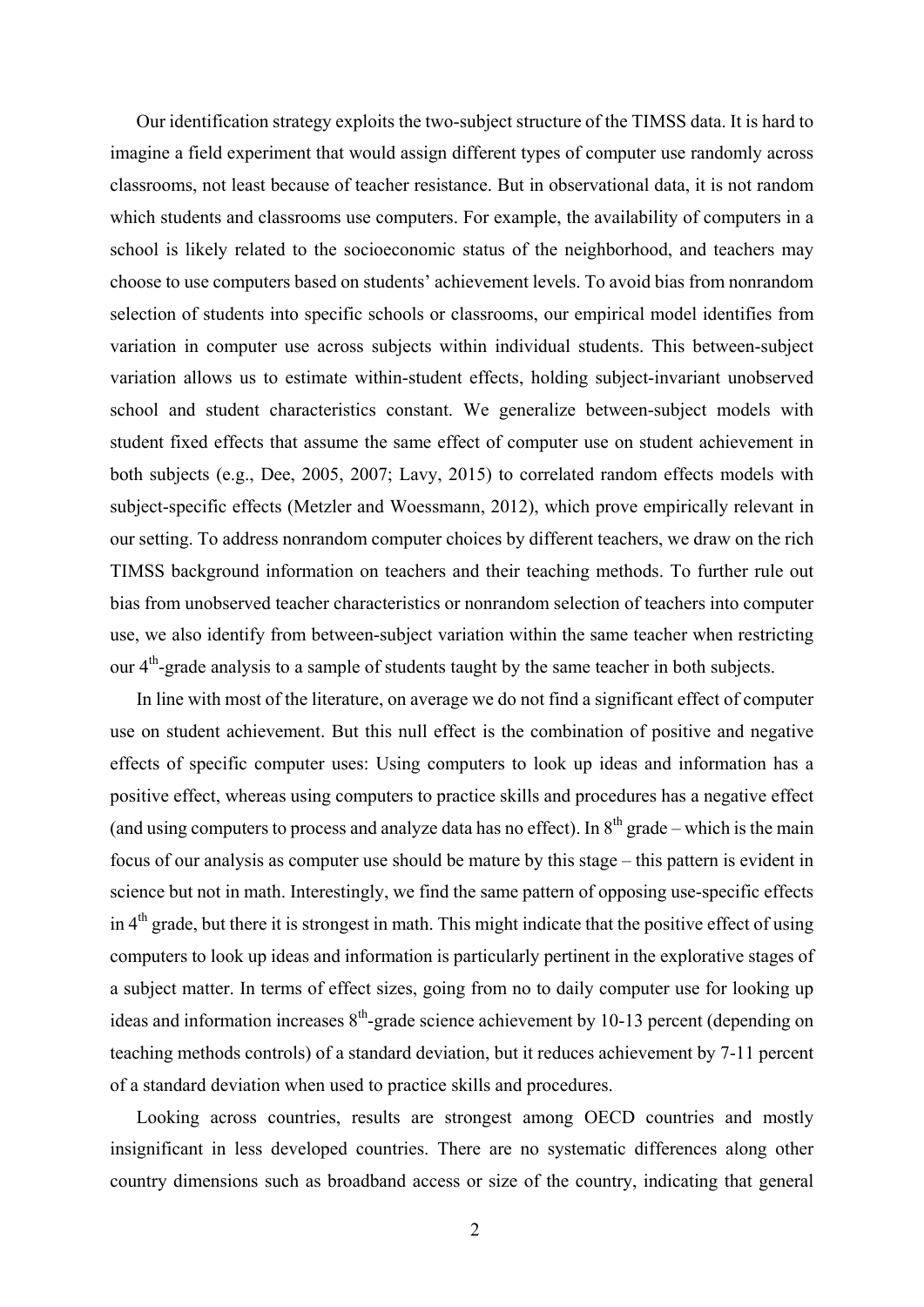Internet familiarity and the size of the software market do not seem to be crucial. Results also do not differ systematically by gender or by individual levels of achievement or computer acquaintance, indicating that effects do not depend on individual competencies. However, effects are less pronounced for students from low socioeconomic background. The patterns suggest that results are mostly a general feature of specific computer uses. Results are also robust in the within-teacher specification in  $4<sup>th</sup>$  grade.

Our results can help reconcile some of the diverging findings in the literature. Most studies of computer use in school find little to no effect of classroom computers on student achievement, in particular when looking at investment in computer technologies in general.<sup>1</sup> But there are exceptions of studies finding significant positive effects of specific computer-assisted instruction programs,<sup>2</sup> and in all these cases, there are indications that computers are being put to more effective uses in the sense of our framework (see Section 2.2 for details). Our result that effects of classroom computers differ by their specific use also relate to the recent literature on computers at home which emphasizes that home computers can be put to conducive uses such as schoolwork as well as detrimental uses such as gaming or entertainment (Fairlie and London, 2012; Fairlie and Robinson, 2013; Faber, Sanchis-Guarner, and Weinhardt, 2015). The differential effects of computer use in school also mirror differential effects of ICT more generally, which has been found, for example, to have positive effects of increased economic growth (Czernich et al., 2011) and social interaction (Bauernschuster, Falck, and Woessmann, 2014), but also negative effects of reduced voter turnout (Falck, Gold, and Heblich, 2014) and increased sex crime (Bhuller et al., 2013).

Our results also have implications for policy. Recently, there has been a big push in many countries to bring computers into classrooms. Some U.S. school districts invest more than \$1 billion in classroom computers and corresponding infrastructure.<sup>3</sup> Indeed, President Obama made technology in schools a priority of his education policy in the State of the Union Address 2014 and announced a multi-billion-dollar program to support the roll-out of technology in classrooms.<sup>4</sup> A similar initiative in the European Union aims to equip every school with ICT

<sup>&</sup>lt;sup>1</sup> E.g., Angrist and Lavy (2002), Rouse and Krueger (2004), Goolsbee and Guryan (2006), and Leuven et al. (2007); see Bulman and Fairlie (2015) for a review.

<sup>&</sup>lt;sup>2</sup> See Machin, McNally and Silva (2007), Banerjee et al. (2007), and Barrow, Markman, and Rouse (2009).

<sup>&</sup>lt;sup>3</sup> The Los Angeles Unified School District plans to spend \$1.3 billion on iPads and Wi-Fi infrastructure (http://www.scpr.org/blogs/education/2014/02/11/15811/la-schools-wifi-networks-to-cost-about-800-million).

<sup>4</sup> Within the scope of the ConnectEd initiative, the Federal Communications Commission (FCC) will spend \$2 billion over the next two years to connect classrooms. Additionally, private companies, such as Microsoft and Apple, have committed more than \$1 billion to support the roll-out of new technologies into classrooms (http://www.whitehouse.gov/issues/education/k-12/connected).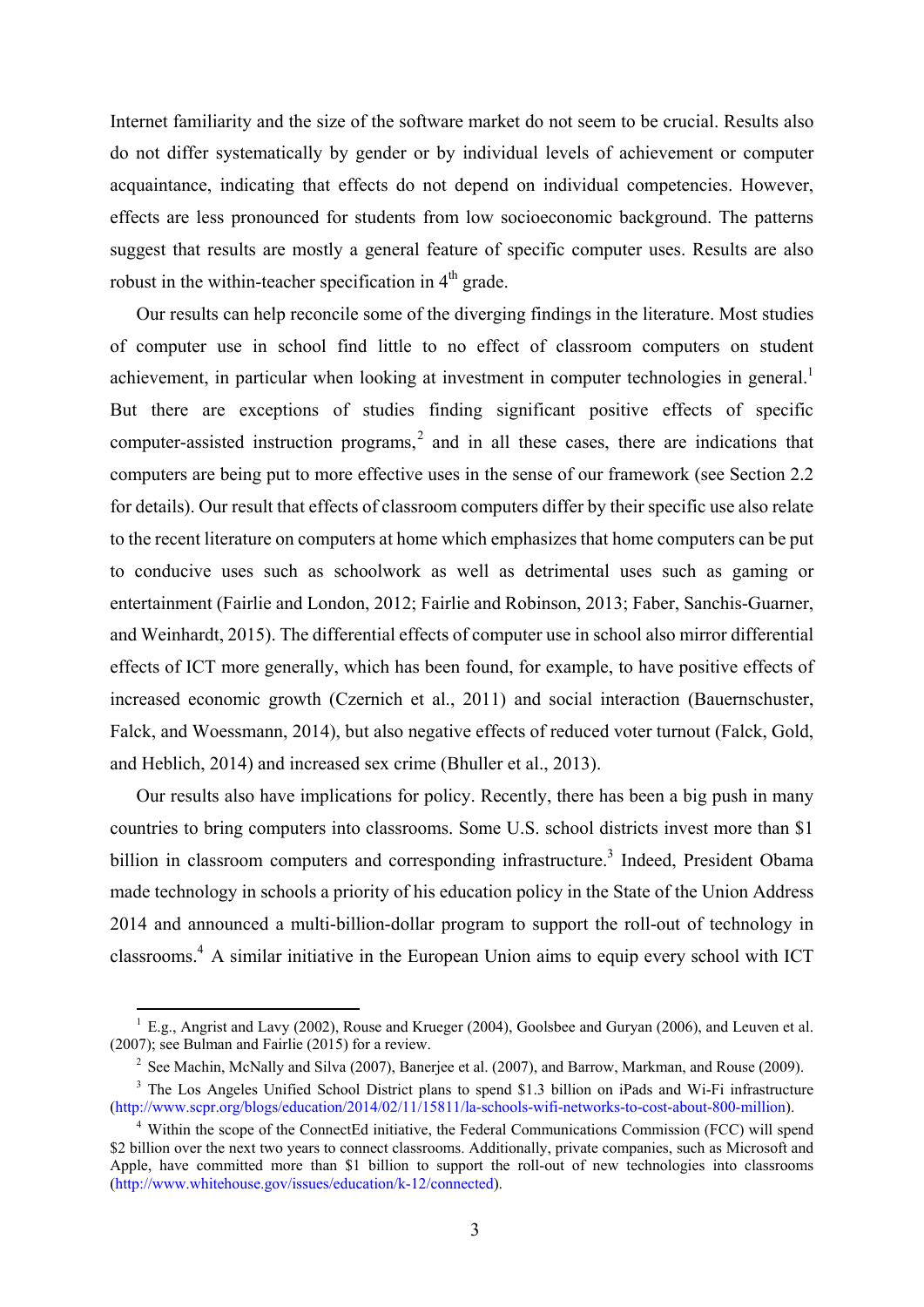equipment by 2020.<sup>5</sup> Our results imply that the success of any such initiative will depend on the specific uses that the extended computer exposure in the classroom will be brought to.

In what follows, Section 2 provides a conceptual framework for our analysis that also helps to conceptualize the existing literature. Section 3 introduces the TIMSS data and Section 4 our identification strategy. Sections 5 and 6 present our results in  $8<sup>th</sup>$  and  $4<sup>th</sup>$  grade, respectively. Section 7 analyzes heterogeneity by students and countries. Section 8 concludes.

#### **2. Conceptual Framework and Related Literature**

#### **2.1 Conceptual Framework: Opportunity Costs of Computer-Assisted Instruction Time**

Computer-assisted instruction in the classroom has been argued to further student learning in many ways, including more effective use of time, individualized instruction, better monitoring of student progress, and improved access to world-wide information (e.g., Bulman and Fairlie, 2015). However, the net effect of any use of instruction time in school will depend on the opportunity cost of time. The marginal effect of using additional instruction time for any specific activity ultimately depends on the marginal productivity of time use in this activity relative to the marginal productivity of time use in the activity that it replaces. Consequently, there is a tradeoff between computer-assisted instruction and any traditional mode of instruction, such as teacher-centered group instruction or individual learning, that it offsets.

To fix ideas and frame the subsequent discussion, let us consider the learning process as a simple education production function (e.g., Hanushek, 2002) that places particular emphasis on different uses of classroom time (similar in spirit to Bulman and Fairlie, 2015).<sup>6</sup> Educational achievement *A* of a student (student and subject subscripts omitted for expositional simplicity) is a function *f* of different inputs:

$$
A = f\left(X, S, \bigcup_{o,u} T_u^o\right) \quad \text{s.t.} \quad \sum_{o,u} T_u^o \leq \overline{T} \quad \text{with } o \in (t,c) \text{ and } u \in (l, p, d, r) \tag{1}
$$

where *X* refers to all out-of-school input factors (including individual ability, family background, and peers), *S* refers to the quantity and quality of material and teacher inputs in school, and *T* refers to different uses of classroom time. In particular, classroom time can be used in two specific modes *o*, and each can be put to a number of specific uses *u*. The two

 $\overline{a}$ 

 $5$  http://europa.eu/rapid/press-release MEMO-13-813 en.htm.

<sup>&</sup>lt;sup>6</sup> We limit our analysis to different intensities of computer-assisted instruction in the classroom and abstain from analysis of fully online courses or schools; see Chingos and Schwerdt (2014) for virtual schools and Figlio, Rush, and Yin (2013) and Bowen et al. (2014) for online courses in higher education.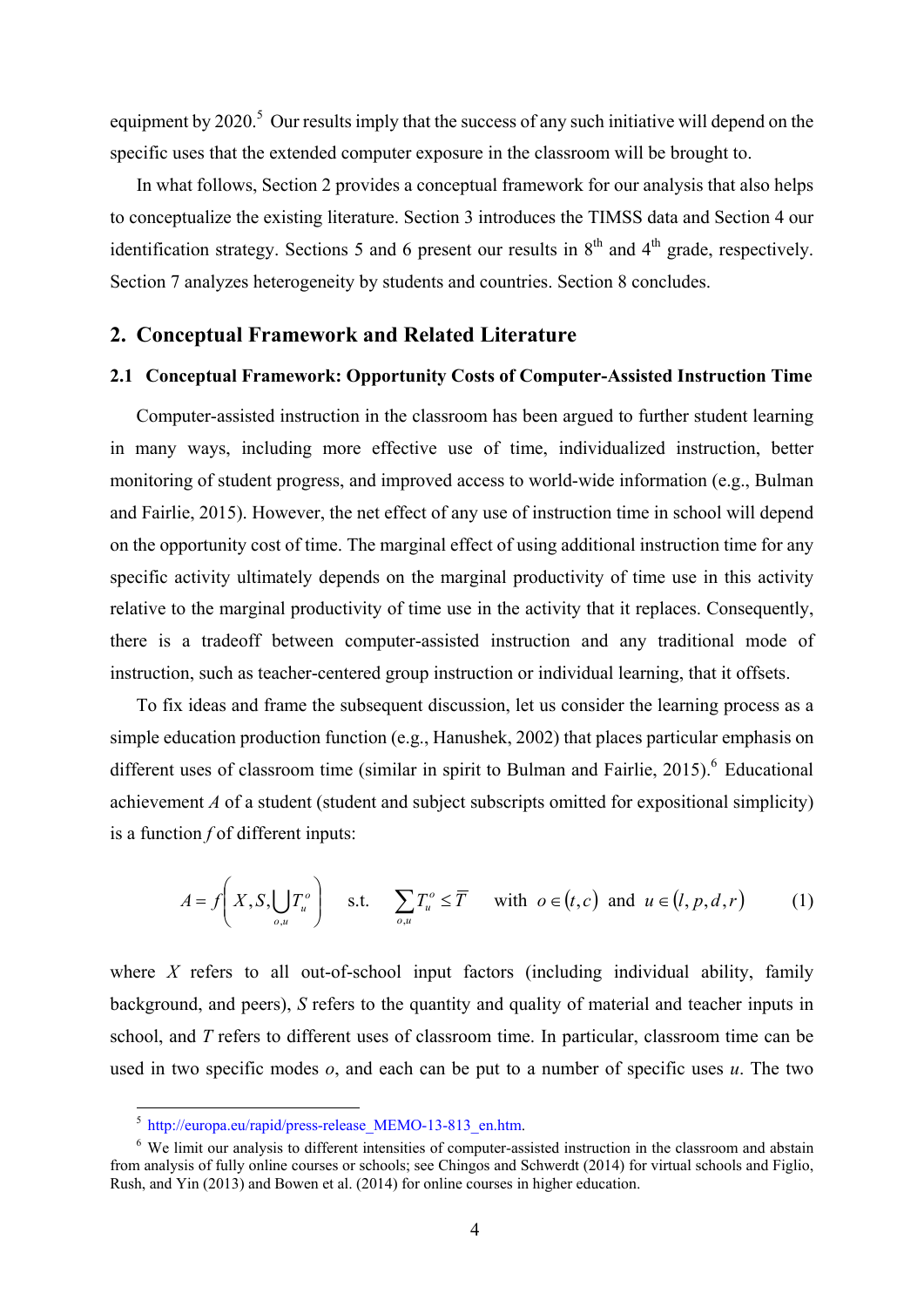modes *o* of time use are computer-assisted instruction *c* and traditional instruction *t*. To emphasize typical computer-based classroom uses in our model framework, the four specific uses *u* to which either of the modes can be put are looking up ideas and information *l*; practicing skills and procedures *p*; processing and analyzing data *d*; and any other use of time *r*.

The key feature is that classroom instruction is subject to a time budget constraint in that the sum of the different uses of classroom time cannot exceed total classroom time  $\overline{T}$ . This means that any use of classroom time in one activity is subject to an opportunity cost of time, since the same unit of time cannot be used for any other classroom activity. This simple framework helps us clarify a number of stereotypical assumptions about computer use in school.

First, there may be some activities in which, starting from low use intensities, the marginal productivity of computer-assisted instruction is superior to traditional instruction. For example, the World Wide Web provides access to a wealth of information in an easily accessible way that is simply not feasible in an offline mode. Therefore, we might expect  $\partial A/\partial T_i^c > \partial A/\partial T_i^t$ , i.e., the marginal product of using computers to look up ideas and information *l* is larger than the marginal product of traditional modes, for example going to libraries to look up ideas and information. If computer-based instruction substitutes traditional instruction in the same use, using classroom computers to look up ideas and information will improve student learning.

Second, in other activities, traditional teaching methods may be more effective than computer-based alternatives. For example, some argue that when it comes to practicing skills and procedures *p*, traditional teaching methods may have reached a high level of perfection, whereas computer-based modes may distract from the main task. Moreover, for practicing your skills, it may often be important *not* to use the help of other devices. Thus, if  $\partial A/\partial T_p^c < \partial A/\partial T_p^c$ using computers for practicing will reduce student achievement. Overall, the complementarity of computers to non-routine tasks like looking up ideas and information in the production of education by teachers and students, as well as their substitutability to routine tasks like practicing, may mirror more general ways in which computers affect the labor market (Autor, Levy, and Murnane, 2003).

Third, there may also be activities without strong priors about the relative productivity of computer-based and traditional teaching modes. If we call these uses *d*,  $\partial A/\partial T_a^c = \partial A/\partial T_a^c$ means that a marginal change in computer use in this activity will not affect student outcomes. For example, both computer-based and traditional instruction methods may have their advantages when it comes to processing and analyzing data, and traditional modes of data processing may often already use such devices as calculators.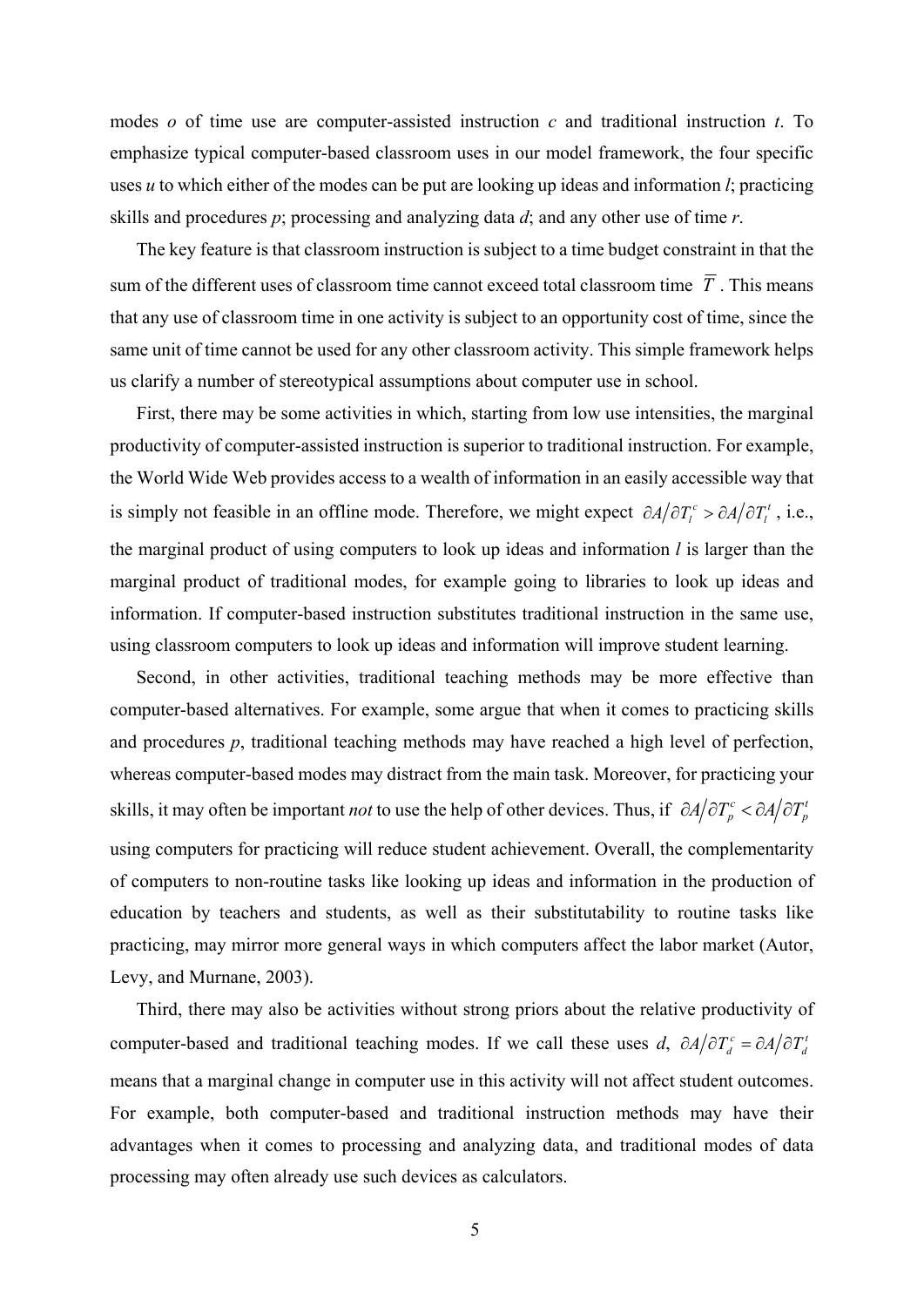Fourth, there may be cross-effects in that computer instruction in one use substitutes traditional (or computer) instruction in another use, possibly including other uses *r* that do not lend themselves to computer-assisted instruction at all. In this case, any net effect is possible and the ultimate effect will depend on the relative marginal productivity of time in different modes and uses. Furthermore, as long as there are diminishing returns to time use in any specific activity, the net effect of time used in any specific mode and use may be larger at low use intensity and then decline at some stage. However, fixed setup costs may render specific modes and uses relatively ineffective throughout.

Fifth, the relative marginal productivities of time use may be specific to a subject and grade. In particular, the positive effects of computer-based information about ideas may be more relevant in the explorative stages of a subject matter than in more mature stages. For example, while many of the concepts taught in primary-school math are still very explorative  $-$  e.g.,  $4<sup>th</sup>$ -graders may look up geometric shapes such as the number of faces, edges, and corners of a cube on the Internet – this may not be as true for high-school math. By contrast, the subject matters taught in the different parts of high-school science may lend themselves particularly well to explorative projects that require looking up new information and ideas on the Internet.

Sixth, because the effect of any time use depends on its own productivity relative to the productivity of the time use it substitutes, any effect also depends on the overall productivity with which teaching time is used in a system. Thus, in systems where teaching time is used quite unproductively to add to students' achievement in any application – as has been shown to be the case in many developing countries (e.g., Pritchett, 2013) – the marginal effect of using computers in any use may be relatively small.

Finally, in addition to the discussed substitution effects, specific time uses may in principle also have an "income effect" in that they increase the effective overall time budget. For example, if a time use replaces otherwise ineffective disrupted classroom time, its net effect will be equal to its marginal product. The same is true if a specific computer-assisted instruction program supplements existing instruction by extending total instruction time per week. Note, however, that this additional instruction time might have more productive alternative uses.

#### **2.2 Conceptualizing the Mixed Existing Evidence**

This framework of considering the opportunity costs of time in alternative uses can help conceptualize the mixed results in the empirical literature on the effects of using computers in school so far. In fact, most of the studies with rigorous identification strategies in this literature find little or no effect of classroom computers on student learning (see Bulman and Fairlie,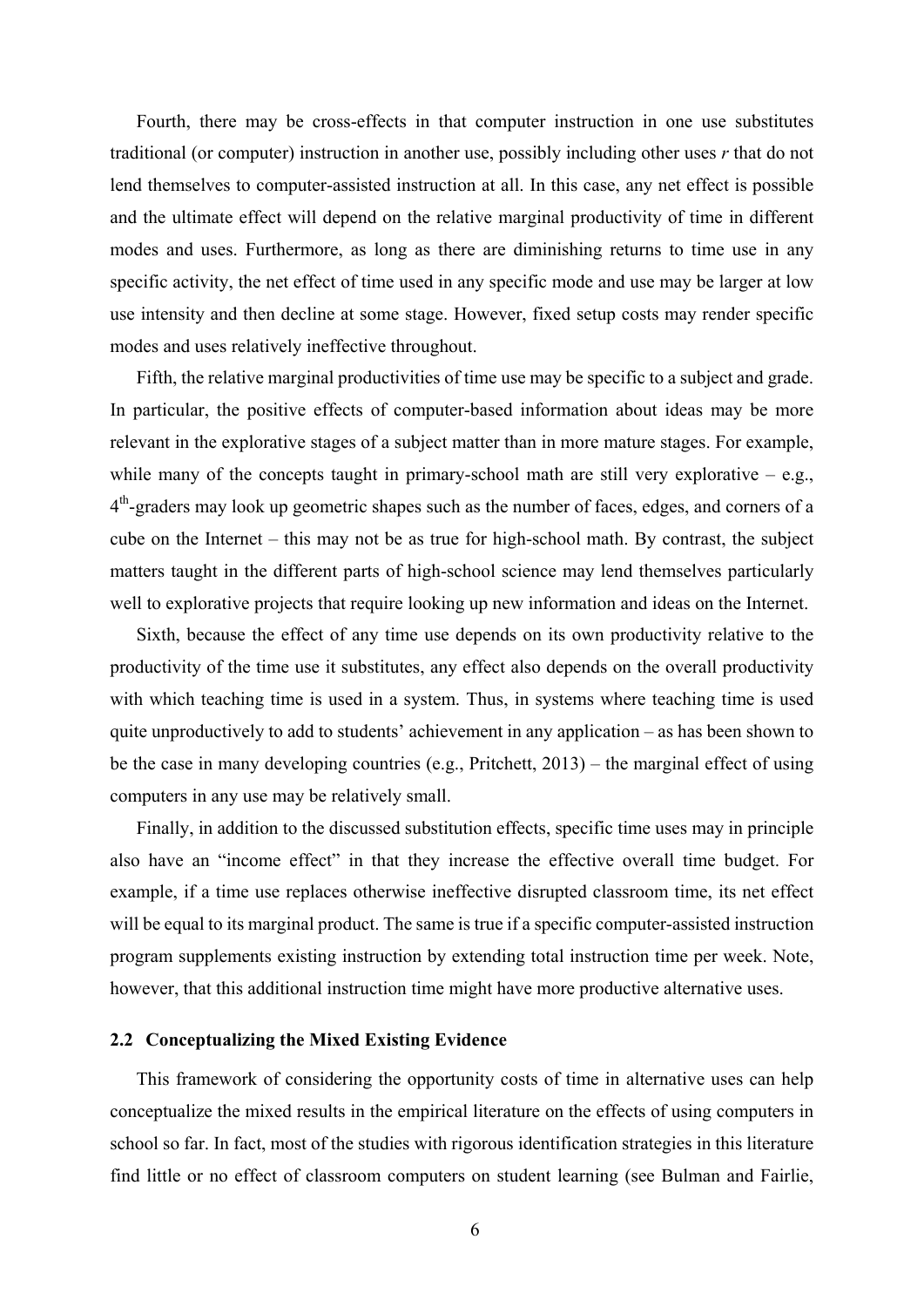2015, for a review). This is particularly true for studies that investigate investments in computer hardware and software in general, where some estimates even indicate negative effects (e.g., Angrist and Lavy, 2002; Goolsbee and Guryan, 2006; Leuven et al., 2007; Barrera-Osorio and Linden, 2009; Cristia et al., 2012). But many studies of specific programs of computer-assisted instruction also basically find no effects on student outcomes (e.g., Rouse and Krueger, 2004; Campuzano et al., 2009). In the framework of our model, such null effects of the average application of computers in school are not unexpected if they combine positive and negative underlying effects of specific computer uses. In particular, in many schools there may be no strong mechanism driving teachers toward an optimal allocation of time use in classrooms.

But there are also exceptions of studies indicating positive effects. Barrow, Markman, and Rouse (2009) find positive effects of a popular computer-aided instruction program in three U.S. urban school districts. There are several indications that computers in this particular program may have been put to more effective uses than in general. In particular, the use of computers was clearly defined in this particular program, it explicitly covered issues of classroom management and lesson planning, the program may in fact have increased individualized instruction time, and the districts under study already had experience in using the program and wanted to be evaluated. Machin, McNally, and Silva (2007) find positive effects of additional ICT funding due to a policy change in England. Interestingly, their results indicate that the policy redirected resources to school districts that were more efficient to begin with, suggesting a potentially more effective choice of time uses. Banerjee et al. (2007) find positive effects of the introduction of a computer-assisted learning program in urban India. In the studied program, half of the program time was additional to standard classroom instruction time so that the policy included an increase in total instruction time. In fact, based on another intervention in India, Linden (2008) shows that the same computer-assisted learning program had a negative effect when implemented in-school to substitute traditional teaching, but had a positive effect when implemented out-of-school to effectively increase the total instruction time budget. The difference in findings of all three exceptions relative to the overall literature thus can be understood within our simple model framework.

However, the key feature of this framework – the relative effectiveness of using computers in different activities – has not been empirically studied so far. The main contribution of our study is to analyze the effects of different computer use activities. In addition, we propose an identification method that allows for causal interpretation of effects of computer use in observational data and study a wide variety of countries that allow for the exploration of heterogeneity and of the external validity of results.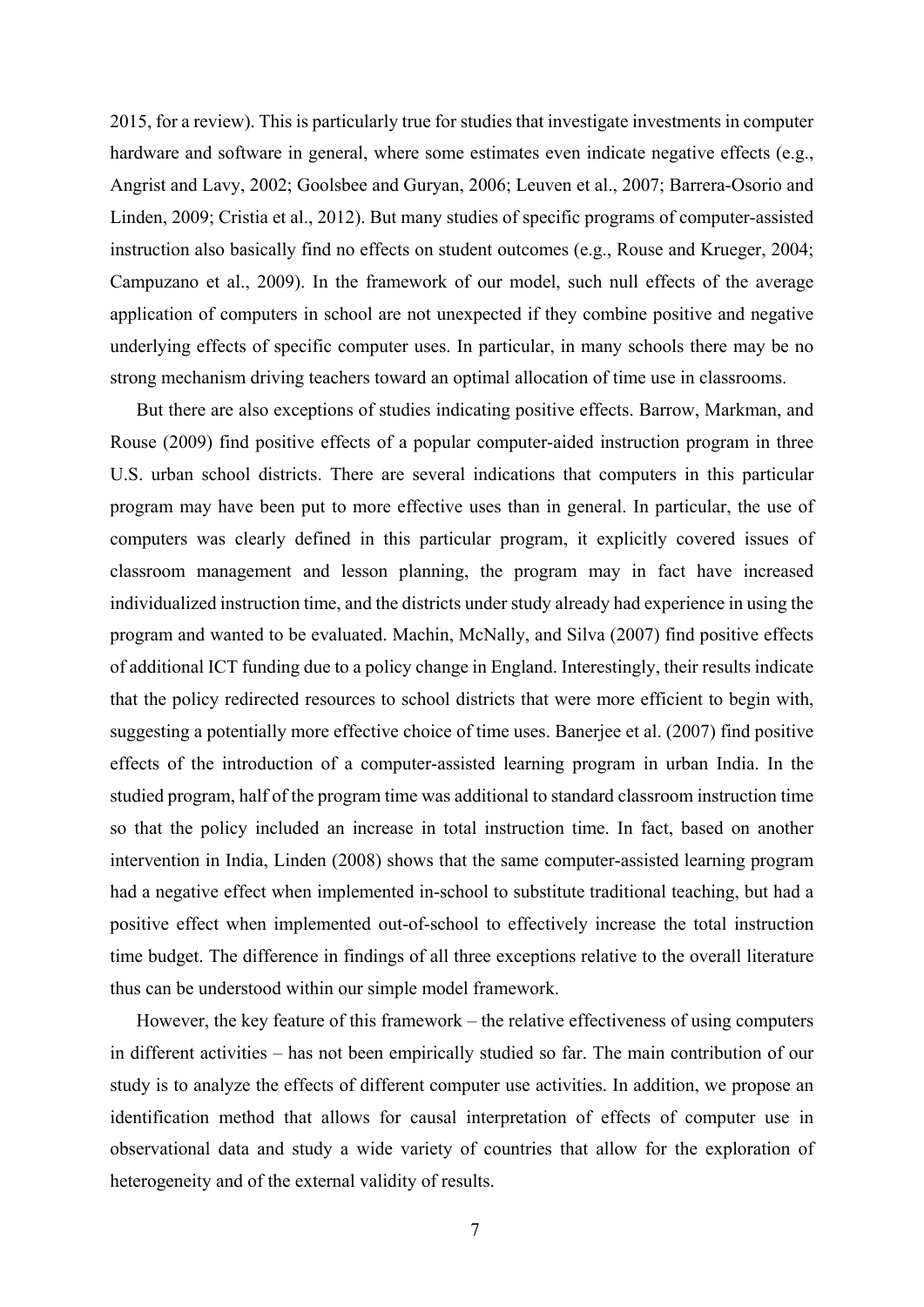#### **3. The TIMSS Data**

#### **3.1 International Data on Math and Science Achievement**

To estimate the effect of classroom computer use on student achievement, we use data from the 2011 Trends in International Math and Science Study (TIMSS). TIMSS is conducted by the International Association for the Evaluation of Educational Achievement (IEA), an independent international cooperation of national research institutions and government agencies with more than 50 years of experience in international comparative testing. The TIMSS tests emerge from a cooperative venture involving all participating countries to ensure a strong curricular focus of the assessments.

In each participating country, TIMSS draws representative samples of students in  $4<sup>th</sup>$  grade (usually aged around 10 years) and in  $8<sup>th</sup>$  grade (usually aged around 14 years). The two-stage sampling design first randomly samples schools out of all schools in a country with sampling probabilities proportional to school size and then randomly samples one or more classrooms in each sampled school.<sup>7</sup> Our main focus is on  $8<sup>th</sup>$  grade because the use of classroom computers may require a certain degree of maturity, making it more effective in post-elementary school settings. While basic computer skills can be assumed for  $8<sup>th</sup>$ -grade students, they are a potential limitation to using computers in  $4<sup>th</sup>$  grade. Students in  $8<sup>th</sup>$  grade may also use computers in a more systematic way and be able to perform more specific tasks such as processing data from experiments in science classes. To investigate grade specificities, we also analyze the 4<sup>th</sup>-grade sample which has the advantage of allowing us to perform within-teacher analyses because many  $4<sup>th</sup>$ -grade students are taught by the same teacher in both subjects.

An important feature for our identification strategy is that TIMSS measures achievement in two subjects, math and science. To ensure a clear matching between measured science achievement and current teacher and computer use information, we restrict our analysis to students in schools that teach integrated science courses, that is, students enrolled in science as a single subject taught by a single teacher.<sup>8</sup> This leaves out countries where students are taught science as separate subjects, usually by different teachers with different uses of classroom time (e.g., in separate biology, chemistry, physics, and geography classes, only a subset of which is usually taught in any specific grade). Our samples include 155,948 students in 30 countries in  $8<sup>th</sup>$  grade and 245,482 students in 53 countries in 4<sup>th</sup> grade. Throughout the analysis, we

<sup>&</sup>lt;sup>7</sup> Students with disabilities and students who are unable to read or speak the national test language are not sampled in TIMSS.

<sup>&</sup>lt;sup>8</sup> Furthermore, our sample does not include students with missing information on either math or science achievement or on any of the computer use variables. The  $8<sup>th</sup>$ -grade sample excludes students aged below 13 years.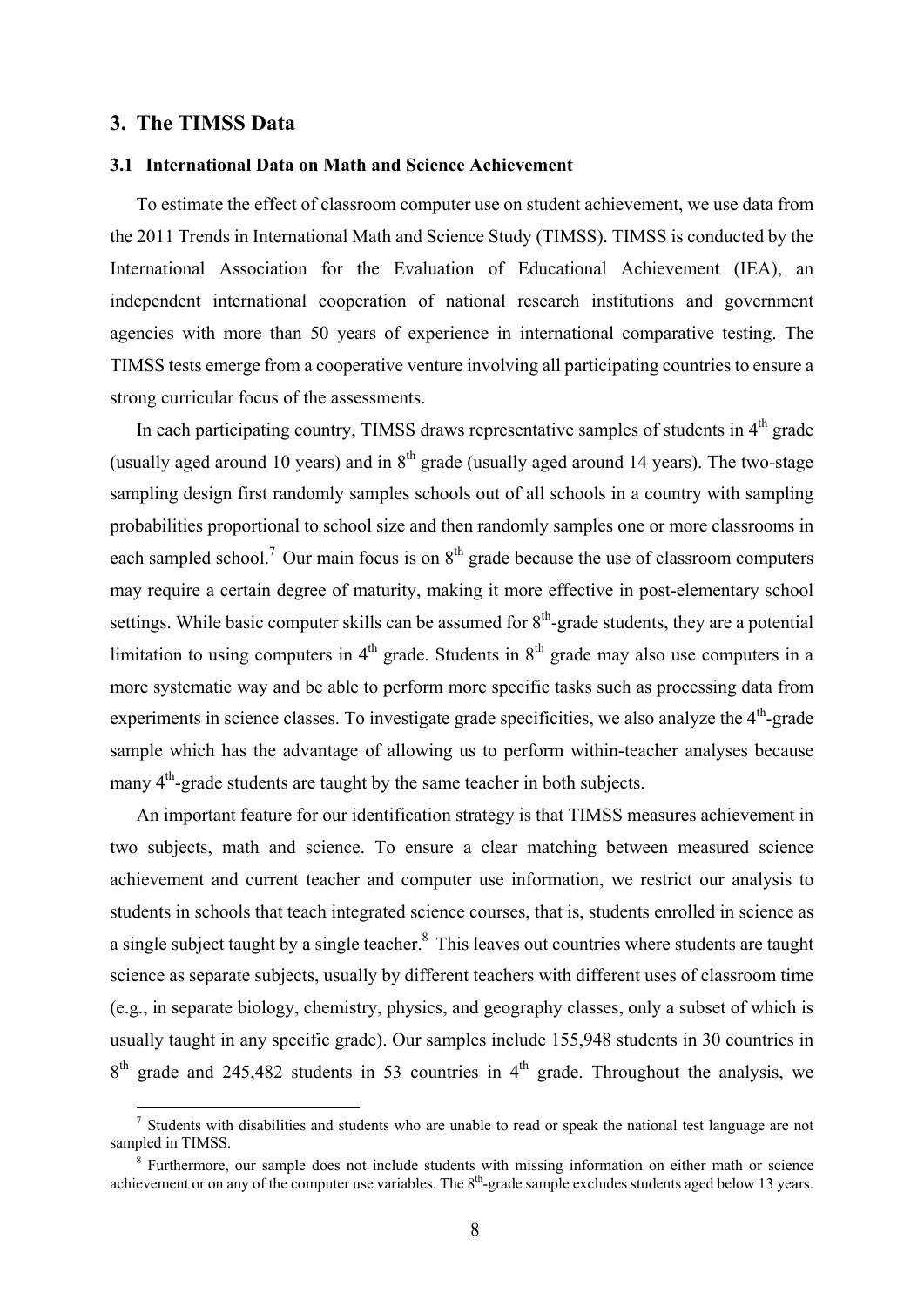standardize test scores to mean 0 and standard deviation 1 in these estimation samples.<sup>9</sup> In standardization and estimation, students are weighted by their national sampling probability and each country receives the same weight in the total estimation.

#### **3.2 Data on Computer Use and Background Information**

Another key for our analysis is that TIMSS administers extensive teacher background questionnaires for both math and science teachers who provide, among others, detailed information on computer use intensities in different activities. Specifically, apart from reporting whether students in their class have computers available to use during their respective math or science lessons, teachers report how often they have the students do the following computer activities during their respective math or science lessons: "look up ideas and information," "practice skills and procedures," and "process and analyze data" (the third category not being available in  $4<sup>th</sup>$  grade).<sup>10</sup> Use intensity is reported in four categories: "never or almost never," "once or twice a month," "once or twice a week," and "every or almost every day." In our main analyses, we scale computer use in each activity from 0 (no computer available) to 4 (use (almost) every day). In robustness analyses, we show that results do not depend on the linearization of the categorical information but also emerge in specifications that use different indicator variables of computer-use intensity. For direct comparability of movements within the distribution of usage intensity in different activities, we normalize use intensity in each activity to mean 0 and standard deviation 1 in the regression analyses. For comparison with the literature that does not distinguish between different computer uses, we also combine the three uses into a single index of combined computer use by adding up the separate standardized measures and normalizing the sum again.<sup>11</sup>

Table 1 shows descriptive statistics for the different computer use measures. Among all  $8<sup>th</sup>$ -grade students, 32 percent have computers available in their math classrooms and 40 percent in science. Use intensities vary both between subjects and between activities. In general, computers are used more frequently in science than in math. For example, 21 percent of students use computers to look up ideas and information at least once a month in math, whereas 34 percent do so in science. The difference is less pronounced in practicing skills and procedures, where again 21 percent use computers at least once a month in math but 28 percent

 $\overline{a}$ 

<sup>&</sup>lt;sup>9</sup> In our analysis, we use the first plausible value of the math and science scores, respectively.

<sup>&</sup>lt;sup>10</sup> Math teachers also report on computer use to "explore mathematics principles and concepts" and science teachers to "do scientific procedures or experiments" and to "study natural phenomena through simulations." Since these activities do not have respective counterparts in the other subject, we do not use them in our analysis.

 $11$  Results are virtually identical when not standardizing the separate measures before adding them up.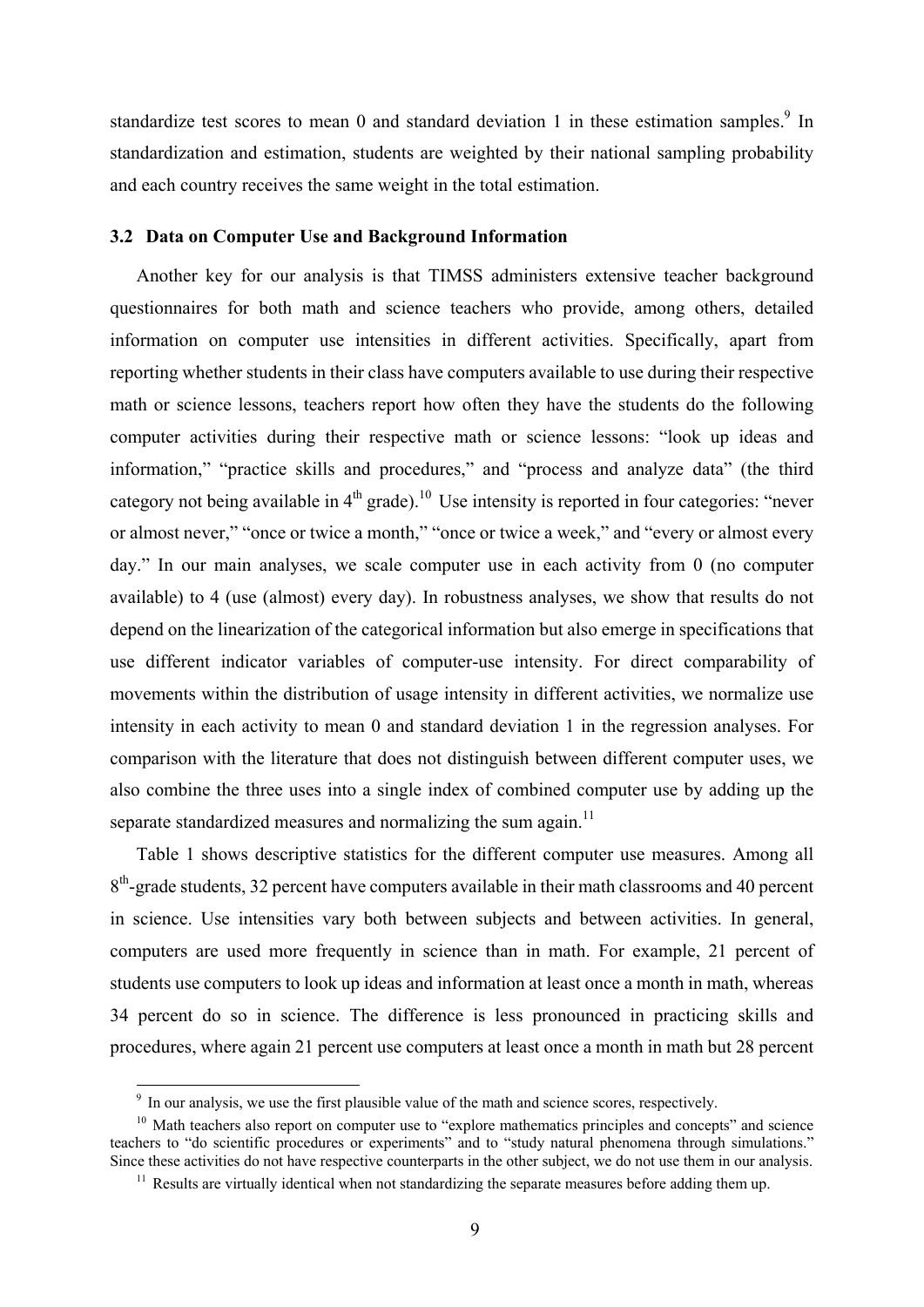in science. The different types of computer use are strongly correlated within subjects, but not very strongly across subjects: within-subject correlations range from 0.91 to 0.93, between-subjects correlations from 0.26 to 0.29 (see Table A1 in the appendix). Computer availability and usage varies substantially across countries, with the highest use intensities in Australia and the lowest in Honduras (see Table A2 in the appendix). For our identification strategy, it is important that there is within-student variation in computer use across subjects. The descriptive statistics show that this is indeed the case: On average across countries, 45 percent of students have a different intensity of computer use in math than in science to look up ideas and information, and 44 percent in the other two activities.

Apart from the computer use information, the extensive teacher background questionnaires also provide a wealth of additional subject-specific information on teachers and their teaching methods. For example, teachers report on their education, their satisfaction with the profession, their interaction with other teachers, their participation in general and computer-related professional development, their homework policies, as well as specifics of their teaching methods (see Table A3 in the appendix for details). Such comprehensive teacher information will prove useful when testing whether performance-relevant variation in computer use is associated with other teacher characteristics or chosen teaching methods. Furthermore, TIMSS provides rich subject-invariant information on students' individual and family background (including their computer use at home) from questionnaires answered by students and on their schools' background from questionnaires answered by school principals.<sup>12</sup>

In our analysis of heterogeneity across countries, we u country-level data from additional sources. For general country characteristics such as GNP per capita and population size, we use 2010 data from the World Bank. The number of speakers of different languages comes from the Ethnologue 2013. The World Telecommunication/ICT Indicators Database, published by the U.N. agency International Telecommunication Union, provides information on the share of people using the Internet and the number of broadband Internet subscriptions per capita.

#### **4. Empirical Model**

 $\overline{a}$ 

#### **4.1 The Basic Education Production Function**

To estimate the effect of computer use on student achievement, we use a linearized subject-specific version of equation (1) above:

 $12$  In our regression analyses, we impute missing values in the control variables by the school mean or, if not available, by the country mean.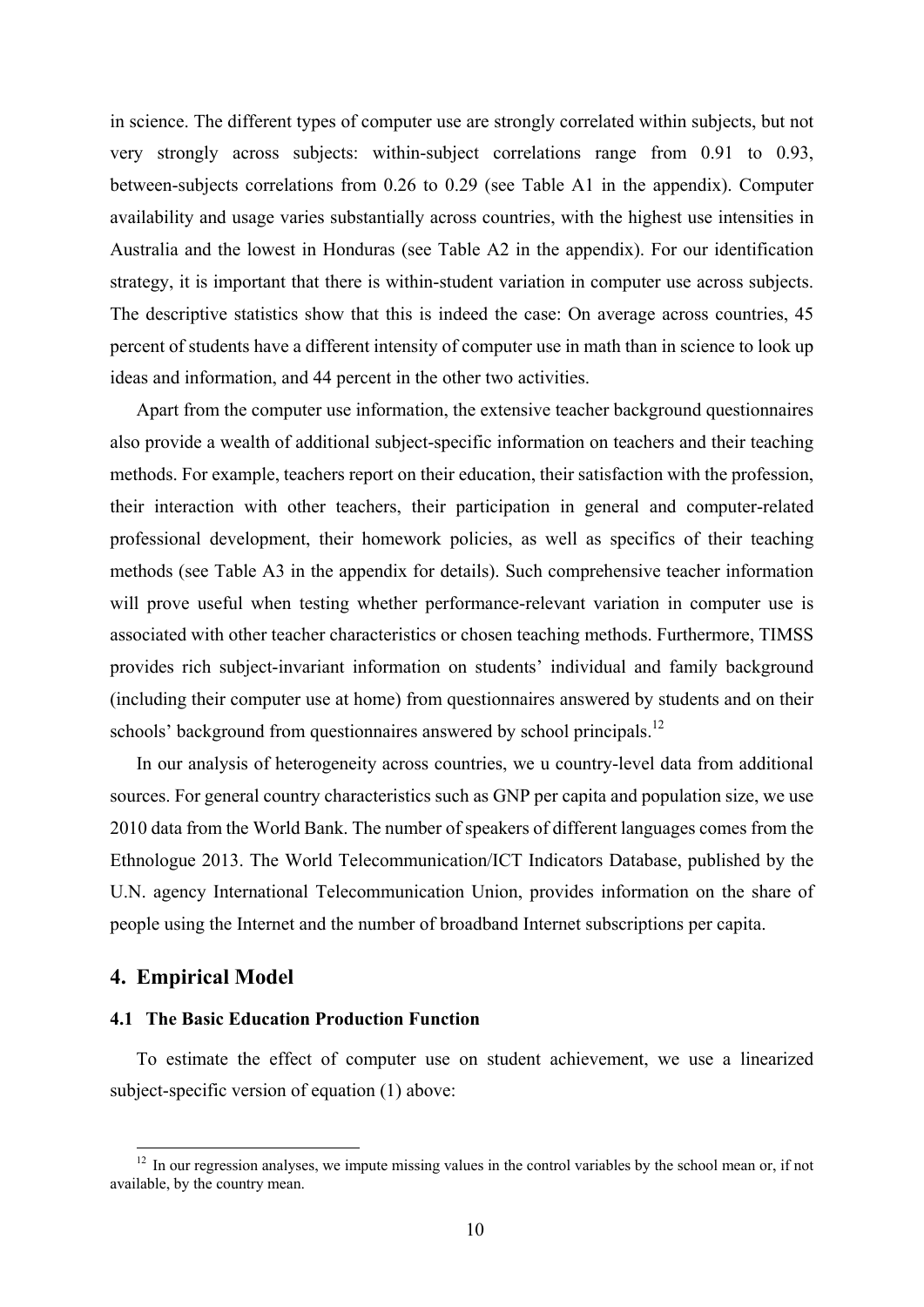$$
A_{si} = T_{u,si}^c \beta_s + X_i \alpha + S_{si} \gamma_s + \mu_i + \tau_t + \varepsilon_{si} \qquad \forall s \in (m, n)
$$
 (2)

where achievement *A* of student *i* in subject  $s$  – either math *m* or science  $n -$  is a function of the classroom time *T* spent using computers *c* in different uses *u*, as well as vectors of out-of-school input factors *X* such as student and family background and additional school input factors *S* including subject-specific information on teachers and their teaching methods (see Table A3 in the appendix for a list of all background control variables). The error term has a student-specific component  $\mu_i$ , a teacher-specific component  $\tau_i$ , and a student-subject-specific component  $\varepsilon_{si}$ .

Based on our conceptual framework, we expect the coefficients of interest  $\beta_s$  to be specific to the respective subject *s*. The effect of using computers to look up ideas and information may, for example, depend on the explorative nature of the subject matter taught. Thus, computers are likely to be used differently in math than in science, and exert different effects on outcomes, because of the suitability of subject material for computer-based instruction or the different availability of software and teaching materials. $^{13}$ 

A large number of early studies have estimated some version of equation (2) applying OLS estimation to observational data (Bulman and Fairlie, 2015).<sup>14</sup> However, the use of computers in the classroom is unlikely to be randomly assigned conditional on usually observed factors, leading to bias in cross-sectional estimates from selection and omitted variables. For example, schools in richer areas might find it easier to attract money from parents or local firms for new computer equipment, students with specific abilities may select into schools and classrooms that use computers, and teachers may choose to use computers only with high-performing classes. Given limits to being able to observe all relevant family-background, ability, and other inputs in the education production function, computer use is unlikely to be exogenous in the model. As a consequence, the student-specific error term  $\mu_i$  is likely to be correlated with classroom computer use, precluding causal interpretation of cross-sectional estimates.

#### **4.2 Within-Student Between-Subject Identification: Correlated Random Effects Model**

To avoid such sources of bias from nonrandom selection of students into specific schools or classrooms, we identify from the between-subject variation in computer use and achievement

 $\overline{a}$ 

<sup>&</sup>lt;sup>13</sup> Our experience from visiting a leading German school in extensive computer use is that in every subject teachers and students use computers slightly differently. In math, for example, many teachers in Germany use a specific software package that allows students to graphically explore different fields of geometry, algebra, calculus, and statistics. In science, students are more likely to use the Internet for research on specific topics and to work on projects with other students.

<sup>&</sup>lt;sup>14</sup> For example, Fuchs and Woessmann (2004) have used international student achievement tests before to explore computer use in a multivariate setting, indicating the sensitivity of cross-sectional estimates to the richness of the set of control variables included.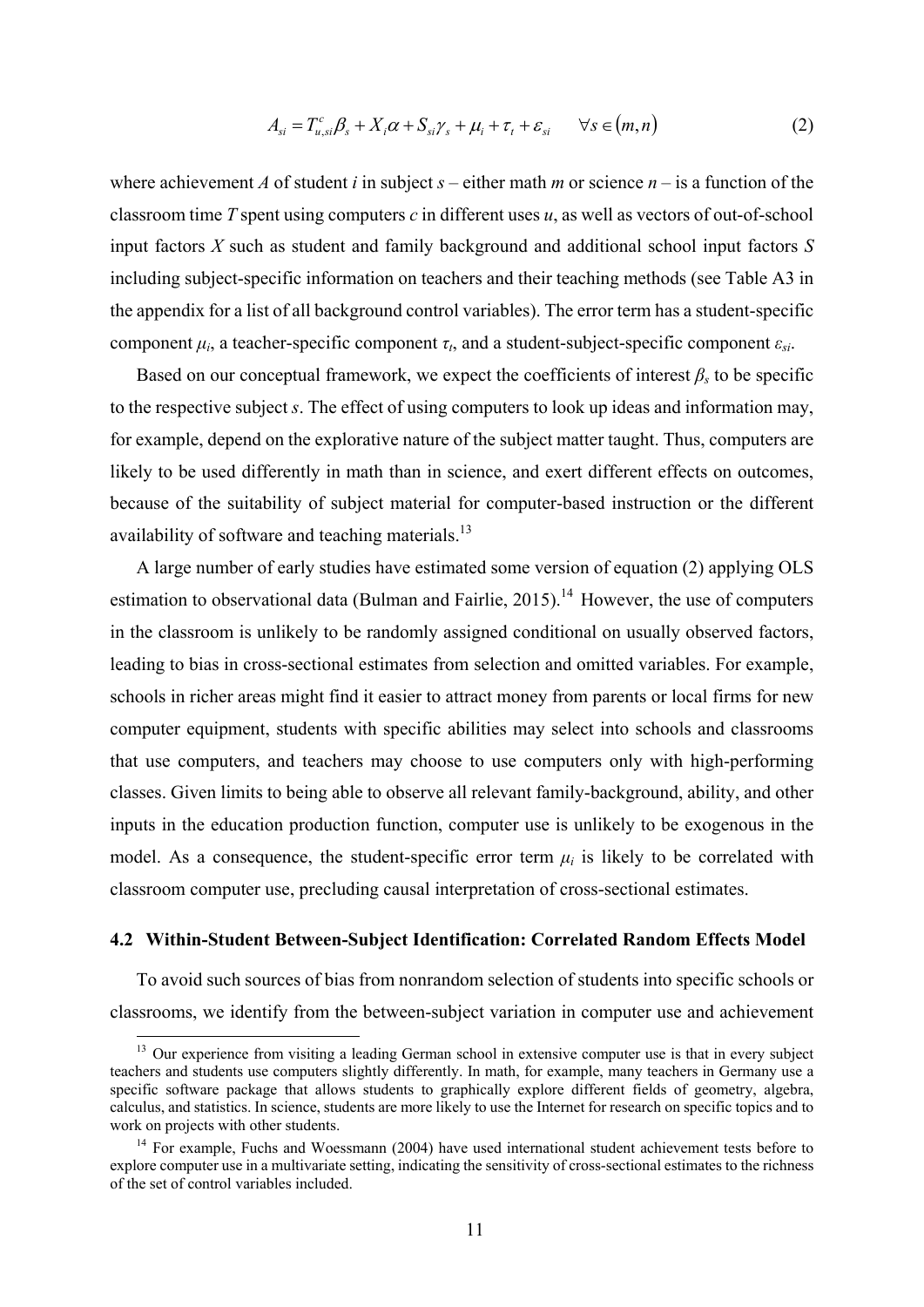that occur within each individual student available in our data. This approach builds on other recent studies that similarly exploit such within-student between-subject variation to hold subject-invariant unobserved school and student characteristics constant when identifying effects of other teacher and teaching characteristics (e.g., Dee 2005, 2007; Clotfelter, Ladd and Vigdor, 2010; Schwerdt and Wuppermann, 2011; Lavy, 2015). However, the student fixed effects models of these studies assume that the treatment effect is the same across subjects.

To be able to identify the kind of subject-specific effects discussed above, we estimate correlated random effects models that generalize the fixed effects model to subject-specific effects (see Metzler and Woessmann, 2012). In particular, as suggested by Chamberlain (1982), we model the correlation that might exist between the student-specific error component  $\mu_i$  and all observed input factors in the two subject-specific equations (2) in a very general way:

$$
\mu_i = T_{u,m}^c \eta_m + T_{u,n}^c \eta_n + X_i \varphi + S_{mi} \chi_m + S_{ni} \chi_n + \omega_i \tag{3}
$$

where by construction the residual  $\omega_i$  is uncorrelated with the observed variables in  $T_i$ ,  $X_i$ , and *S<sub>i</sub>*. Note that we allow the parameters  $\eta$  and  $\chi$  to take different values in the two subjects.

Substituting equation (3) into the subject-specific equations (2) we obtain:

$$
A_{si} = T_{u,si}^c(\beta_s + \eta_s) + T_{u,-si}^c \eta_{-s} + X_i(\alpha + \varphi) + S_{si}(\gamma_s + \chi_s) + S_{-si}\chi_{-s} + \tau_t + \varepsilon'_{si} \qquad \forall s \tag{4}
$$

where –*s* refers to the respective other subject (i.e., science in the math equation and vice versa) and  $\varepsilon'_{si} = \varepsilon_{si} + \omega_i$ . Note that all subject-specific controls enter both the equation for math and the equation for science. That is, math achievement is regressed on computer use in math and on computer use in science (equivalently for science achievement), so that science computer use is held constant when estimating the coefficient on math computer use (and vice versa).

As is evident from equations (4), the coefficient on  $T_{u,mi}^c$  in the science equation ( $\eta_s$ ) captures the extent to which the coefficient on  $T_{u,mi}^c$  in the math equation is biased away from the actual effect  $\beta_m$  of math computer use on math achievement.

The two subject-specific equations (4) comprise a correlated random effects model that can be jointly estimated by seemingly unrelated regressions. Let us denote the coefficient on the own-subject computer use variables  $T_{u,si}^c$  by  $\hat{\theta}_s^s$  and the coefficient on the other-subject computer use variables  $T_{u,-si}^c$  by  $\hat{\theta}_{-s}^s$ . Then, the coefficients of interest  $\beta_s$  implied in this model are given straightforwardly by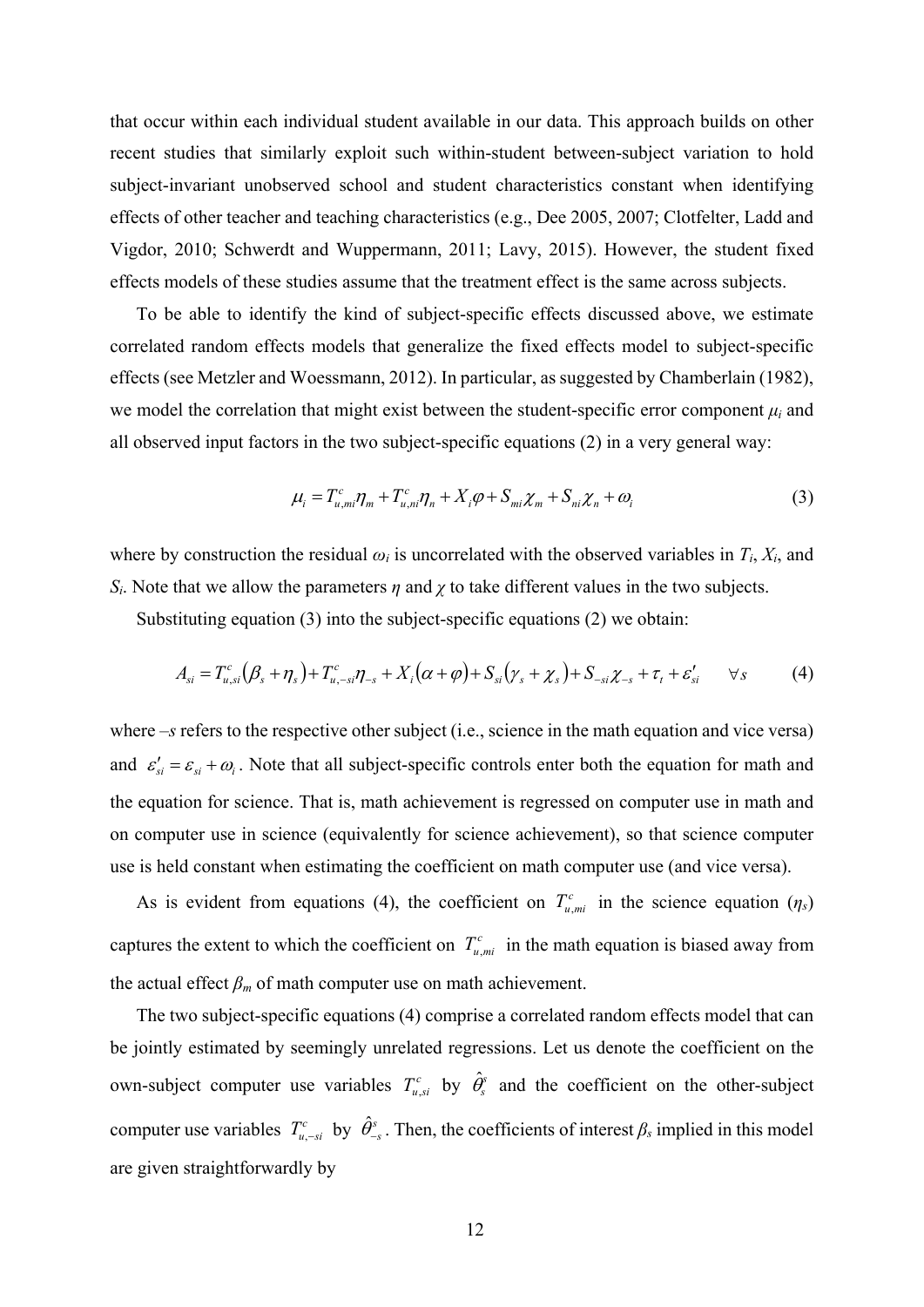$$
\hat{\beta}_s = \hat{\theta}_s^s - \hat{\theta}_s^{-s} \qquad \forall s \tag{5}
$$

That is, the effect of interest in math can be estimated by the difference between the coefficient on math computer use in the math equation and the coefficient on math computer use in the science equation (and vice versa for science).

Note that this correlated random effects model nests the more traditional fixed effects model as a special case (see Ashenfelter and Zimmerman, 1997). To see this, assume  $\beta_m = \beta_n$  and  $\eta_m =$  $\eta_n$  (as well as  $\gamma_m = \gamma_n$  and  $\chi_m = \chi_n$ ), which are the identifying assumptions implicit in the fixed effects model. Applying these assumptions to equations (4) and taking the difference of the two subject-specific equations, we obtain

$$
\Delta A_i = \Delta T_{u,i}^c \beta + \Delta S_i \gamma + \varepsilon_i'' \tag{6}
$$

where  $\Delta$  refers to the between-subject difference in each variable and  $\varepsilon_i'' = \Delta \varepsilon_i'$ . This is the well-known first-difference representation of the traditional fixed effects model.

In our correlated random effects model, we can test the identifying assumptions implicit in the fixed effects model. In particular, given equation (5) above,  $\hat{\theta}_m^m - \hat{\theta}_m^m = \hat{\theta}_n^n - \hat{\theta}_n^m$ *n n n*  $\hat{\theta}_m^m - \hat{\theta}_m^n = \hat{\theta}_n^m - \hat{\theta}_n^m$  provides a test of  $\beta_m = \beta_n$  and  $\hat{\theta}_m^n = \hat{\theta}_n^m$  provides a test of  $\eta_m = \eta_n$ . As these assumptions are generally rejected in our empirical application – in particular, computer use often tends to have subject-specific effects – we generally stick with the more general correlated random effects model and show results of a traditional fixed effects model only in passing.

#### **4.3 Teacher Characteristics, Teaching Methods, and Within-Teacher Identification**

A remaining potential concern with equations (4) is that other achievement-relevant teacher characteristics might be correlated with the use of computers in the classroom. For example, if young teachers were both more likely to use computers and more motivated, estimating the model without taking teacher age into account would lead to omitted variable bias. The same would be true if teachers who use computers in the classroom generally assigned more homework. To mitigate such potential bias, we make use of the rich subject-specific teacher information available in the TIMSS data (see Table A3 in the appendix) to control extensively for teacher characteristics and teaching methods in the school input vector *S*.

Note that it is unclear to what extent this vector should include controls for teaching methods. To the extent that, for example, relating lessons to students' daily lives – one teaching-method control available in TIMSS – is a feature that a computer-using teacher would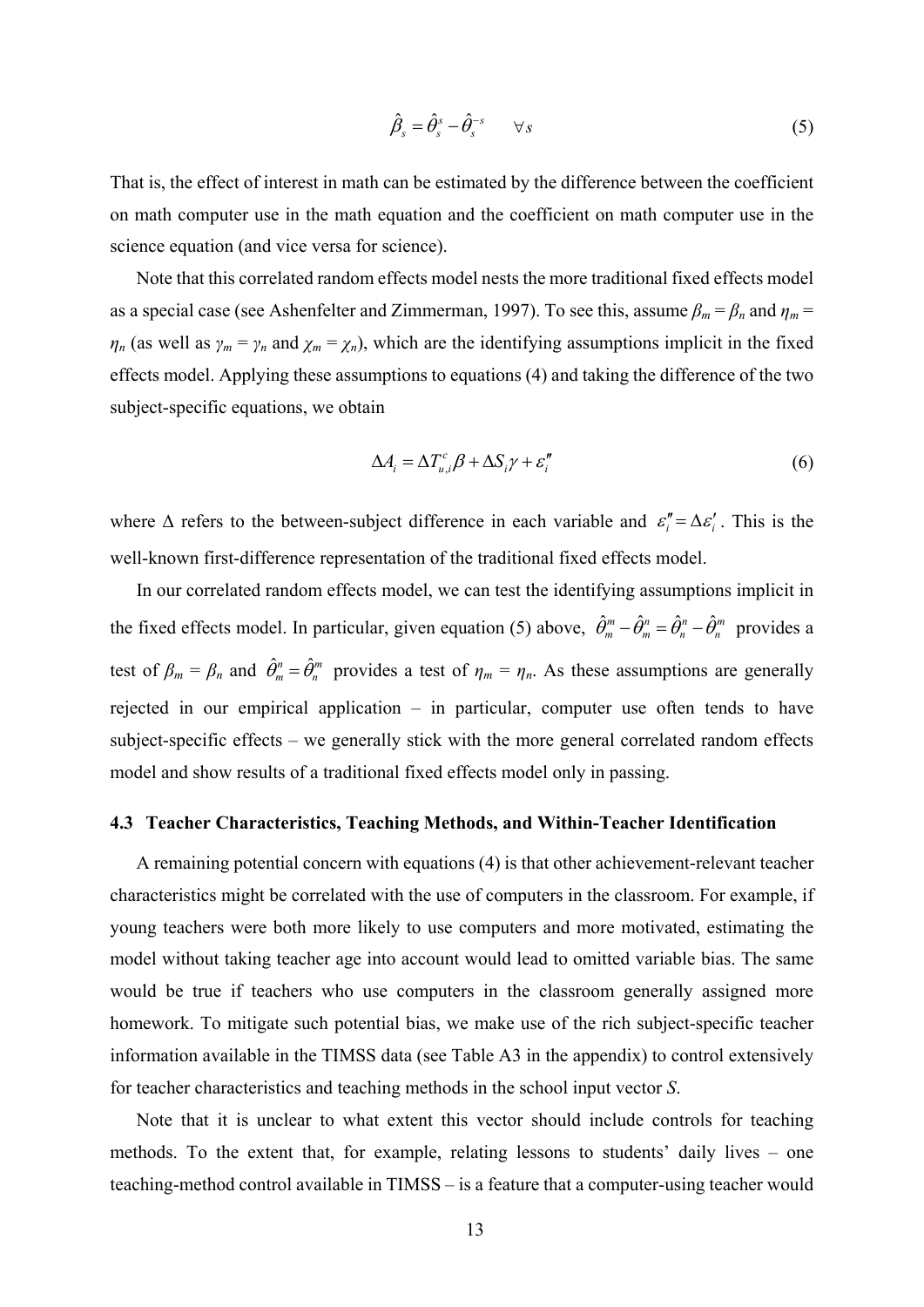have also employed without the availability of computers, it should be held constant in the model. To the extent, however, that using computers facilitates relating lessons to students' daily lives, this teaching practice reflects a channel of the computer-use effect that should not be held constant in the model.

Going beyond controlling for teacher characteristics, we can exploit the fact that most primary-school students are taught by the same teacher in math and in science. By restricting the 4<sup>th</sup>-grade sample to students for whom this is the case,  $\tau_t$  effectively drops out of equations (4) and the estimates are no longer biased by subject-invariant teacher traits. In addition, we can condition on any observed difference in teaching methods of the same teacher in the two subjects. Comparing results from the same-teacher sample to the full sample will provide an indication of the relevance of remaining unobserved teacher effects in our main model.

#### **5. Eighth-Grade Results**

 $\overline{a}$ 

#### **5.1 Cross-Sectional Regressions and Control Models**

As a benchmark for previous studies, we start with conventional cross-sectional regressions, estimated separately in math and in science. Table 2 shows results of least-squares estimations in the  $8<sup>th</sup>$ -grade TIMSS sample with different sets of control variables.<sup>15</sup> In our main specification, shown in the top panel, the three measures of computer use in different activities enter jointly in the model. For comparison with the existing literature, the bottom panel shows a specification with the index of combined computer use. The combined computer use variable is positively associated with student achievement in both math and science, reaching statistical significance in science throughout and in math once teaching-method controls are included.<sup>16</sup>

But this overall association hides significant differences between different uses of computers: In the specification with separate measures of computer use, achievement is significantly positively associated with the intensity of using computers to process and analyze data, but negatively with using computers to practice skills and procedures (although losing significance in science once teacher controls are included), and not significantly with using computers to look up ideas and information.

This pattern does not change much with the specific set of control variables included in the models. The models in the first two columns control just for basic controls which include student characteristics such as gender, age, and migration status; family-background

<sup>&</sup>lt;sup>15</sup> Throughout the paper, we cluster standard errors at the classroom level. In the SUR models, standard errors are estimated by maximum likelihood.

<sup>&</sup>lt;sup>16</sup> The simple correlations of combined computer use with achievement are also significantly positive.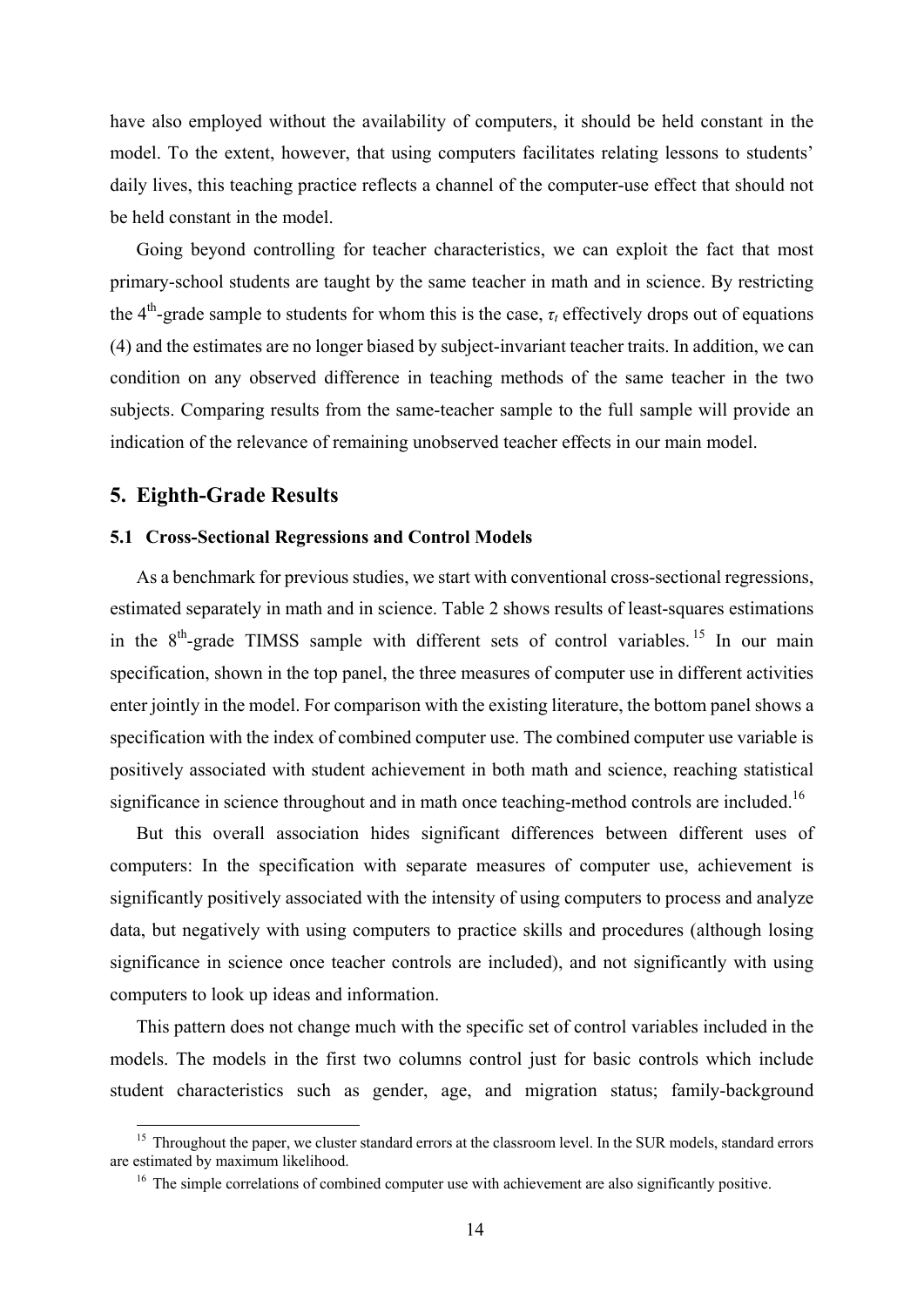characteristics such as parental education, books at home, and language spoken at home; and school characteristics such as neighborhood location and material endowment (see Table A3 in the appendix for a complete list of control variables). The models in columns 3 and 4 add teacher controls which include both classroom characteristics such as class size, instruction time, and class composition and teacher characteristics such as gender, age, education, professional development, job satisfaction, and interaction with other teachers. Note that the baseline controls also include measures of computer proficiency of students and teachers, namely whether students have computers and Internet connections at home and how often they use computers at home, as well as whether the teacher participated in professional development in integrating information technology into math or science, respectively, in the past two years. The models in columns 5 and 6 add teaching-method controls such as frequency of discussing and correcting homework, use of textbooks, means of monitoring progress, use of questioning to elicit explanations, and relation of lessons to daily life.

In the final columns of Table 2, the same two subject-specific equations are estimated by seemingly unrelated regressions (SUR), which in the case where error terms are correlated across the equations – for example, because of a student having a bad testing day – yields more efficient estimators. Note that the teacher controls vary across subjects if a student has different teachers in the two subjects, and the teaching-method controls are subject-specific throughout. The main difference to the OLS models is that the coefficient on using computers to look up ideas and information becomes significantly positive in science. Still, for the reasons discussed above, the OLS and SUR coefficients are likely to suffer from selection bias.

#### **5.2 Correlated Random Effects Models**

To circumvent bias from the non-random selection of students into schools and classes with different computer uses, we identify the effect of computer use on student achievement from within-student between-subject variation in computer use. In Table 3, we start with the traditional fixed effects model of equation (6). Quite independent of the different sets of controls included in the model, results suggest that using classroom computers to look up ideas and information has a positive effect on student achievement, whereas using classroom computers to practice skills and procedures has a negative effect. Using classroom computers to process and analyze data does not have a significant effect. In the conventional fixed effects model, the combined effect of computer use indicates a very small positive effect. Note that this pattern of results differs markedly from the cross-sectional estimates, highlighting the importance of addressing selection issues.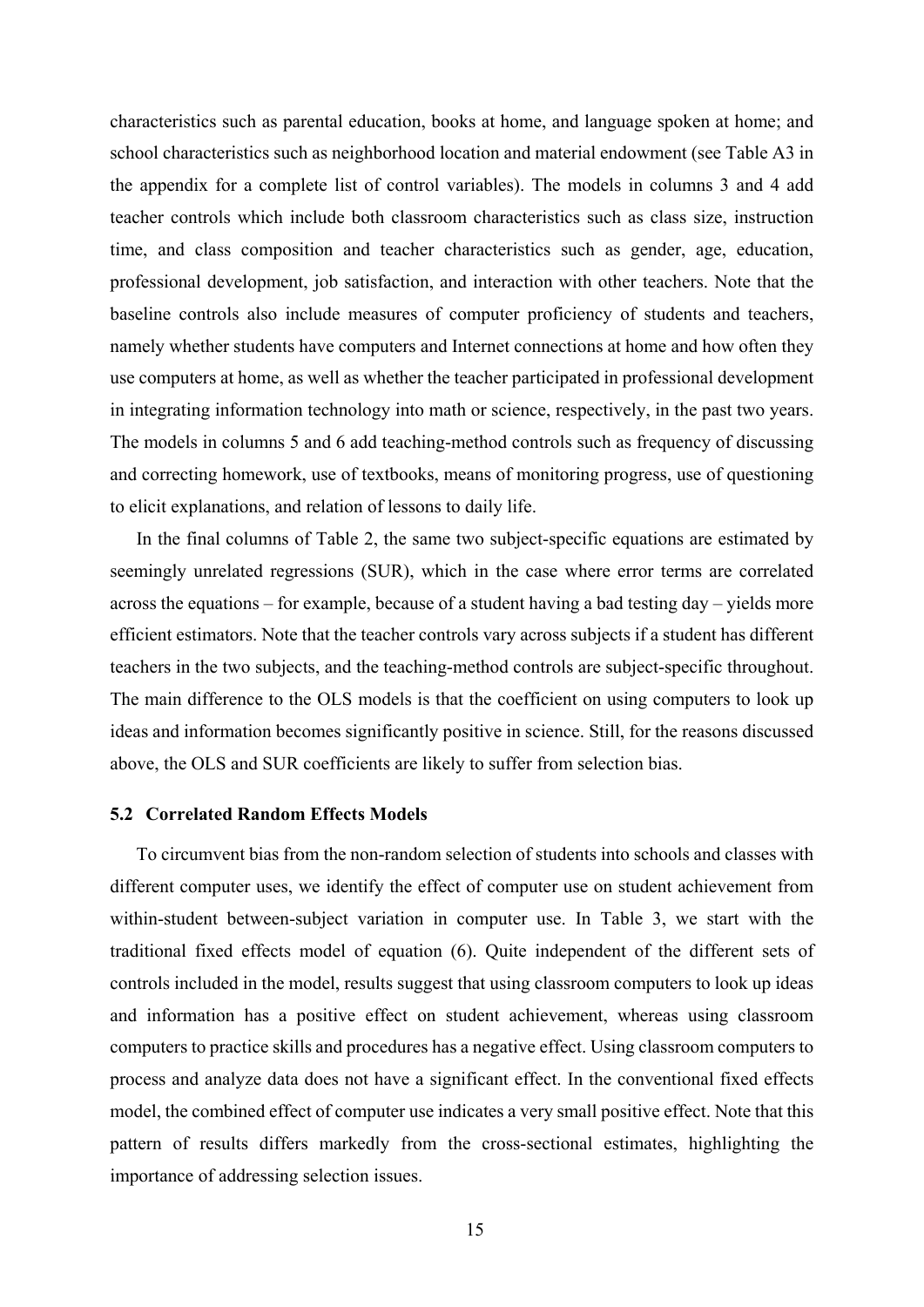Table 4 reports results of the correlated random effects models of equations (4) that relax the assumption that effects are the same in both subjects. It shows the estimated effects of computer use on student achievement  $\beta_s$  in each subject implied in this model as given by equations (5). From the respective  $\chi^2$  tests, it becomes evident that the significant results are restricted to science, whereas results do not reach statistical significance in math. In fact, the table also shows that the difference in the estimated *β* coefficients between math and science is statistically significant in most cases, indicating that the effects of computer use in the classroom can be subject-specific. Similarly, some of the estimated selection terms *η* differ significantly between the two subjects.<sup>17</sup> This speaks against the assumption of subjectinvariant effects implicit in traditional fixed effects model.

Consistent with the opposing effects of different computer uses in science, the combined effect of computer use does not differ significantly from zero in the correlated random effects models (except for a negative effect in math with basic and teacher controls, but no teachingmethod controls). Such null effects are in line with most findings in the literature. Together with the use-specific results, this suggests that by averaging over different computer uses, the literature so far may have missed important effects of using computers in specific applications.

In terms of effect size, the estimates suggest that a one-standard-deviation increase in the intensity of using classroom computers to look up ideas and information increases science achievement by 3.3-4.1 percent of a standard deviation (depending on whether teaching methods are controlled for or not), whereas a one-standard-deviation increase in the intensity of using classroom computers to practice skills and procedures reduces science achievement by 2.0-3.1 percent of a standard deviation. Put differently, going from no computer use at all to daily use of computers in the classroom increases science achievement by 10-13 percent of a standard deviation if used for looking up ideas and information, but decreases science achievement by 7-11 percent of a standard deviation if used to practice skills and procedures.

A possible source of remaining bias in the between-subject identification would be if teachers who use computers differently also differ in other characteristics and behaviors that are relevant for student outcomes. If this was a main issue, results should differ by whether the particularly rich set of controls for teacher characteristics and teaching methods available in the TIMSS data are included in the model or not. However, as is evident from a comparison of columns 2 and 3 of Table 4, qualitative results are unaffected by their inclusion, and they also

 $\overline{a}$ 

<sup>&</sup>lt;sup>17</sup> Since the restriction of  $\eta_m = \eta_n$  for single variables results in only minor efficiency gains for our estimations, we abstain from applying such restrictions here.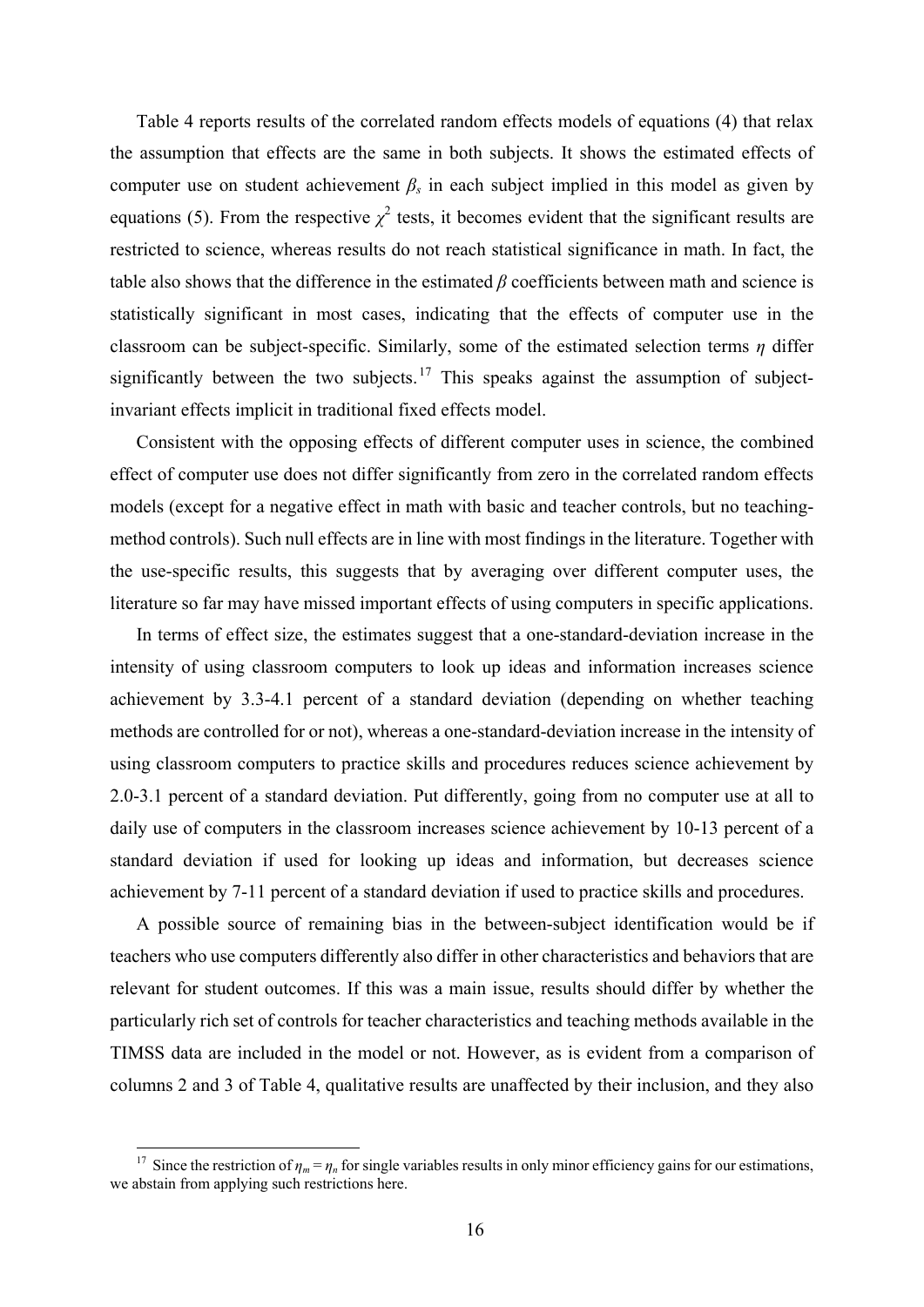do not substantially affect the magnitude of the estimated effects of computer use. This pattern suggests that substantial remaining bias in the between-subject model is unlikely.

Whether or not one should control for teaching methods in our model is in fact an open question. To the extent that features such as encouraging students to improve performance, using a workbook as the basis for instruction, monitoring completed homework, or emphasizing tests for progress monitoring capture differences across teachers that are exogenous to computer use, they should be held constant. But if they are endogenous to computer use in that their application is facilitated by using computers, they are an outcome of computer use and thus constitute a channel of the computer-use effect that should not be held constant. In the end, though, controlling for teaching methods makes relatively little difference for the substantive results. We thus use the more conservative model that includes teaching-method controls as our baseline model in the remainder of the paper.

Results also do not depend on the linearized version of the computer-use variables. For example, one may argue that in terms of achievement effects, using a computer almost never or at most twice a month are not very different from not having a computer available at all. Thus, computer use could alternatively be measured by an indicator of using computers at least once per week for the respective activity. With such a measure, both the positive effect of using computers to look up ideas and information and the negative effect of using computers to practice skills and procedures emerge just as in our main specification (see Table A4 in the appendix). Similarly, results show for an indicator of using computers at least once per month.

#### **6. Fourth-Grade Results**

#### **6.1 Full Sample**

 $\overline{a}$ 

We have focused our main analysis on the  $8<sup>th</sup>$ -grade sample where computer use might be expected to be more mature and systematic. Still, computer use is quite common also in primary school. In fact, 39 percent of  $4<sup>th</sup>$ -graders in the TIMSS dataset have a computer available in their math classroom and 45 percent in science (see Table 1). That is, computer availability in the  $4<sup>th</sup>$ -grade TIMSS sample is not very different from  $8<sup>th</sup>$  grade. <sup>18</sup> Similarly, the different intensities to which computers are used do not differ markedly between  $4<sup>th</sup>$  and  $8<sup>th</sup>$  grade. In  $4<sup>th</sup>$ grade, computer use to look up ideas and information is most intensive in science (39 percent use at least once a month vs. 25 percent in math), whereas computer use to practice skills and

<sup>&</sup>lt;sup>18</sup> While the participating countries differ in the respective samples in Table 1, the pattern is the same in the 22 countries that participated both in  $4<sup>th</sup>$  grade and in  $8<sup>th</sup>$  grade. In these countries, computer availability in  $4<sup>th</sup>$  grade is 40 percent in math and 48 percent in science, and in  $8<sup>th</sup>$  grade it is 35 percent in math and 45 percent in science.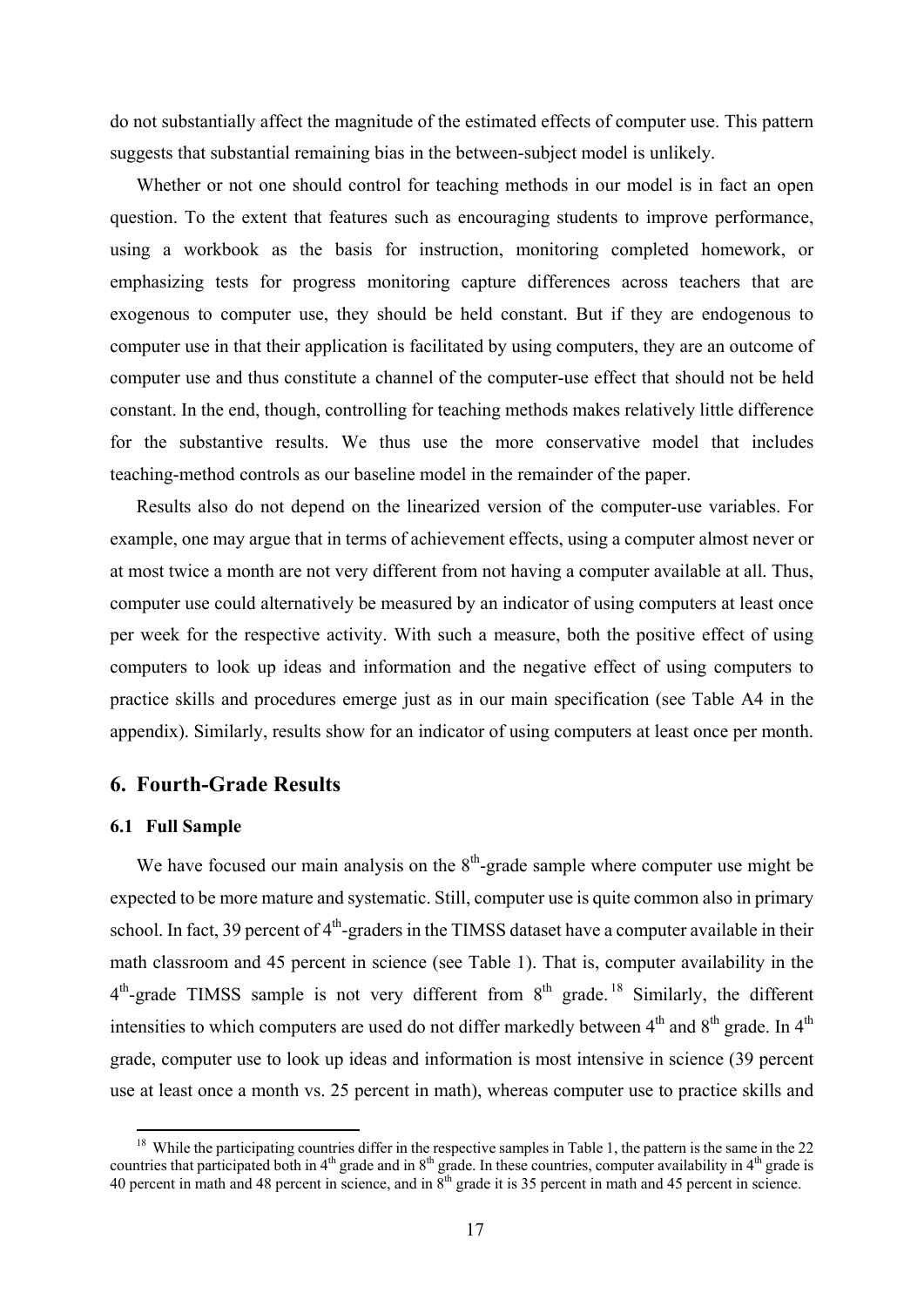procedures is most intensive in math (32 percent vs. 30 percent in science). Thus, in math computers are in fact most often used to practice skills and procedures, whereas in science they are most often used to look up ideas and information. Again, there is substantial variation in computer use across countries, as well as within students across subjects (see Table A5).

Table 5 shows the results of our correlated random effects models that identify the effect of computer use on student achievement from within-student between-subject variation in  $4<sup>th</sup>$ grade. The general pattern of findings is the same as in  $8<sup>th</sup>$  grade: Student achievement increases with the use of computers to look up ideas and information but decreases with the use of computers to practice skills and procedures. Irrespective of whether teacher and teaching-methods are controlled for or not,<sup>19</sup> the negative effect of using computers to practice skills and procedures is significant in both subjects, whereas the positive effect of using computers to look up ideas and information is significant only in math. In the full sample, the specific computer use effects do not differ significantly across the two subjects. Thus, when restricting the effects to be the same across subjects, both the positive effect of using computers to look up ideas and information and the negative effect of using computers to practice skills and procedures clearly come out in the fixed effects model shown in Table 3.

In the correlated random effects models, the combined effect of computer use in  $4<sup>th</sup>$  grade is insignificantly positive in math, but significantly negative in science. In the fixed effects model, the negative effect tends to dominate, reaching marginal significance in the model with teaching-method controls. However, the between-subject difference of the combined effect is statistically significant, speaking against the restrictions implied by the fixed effects model.

While the general pattern of opposing effects of different computer uses is the same in the two grades, note that there are also interesting grade specifics: In  $8<sup>th</sup>$  grade, the significant effects are restricted to science rather than math. By contrast, in  $4<sup>th</sup>$  grade they are most pronounced in math. One possible explanation for this pattern is that the subject matters taught in math in  $4<sup>th</sup>$  grade have a larger explorative component than in  $8<sup>th</sup>$  grade, so that the use of computers to look up ideas and information yields stronger positive effects in the earlier grade.

The effect sizes suggest that in  $4<sup>th</sup>$  grade, a one-standard-deviation increase in the intensity of computer use to look up ideas and information increases student achievement by 1.9-2.3 percent of a standard deviation (depending on the included controls) in math (and an insignificant 0.8-1.0 percent in science). By contrast, a one-standard-deviation increase in the intensity of computer use to practice skills and procedures decreases achievement by 1.2-1.9

 $\overline{a}$ 

<sup>&</sup>lt;sup>19</sup> See Table A6 in the appendix for descriptive statistics of the control variables in  $4<sup>th</sup>$  grade.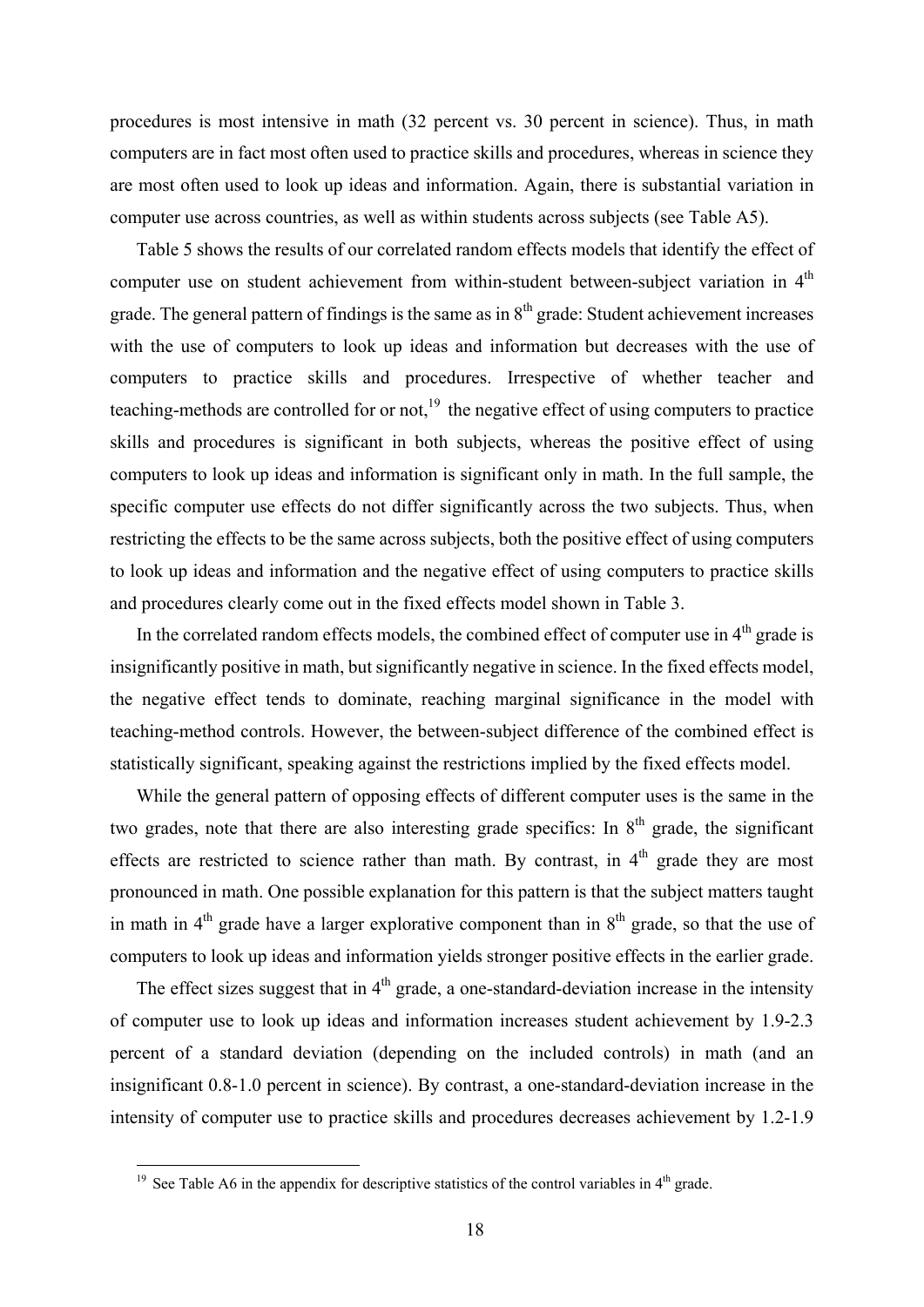percent of a standard deviation in math and by 2.3-2.8 percent in science. Put differently, going from no to daily computer use raises math achievement by 7-8 percent of a standard deviation when used to look up ideas and information but lowers it by 4-6 percent of a standard deviation when used to practice skills and procedures  $(8-10)$  percent in science). Overall, effect sizes are somewhat smaller in  $4<sup>th</sup>$  grade than in  $8<sup>th</sup>$  grade.

#### **6.2 Same-Teacher Sample: Identification from Within-Teacher Variation**

A particular advantage of the  $4<sup>th</sup>$ -grade sample is that – in contrast to the  $8<sup>th</sup>$ -grade sample – many elementary-school students are taught by the same teacher in math and science. In fact, 65 percent of students in our TIMSS  $4<sup>th</sup>$ -grade sample have the same teacher in both subjects. Restricting the analysis to these students allows us to estimate the same model in a withinteacher specification. In this specification, estimates of computer use cannot be biased by any unobserved subject-invariant teacher characteristics or selection of teachers into classrooms.

Results in the right-hand panel of Table 5 indicate that the general pattern of results is very similar in this same-teacher sample. While the effect of using computers to practice skills and procedures loses significance in science, in math both the positive effect of using computers to look up ideas and information and the negative effect of using computers to practice skills and procedures get stronger when the sample is restricted to students taught by the same teacher in the two subjects. The combined effect of computer use is significantly positive in math and insignificant in science in the same-teacher sample. Most of the estimated effects in this sample differ significantly between the two subjects.

The fact that qualitative results do not differ between the full-sample model and the same-teacher model indicates that the former are not driven by unobserved subject-invariant characteristics of teachers. Furthermore, results of the same-teacher specification are quite impervious to conditioning on subject-specific teaching methods, increasing confidence that the estimates are not substantively biased by subject-specific features of teaching methods.

## **7. Heterogeneity in the Effects of Computer Use**

#### **7.1 Effects for Different Student Subgroups**

It is often argued that the effects of using computers may be different depending on students' gender, achievement level, socioeconomic status, or computer familiarity. For example, on the one hand the use of computers might make it easier to adjust the level of difficulty and learning speed to the capabilities of disadvantaged students (in terms of ability or SES) and to repeat learning materials as needed. On the other hand, the use of computers might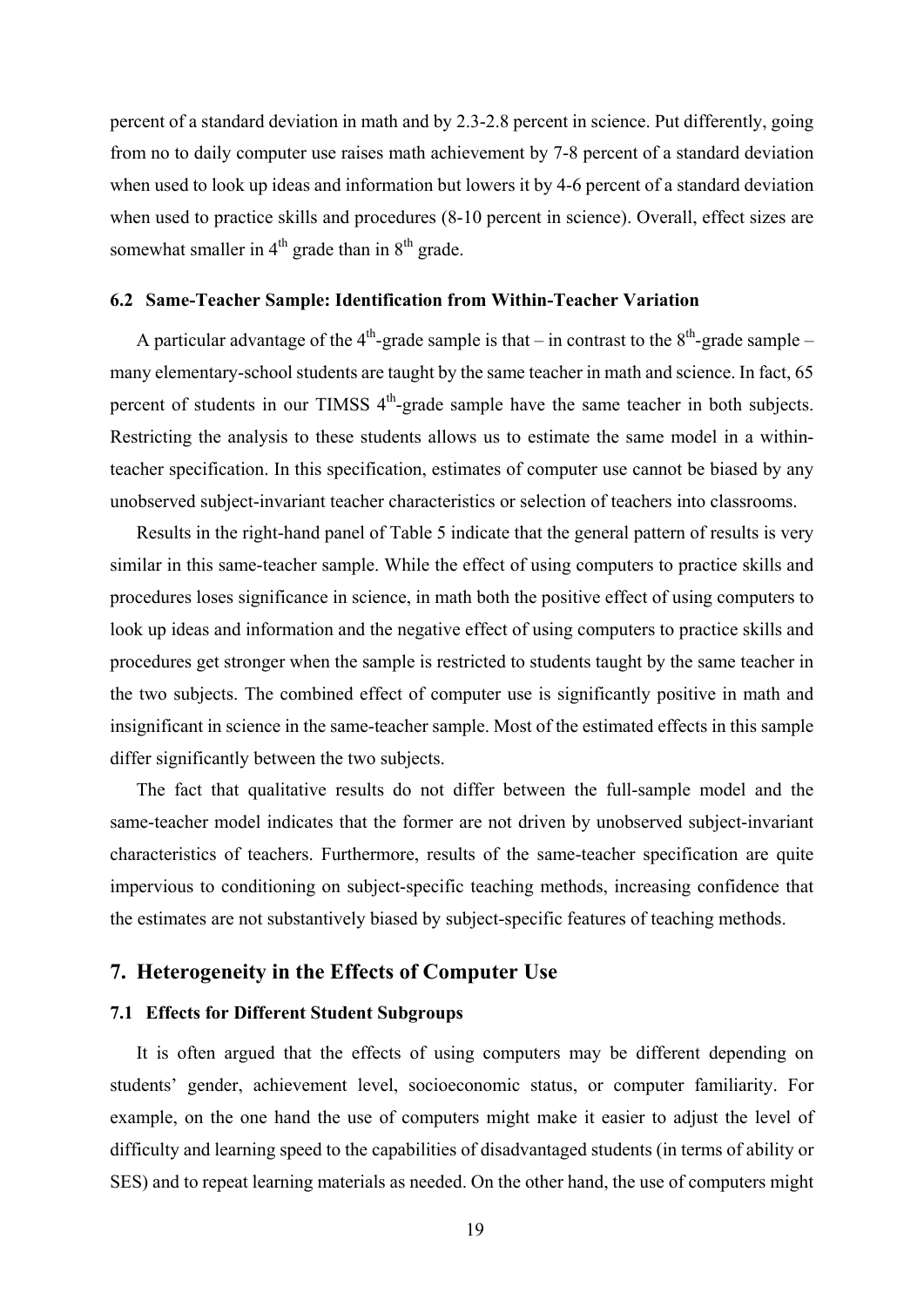require complementary skills such as basic cognitive knowledge or critical thinking, as well as proactivity, self-discipline, and autonomy which might be less pronounced among disadvantaged students. Furthermore, one might expect that students who are already familiar with using computers might be better equipped to benefit from computer use in the classroom.

To test such effect heterogeneity, we divide the sample in two subsamples along each of the four dimensions gender, achievement level, socioeconomic status, and computer familiarity. We measure students' achievement levels by the average of their math and science test score (note that identification in our model comes just from the between-subject difference in achievement). The number of books in the students' home lends itself as a strong and comparable measure of socioeconomic background in a cross-country setting. Computer familiarity is captured by the frequency with which students use computers at home. For each of these measures, we subdivide the sample by whether a student is above/at or below the median within his or her country.<sup>20</sup> We perform the subsample analyses both in  $8<sup>th</sup>$  grade and in  $4<sup>th</sup>$  grade, where we stick to the same-teacher sample.

Table 6 reports results separately by gender. As is evident, there is not much heterogeneity in the effects of various computer uses along this dimension: Both girls and boys benefit from the use of computers to look up ideas and information and suffer from the use of computers to practice skills and procedures, and the effect is restricted to science in  $8<sup>th</sup>$  grade and to math in 4<sup>th</sup> grade. While the negative effect of using computers for practicing skills and procedures is shy of statistical significance for boys in  $8<sup>th</sup>$  grade, the  $8<sup>th</sup>$ -grade male effects are actually larger and highly significant when the sample is restricted to OECD countries (not shown).

The same pattern of opposite use-specific effects of classroom computers also emerges in both subsamples of students achieving above and below their respective country medians (Table 7). In  $8<sup>th</sup>$  grade, the negative effect of using computers to practice skills and procedures does not reach statistical significance for high-achieving students. However, the high-achieving students suffer significantly from using computers to process and analyze data more frequently, which is not true for low-achieving students. In  $4<sup>th</sup>$  grade, both effects are larger for high-achieving than for low-achieving students, and the negative effect of using computers to practice skills and procedures is small and statistically insignificant for low-achieving students.

Table 8 reports results for subsamples of students by socioeconomic background. In both grades, the effects tend to be stronger for students with high socioeconomic background than

 $\overline{a}$ 

 $20$  The actual number of student observations can differ between the above/at-median subsample and the below-median subsample because students are weighted by their sampling weights in calculating the medians and because books and computer use at home are measured in five and four categories, respectively.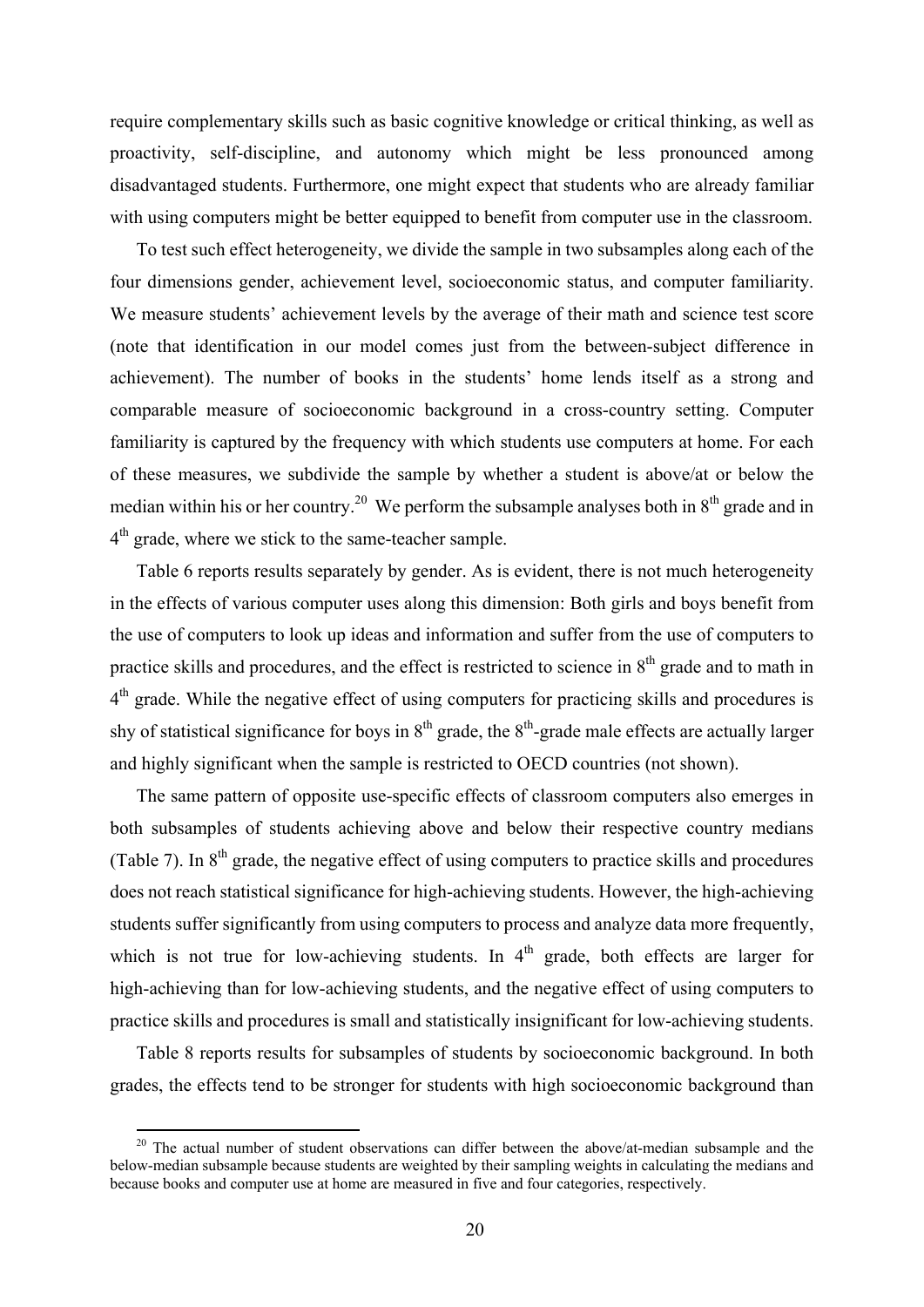for students with low socioeconomic background. While the effects for students with relatively few books at home are shy of statistical significance in the  $8<sup>th</sup>$ -grade sample of all participating countries, these effects are in fact statistically significant in the  $8<sup>th</sup>$ -grade sample of OECD countries (not shown). Thus, while both positive and negative effects of the different computer uses also exist for low-SES students, both tend to be smaller than for high-SES students.

Interestingly, though, the estimated effects do not differ markedly by whether students regularly use a computer at home or not (see Table A7 in the appendix). Thus, computer use at home does not appear to be a crucial prerequisite for profiting – or suffering – from the respective computer uses in the classroom.

Overall, when looking at effect heterogeneity for students by gender, achievement level, family background, and computer familiarity, consistent differences appear to exist only along the family-background dimension. While computer use affects achievement of students with both high and low socioeconomic status, effects tend to be larger for high-SES students.<sup>21</sup>

#### **7.2 Effects in Different Country Subgroups**

 $\overline{a}$ 

The effects of computer use may also be expected to differ across countries. As argued in our conceptual framework, effects may be less pronounced in developing countries because of overall lower levels of effectiveness in teaching. In addition, effects may depend on the availability of instructional material for computer-assisted instruction or on the pervasiveness of Internet access and use in a country. To test for heterogeneous effects across countries, we subdivide our country sample into OECD and non-OECD countries, as well as countries above (or equal) and below the sample median of GNP per capita and of other country features.

Table 9 presents results by countries' OECD member status. In both  $8<sup>th</sup>$  and  $4<sup>th</sup>$  grade, both the positive effect of using computers to look up ideas and information and the negative effect of using computers to practice skills and procedures are confined to the sample of OECD countries. In the non-OECD countries, only the positive effect of using computers to look up ideas and information in  $4<sup>th</sup>$  grade reaches marginal significance. Similarly, in  $8<sup>th</sup>$  grade the significant effects are fully confined to the subsample of countries with above-median per-capita GNP (see Table A8 in the appendix). Only in  $4<sup>th</sup>$  grade are the effects significant in both subsamples of above-median and below-median per-capita GNP, despite the fact that the median GNP is the same in both grade samples.

 $21$  We also experimented with heterogeneous effects by teacher characteristics and teaching methods. The subsamples are best defined in the same-teacher sample in  $4<sup>th</sup>$  grade. We find the standard pattern of computer-use effects both for young and old teachers, female and male teachers, teachers with high and low education, and teachers who do or do not frequently relate the lesson to students' daily lives.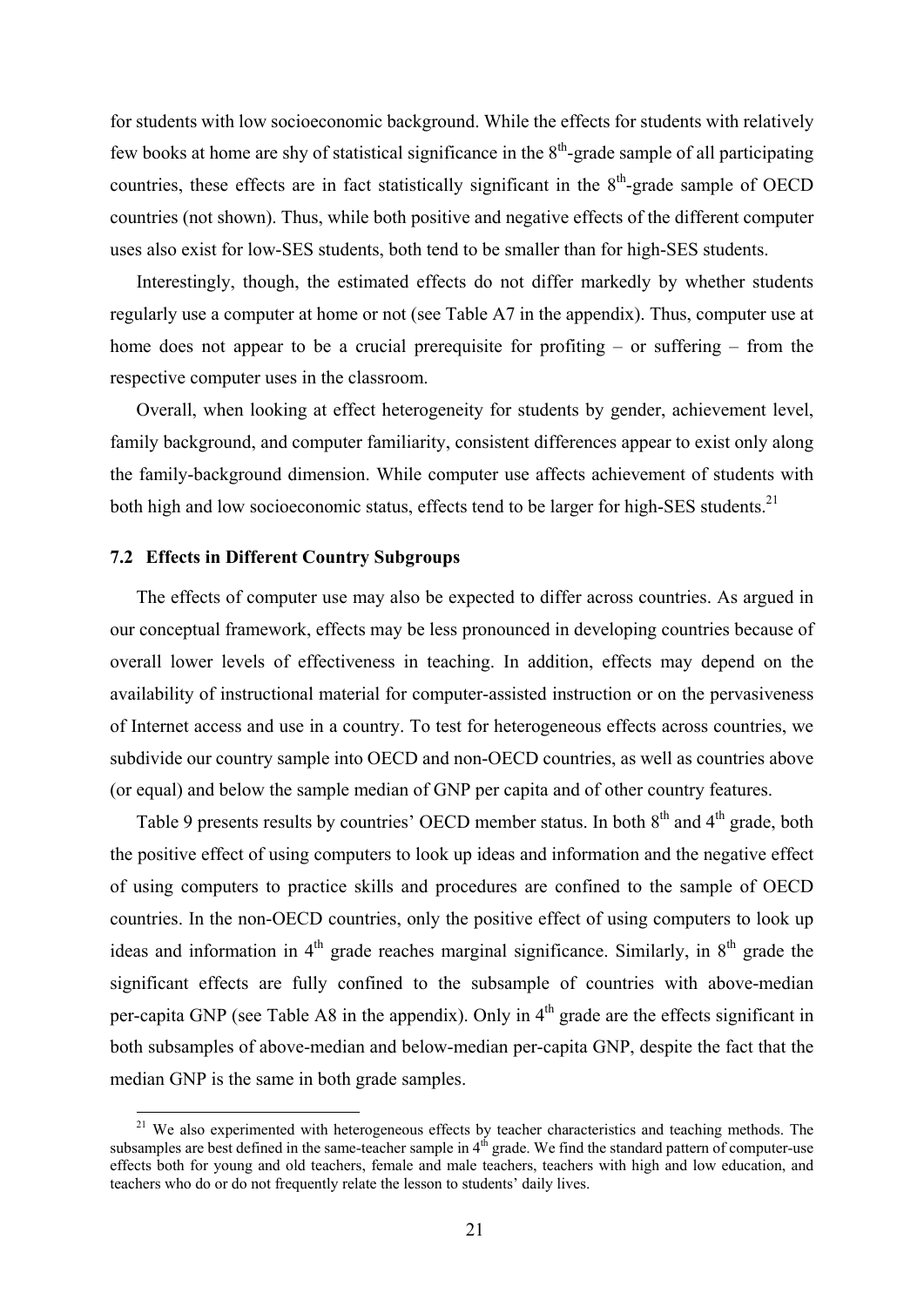When dividing the sample by other country features, we do not find clear patterns of additional effect heterogeneity (not shown). This is true when subdividing the sample by the availability of broadband subscriptions and of Internet use in a country, as well as by the size of the country population or by the world population that speaks a country's main language. The first two measures are meant to proxy for the Internet familiarity of the country's population, the other two measures for the size of the market and thus the availability of appropriate software and digital teaching materials. The general absence of differences in the effects of computer use along these lines is consistent with the lack of heterogeneity by individual computer use at home that we found above. This is despite the fact that most of these features are strongly correlated with the frequency of computer use in schools across countries in the TIMSS data. We also explored subsamples by other country characteristics, including educational spending, the per-capita number of computers, age structure, and average use of computers in schools, not finding any clear pattern of additional country heterogeneity.

Overall, both positive and negative effects of different kinds of computer use seem to be confined to more developed countries, in particular in  $8<sup>th</sup>$  grade. By contrast, computer use does not exert strong effects in less developed countries. There are no obvious other patterns of country heterogeneity.

#### **8. Conclusion**

In the public debate as well as in the policy arena, there is considerable enthusiasm about the potential of using new technologies in classrooms. While the production process of most goods has changed dramatically over the past century, until recently the physical appearance of classrooms has not changed much since chalkboards were introduced in Prussian classrooms in the late  $18<sup>th</sup>$  century (Konrad, 2007). However, the arrival of computers, tablets, and the Internet has challenged many traditional teaching practices and is supposed to change the educational production technology in schools dramatically. Following the call of such big hopes, policymakers and educators all over the world rush to bring computers into every classroom. Such enthusiasm and costly investment is hard to reconcile with the available evidence that computer use in schools has little if any effect on student achievement.

We suggest that the overall null effect of using computers in schools is a combination of relatively productive and unproductive uses of computers. Depending on the opportunity cost of the time used in computer-assisted instruction – whether it replaces less or more productive traditional uses of teaching time – computer use can have a positive or negative net effect on what students learn. Specifically, our empirical results – identified in a model using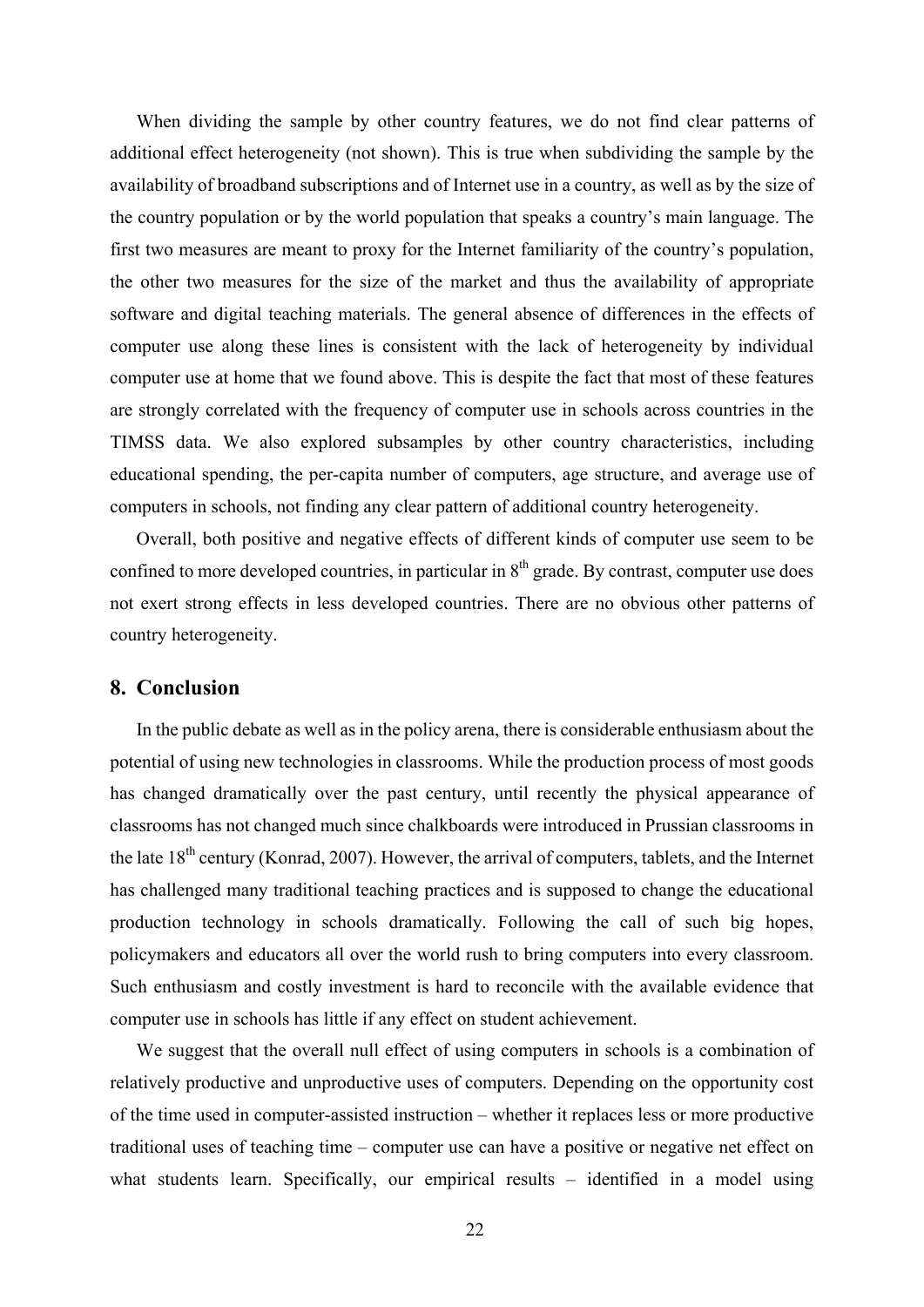within-student between-subject variation – suggest that classroom computers are beneficial to student achievement when used to look up ideas and information but detrimental when used to practice skills and procedures. These opposite effects of different computer use activities offset each other, with a combined effect of computer use in schools that is generally close to zero. In  $8<sup>th</sup>$  grade, the opposing use-specific effects are most pronounced in science, whereas in  $4<sup>th</sup>$  grade they are most pronounced in math. Effects prove quite general across different subgroups of students including students with little computer experience at home, although they are somewhat smaller for students from low socioeconomic background. Effects are mostly confined to developed countries, whereas we find little evidence for significant (positive or negative) effects of computer use in less developed countries.

Our findings emphasize that in evaluating any educational innovation, it is important to consider its costs. An important part of these costs is the opportunity cost of classroom time that a specific intervention takes up. Using computers for activities that do not improve student learning takes away time from activities that are potentially more effective to this end. This is true for the use of computers compared to other teaching methods such as traditional lecture-style teaching or individual learning, but also for more and less effective activities on the computer. For example, while we do not find any significant effect of using computers to process and analyze data, using the same classroom time to use computers to look up ideas and information would improve overall outcomes according to our estimates.

Beyond the opportunity cost of time, equipping classrooms with computers, software, and broadband infrastructure, maintaining these facilities and keeping them up to date, and training teachers to use them also entails substantial financial costs (which likely vary across countries, complicating cost-benefit analyses). Thus, while we find that using computers to look up ideas and information would improve student achievement, maximum effect sizes of 10-13 percent of a standard deviation are moderate enough to raise cost effectiveness concerns relative to other educational interventions. At the same time, our evidence is confined to effects of computer use on student achievement in math and science. To the extent that computer use in schools furthers other valued outcomes such as the acquisition of computer skills, such additional benefits must be taken into account in an overall cost-benefit assessment of computer-assisted classroom instruction. In any case, our results suggest a clear focus on the specific types of activities to which computers are put to use.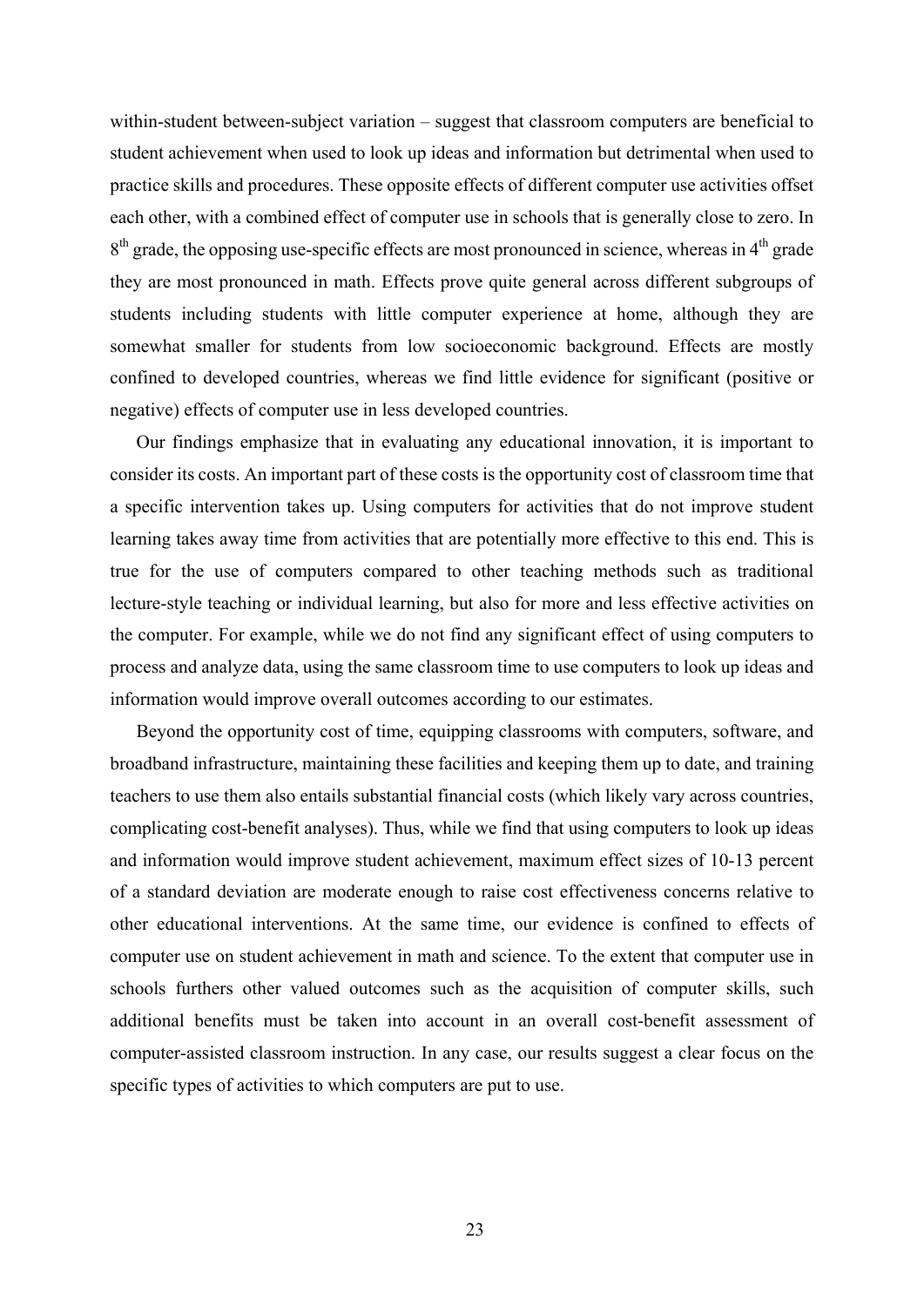#### **References**

- Angrist, Joshua D., and Victor Lavy. 2002. "New evidence on classroom computers and pupil learning." *Economic Journal* 112 (482): 735–765.
- Ashenfelter, Orley C., and David J. Zimmerman. 1997. "Estimates of the returns to schooling from sibling data: Fathers, sons, and brothers." *Review of Economics and Statistics* 79 (1): 1–9.
- Autor, David H., Frank Levy, and Richard J. Murnane. 2003. "The skill content of recent technological change: An empirical exploration." *Quarterly Journal of Economics* 118 (4): 1279–1333.
- Banerjee, Abhijit V., Shawn Cole, Esther Duflo, and Leigh Linden. 2007. "Remedying education: Evidence from two randomized experiments in India." *Quarterly Journal of Economics* 122 (3): 1235–1265.
- Barrera-Osorio, Felipe, and Leigh L. Linden. 2009. "The use and misuse of computers in education: Evidence from a randomized experiment in Colombia." Policy Research Working Paper 4836. Washington, DC: World Bank.
- Barrow, Lisa, Lisa Markman, and Cecilia Elena Rouse. 2009. "Technology's edge: The educational benefits of computer-aided instruction." *American Economic Journal: Economic Policy* 1 (1): 52–74.
- Bauernschuster, Stefan, Oliver Falck, and Ludger Woessmann. 2014. "Surfing alone? The Internet and social capital: Evidence from an unforeseeable technological mistake." *Journal of Public Economics* 117: 73–89.
- Bhuller, Manudeep, Tarjei Havnes, Edwin Leuven, and Magne Mogstad. 2013. "Broadband Internet: An information superhighway to sex crime?" *Review of Economic Studies* 80 (4): 1237–1266.
- Bowen, William G., Matthew M. Chingos, Kelly A. Lack, and Thomas I. Nygren. 2014. "Interactive learning online at public universities: Evidence from a six-campus randomized trial." *Journal of Policy Analysis and Management* 33 (1): 94–111.
- Bulman, George, and Robert W. Fairlie. 2015. "Technology and education: The effects of computers, the Internet and computer assisted instruction on educational outcomes. Manuscript prepared for the *Handbook of the Economics of Education*, Vol. 5, edited by Eric A. Hanushek, Steven Machin, and Ludger Woessmann. Amsterdam: North Holland.
- Campuzano, Larissa, Mark Dynarski, Roberto Agodini, and Kristina Rall. 2009. "Effectiveness of reading and mathematics software products: Findings from two student cohorts." NCEE 2009-4041. Report prepared by Mathematica Policy Research, Inc. Washington, DC: U.S. Department of Education.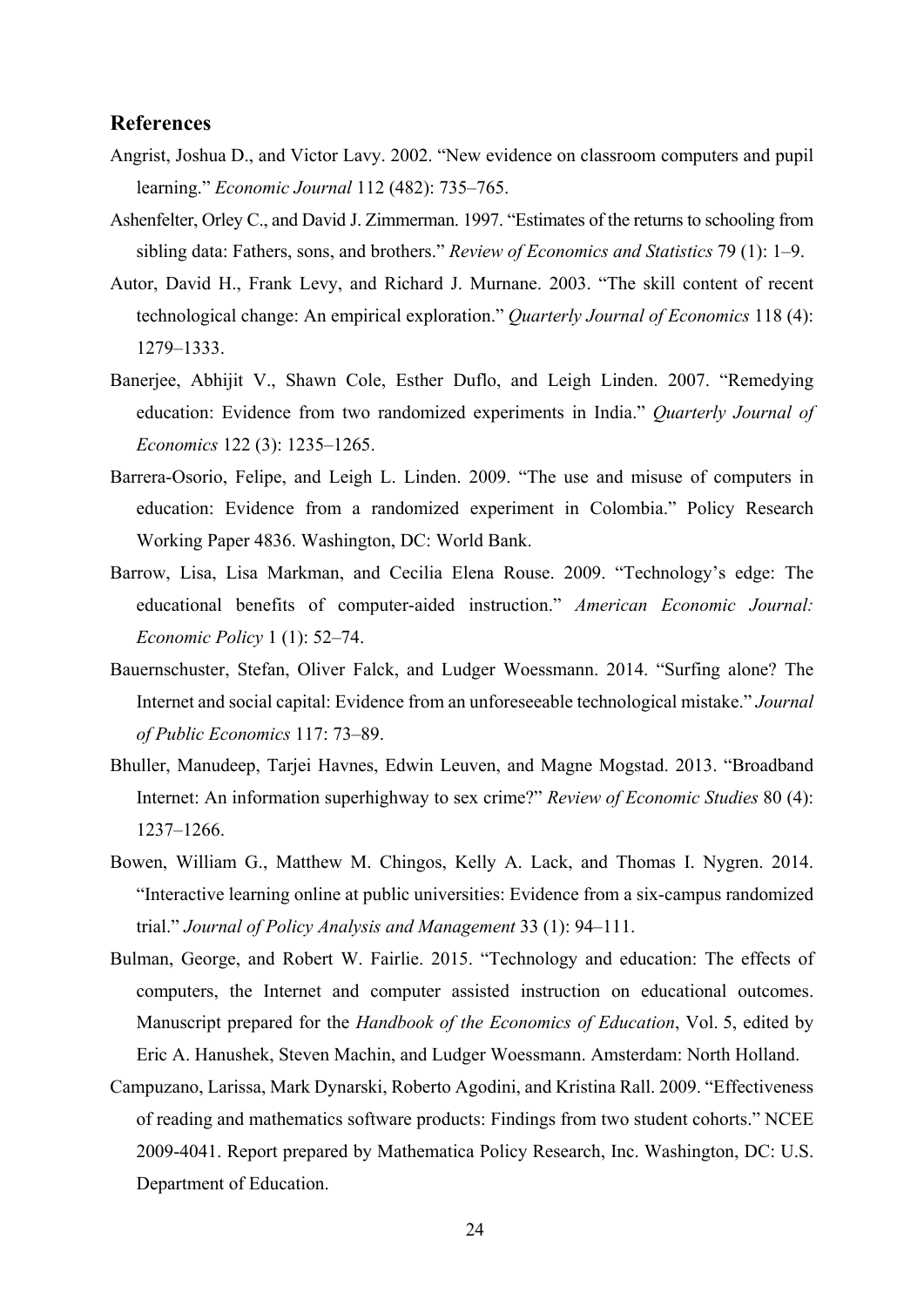- Chamberlain, Gary. 1982. "Multivariate regression models for panel data." *Journal of Econometrics* 18 (1): 5–46.
- Chingos, Matthew M., and Guido Schwerdt. 2014. "Virtual schooling and student learning: Evidence from the Florida Virtual School." Program on Education Policy and Governance Working Paper PEPG 14-02. Cambridge, MA: Harvard Kennedy School.
- Clotfelter, Charles T., Helen F. Ladd, and Jacob L. Vigdor. 2010. "Teacher credentials and student achievement in high school: A cross-subject analysis with student fixed effects." *Journal of Human Resources* 45 (3): 655–681.
- Cristia, Julián P., Pablo Ibarraran, Santiago Cueto, Ana Santiago, and Eugenio Severín. 2012. "Technology and child development: Evidence from the One Laptop per Child Program." IDB Working Paper 304. Washington, DC: Inter-American Development Bank.
- Czernich, Nina, Oliver Falck, Tobias Kretschmer, and Ludger Woessmann. 2011. "Broadband infrastructure and economic growth." *Economic Journal* 121 (552): 505–532.
- Dee, Thomas S. 2005. "A teacher like me: Does race, ethnicity, or gender matter?" *American Economic Review* 95 (2): 158–165.
- Dee, Thomas S. 2007. "Teachers and the gender gaps in student achievement." *Journal of Human Resources* 42 (3): 528–554.
- Economist, The (2013). E-ducation: A long-overdue technological revolution is at last under way. / Education technology: Catching on at last: New technology is poised to disrupt America's schools, and then the world's. *The Economist*, June 29: 13, 22-24.
- Faber, Benjamin, Rosa Sanchis-Guarner, and Felix Weinhardt. 2015. "ICT and education: Evidence from student home addresses. https://www.dropbox.com/s/o3xvhr5oyr0fhi7/ ICTandEducation FSW.pdf?dl=0 (accessed 27/2/2015).
- Fairlie, Robert W., and Rebecca A. London. 2012. "The effects of home computers on educational outcomes: Evidence from a field experiment with community college students." *Economic Journal* 122 (561): 727–753.
- Fairlie, Robert W., and Jonathan Robinson. 2013. "Experimental evidence on the effects of home computers on academic achievement among schoolchildren." *American Economic Journal: Applied Economics* 5 (3): 211–240.
- Falck, Oliver, Robert Gold, and Stephan Heblich. 2014. "E-lections: Voting behavior and the Internet." *American Economic Review* 104 (7): 2238–2265.
- Figlio, David, Mark Rush, and Lu Yin. 2013. "Is it live or is it Internet? Experimental estimates of the effects of online instruction on student learning." *Journal of Labor Economics* 31 (4): 763–784.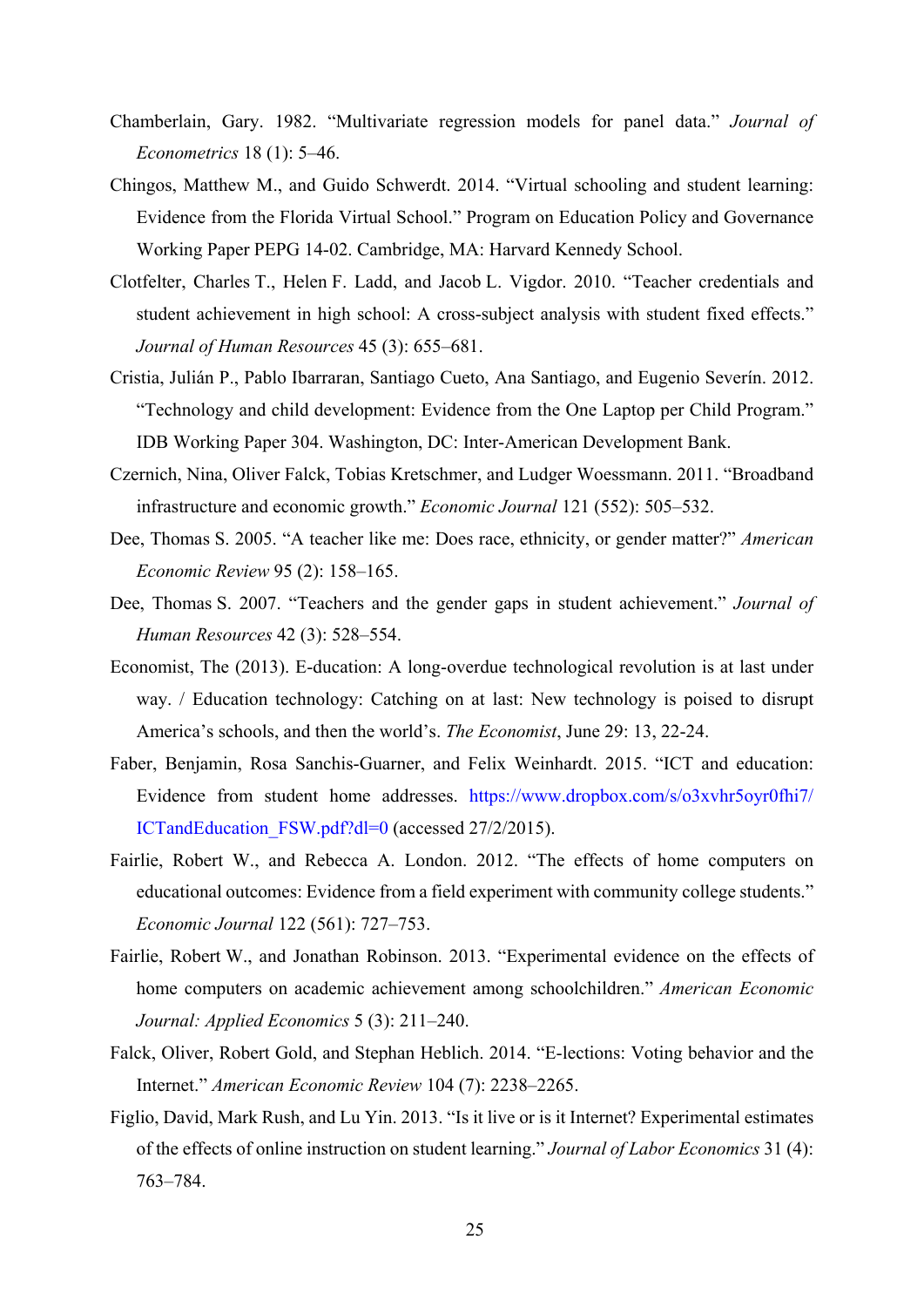- Fuchs, Thomas, and Ludger Woessmann. 2004. "Computers and student learning: Bivariate and multivariate evidence on the availability and use of computers at home and at school." *Brussels Economic Review* 47 (3/4): 359–385.
- Goolsbee, Austan, and Jonathan Guryan. 2006. "The impact of Internet subsidies in public schools." *Review of Economics and Statistics* 88 (2): 336–347.
- Hanushek, Eric A. 2002. "Publicly provided education." In *Handbook of Public Economics, Vol. 4*, edited by Alan J. Auerbach and Martin Feldstein, pp. 2045–2141. Amsterdam: North Holland.
- Konrad, Franz-Michael. 2007. *Geschichte der Schule: Von der Antike bis zur Gegenwart*. München: C.H. Beck.
- Lavy, Victor. 2015. "Do differences in schools' instruction time explain international achievement gaps? Evidence from developed and developing countries." *Economic Journal*, forthcoming.
- Leuven, Edwin, Mikael Lindahl, Hessel Oosterbeek, and Dinand Webbink. 2007. "The effect of extra funding for disadvantaged pupils on achievement." *Review of Economics and Statistics* 89 (4): 721–736.
- Linden, Leigh L. 2008. "Complement or substitute? The effect of technology on student achievement in India." http://www.leighlinden.com/Gyan\_Shala\_CAL\_2008-06-03.pdf (accessed 10/5/2014).
- Machin, Stephen, Sandra McNally, and Olmo Silva. 2007. "New technology in schools: Is there a payoff?" *Economic Journal* 117 (522): 1145–1167.
- Metzler, Johannes, and Ludger Woessmann. 2012. "The impact of teacher subject knowledge on student achievement: Evidence from within-teacher within-student variation." *Journal of Development Economics* 99 (2): 486–496.
- Peterson, Paul E. 2010. *Saving Schools: From Horace Mann to Virtual Learning.* Cambridge, MA: Belknap Press of Harvard University Press.
- Pritchett, Lant. 2013. *The Rebirth of Education: Schooling Ain't Learning*. Washington, DC: Center for Global Development.
- Rouse, Cecilia E., and Alan B. Krueger. 2004. "Putting computerized instruction to the test: A randomized evaluation of a scientifically based reading program." *Economics of Education Review* 23 (4): 323–338.
- Schwerdt, Guido, and Amelie C. Wuppermann. 2011. "Is traditional teaching really all that bad? A within-student between-subject approach." *Economics of Education Review* 30 (2): 365–379.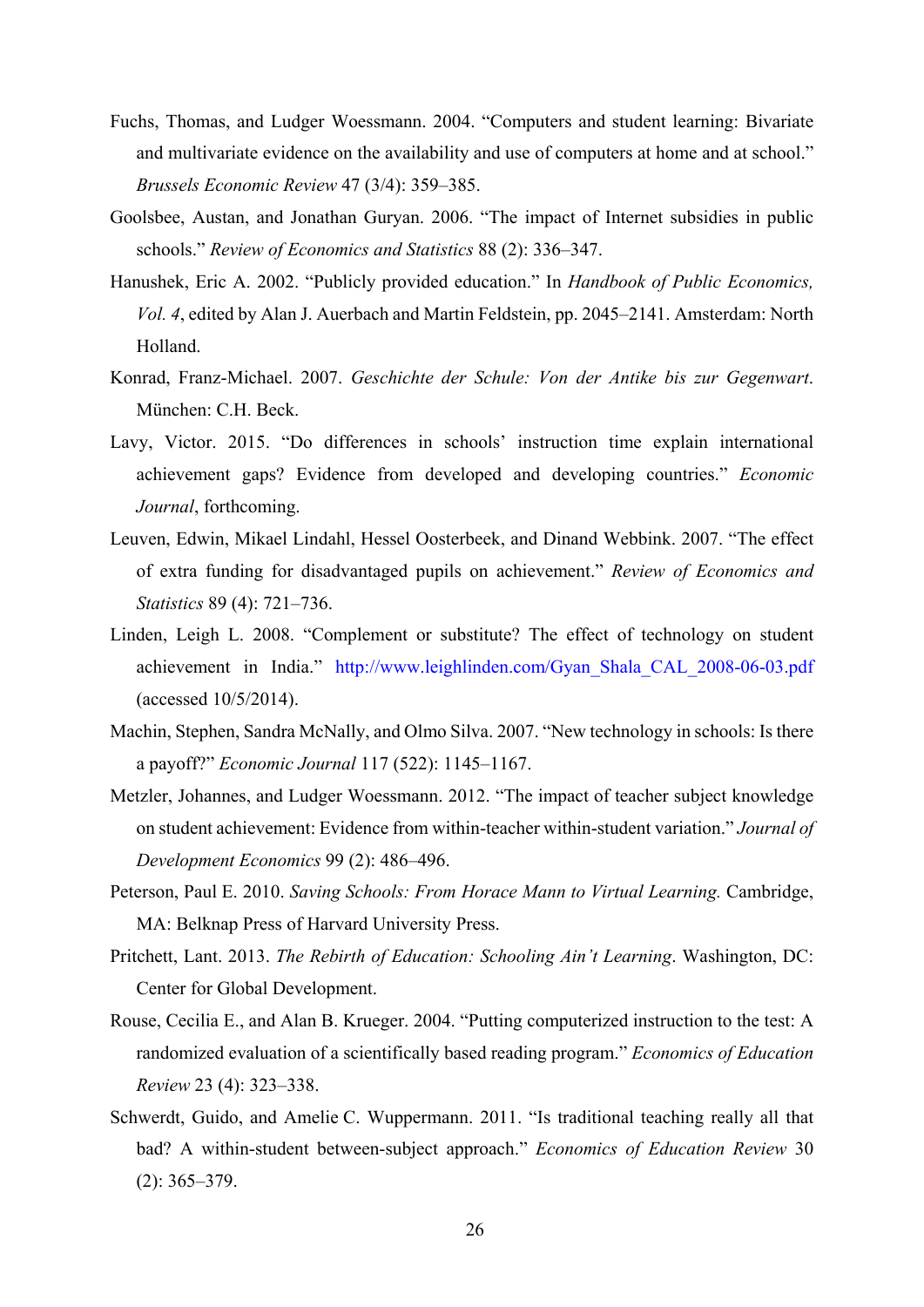|                                |       | Computer use intensity |                          |                          | Separate categories of computer use |                         |                              |
|--------------------------------|-------|------------------------|--------------------------|--------------------------|-------------------------------------|-------------------------|------------------------------|
|                                | Mean  | Std. dev.              | No computer<br>available | Never or<br>almost never | Once or twice<br>a month            | Once or twice<br>a week | Every or almost<br>every day |
|                                | (1)   | (2)                    | (3)                      | (4)                      | (5)                                 | (6)                     | (7)                          |
| $8th$ grade                    |       |                        |                          |                          |                                     |                         |                              |
| <b>Math</b>                    |       |                        |                          |                          |                                     |                         |                              |
| Look up ideas and information  | 0.624 | 1.027                  | 0.684                    | 0.107                    | 0.138                               | 0.054                   | 0.018                        |
| Practice skills and procedures | 0.636 | 1.048                  | 0.684                    | 0.104                    | 0.131                               | 0.061                   | 0.021                        |
| Process and analyze data       | 0.573 | 0.951                  | 0.684                    | 0.136                    | 0.126                               | 0.041                   | 0.013                        |
| <b>Science</b>                 |       |                        |                          |                          |                                     |                         |                              |
| Look up ideas and information  | 0.938 | 1.254                  | 0.604                    | 0.056                    | 0.179                               | 0.122                   | 0.039                        |
| Practice skills and procedures | 0.812 | 1.131                  | 0.604                    | 0.118                    | 0.165                               | 0.085                   | 0.027                        |
| Process and analyze data       | 0.781 | 1.084                  | 0.604                    | 0.127                    | 0.176                               | 0.072                   | 0.021                        |
| $4th$ grade                    |       |                        |                          |                          |                                     |                         |                              |
| <b>Math</b>                    |       |                        |                          |                          |                                     |                         |                              |
| Look up ideas and information  | 0.757 | 1.103                  | 0.629                    | 0.124                    | 0.143                               | 0.077                   | 0.027                        |
| Practice skills and procedures | 0.909 | 1.269                  | 0.629                    | 0.060                    | 0.144                               | 0.123                   | 0.043                        |
| <b>Science</b>                 |       |                        |                          |                          |                                     |                         |                              |
| Look up ideas and information  | 1.041 | 1.269                  | 0.571                    | 0.053                    | 0.212                               | 0.128                   | 0.037                        |
| Practice skills and procedures | 0.886 | 1.140                  | 0.571                    | 0.139                    | 0.175                               | 0.090                   | 0.025                        |

## **Table 1: Intensity of different types of computer use**

Samples of  $8<sup>th</sup>$ -grade and  $4<sup>th</sup>$ -grade students, respectively, in TIMSS 2011. (1)-(2): Mean and standard deviation of computer use for the respective activity in the respective subject (0 = no computer available, 1 = never or almost never, 2 = once or twice a month, 3 = once or twice a week, 4 = every or almost every day). (3)-(7): Share of students in the respective category of computer use. Observations: 155,948 students in  $8<sup>th</sup>$  grade and 245,482 students in  $4<sup>th</sup>$  grade.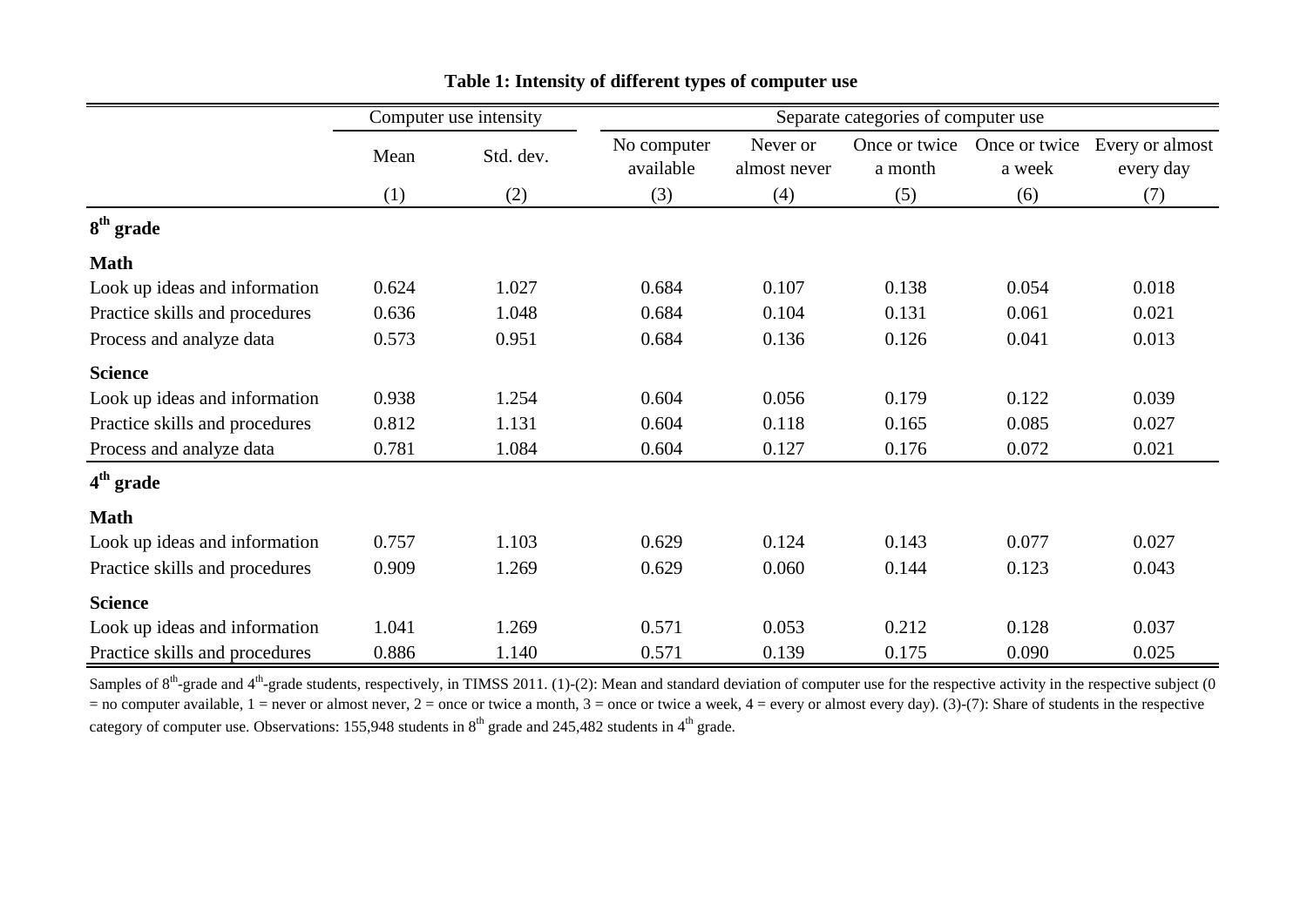|                                |             |             |              | <b>OLS</b>  |              |             |             | <b>SUR</b>  |
|--------------------------------|-------------|-------------|--------------|-------------|--------------|-------------|-------------|-------------|
|                                | (1)         | (2)         | (3)          | (4)         | (5)          | (6)         | (7)         | (8)         |
|                                | Math        | Science     | Math         | Science     | Math         | Science     | Math        | Science     |
| <b>Specific computer uses</b>  |             |             |              |             |              |             |             |             |
| Look up ideas and information  | $-0.0367$   | 0.0094      | $-0.0210$    | $-0.0068$   | $-0.0206$    | $-0.0099$   | $-0.0190*$  | $0.0225**$  |
|                                | (0.0251)    | (0.0211)    | (0.0235)     | (0.0198)    | (0.0222)     | (0.0192)    | (0.0114)    | (0.0090)    |
| Practice skills and procedures | $-0.0504**$ | $-0.0525**$ | $-0.0689***$ | $-0.0232$   | $-0.0572***$ | $-0.0214$   | $-0.0139$   | $-0.0199**$ |
|                                | (0.0248)    | (0.0217)    | (0.0232)     | (0.0204)    | (0.0220)     | (0.0202)    | (0.0115)    | (0.0100)    |
| Process and analyze data       | $0.0906***$ | $0.0771***$ | $0.0983***$  | $0.0683***$ | $0.0994***$  | $0.0822***$ | $0.0360***$ | 0.0080      |
|                                | (0.0251)    | (0.0206)    | (0.0230)     | (0.0194)    | (0.0216)     | (0.0192)    | (0.0112)    | (0.0089)    |
| <b>Combined computer use</b>   |             |             |              |             |              |             |             |             |
| Combined computer use          | 0.0037      | $0.0328***$ | 0.0084       | $0.0371***$ | $0.0213***$  | $0.0491***$ | 0.0032      | $0.0107***$ |
|                                | (0.0090)    | (0.0081)    | (0.0086)     | (0.0077)    | (0.0081)     | (0.0075)    | (0.0039)    | (0.0036)    |
| Basic controls                 | yes         | yes         | yes          | yes         | yes          | yes         | yes         | yes         |
| Teacher controls               | no          | no          | yes          | yes         | yes          | yes         | yes         | yes         |
| Teaching-method controls       | no          | no          | no           | no          | yes          | yes         | yes         | yes         |
| <b>Observations</b>            | 155,948     | 155,948     | 155,948      | 155,948     | 155,948      | 155,948     | 155,948     | 155,948     |
| Clusters                       | 6,091       | 6,091       | 6,091        | 6,091       | 6,091        | 6,091       | 6,091       | 6,091       |

**Table 2: Cross-sectional regressions, 8th grade**

Dependent variable: TIMSS student test score in math and science, respectively. Top and bottom panel in each column report separate estimations. Columns (1)-(6): Separate OLS regressions. Columns (7)-(8): Seemingly unrelated regressions (SUR). Regressions weighted by students' sampling probability. See Table A3 in the appendix for lists of control variables. Robust standard errors adjusted for clustering at the classroom level in parentheses. Significance levels: \* 10%, \*\* 5%, \*\*\* 1%.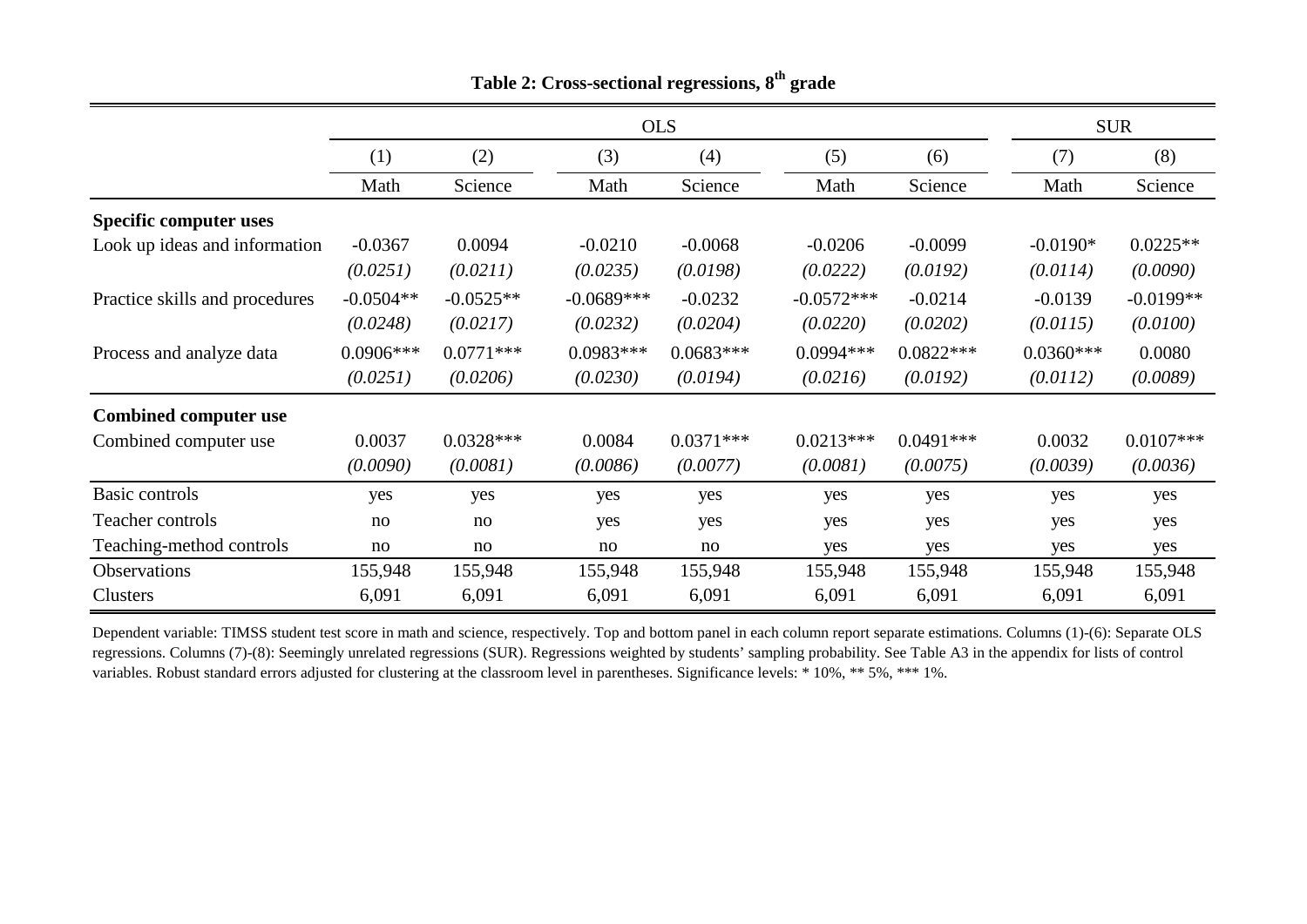|                                |              | $8th$ grade  |               |             | $4th$ grade   |              |
|--------------------------------|--------------|--------------|---------------|-------------|---------------|--------------|
|                                | (1)          | (2)          | (3)           | (4)         | (5)           | (6)          |
| <b>Specific computer uses</b>  |              |              |               |             |               |              |
| Look up ideas and information  | $0.0578***$  | $0.0512***$  | $0.0426***$   | $-0.0010$   | $0.0133***$   | $0.0150***$  |
|                                | (0.0075)     | (0.0075)     | (0.0077)      | (0.0037)    | (0.0039)      | (0.0039)     |
| Practice skills and procedures | $-0.0482***$ | $-0.0454***$ | $-0.0400$ *** | $-0.0058*$  | $-0.0166$ *** | $-0.0201***$ |
|                                | (0.0084)     | (0.0084)     | (0.0083)      | (0.0035)    | (0.0037)      | (0.0038)     |
| Process and analyze data       | $-0.0001$    | 0.0019       | 0.0029        |             |               |              |
|                                | (0.0090)     | (0.0089)     | (0.0086)      |             |               |              |
| <b>Combined computer use</b>   |              |              |               |             |               |              |
| Combined computer use          | $0.0148***$  | $0.0122***$  | $0.0087**$    | $-0.0080**$ | $-0.0043$     | $-0.0066*$   |
|                                | (0.0037)     | (0.0037)     | (0.0037)      | (0.0037)    | (0.0036)      | (0.0036)     |
| Student fixed effects          | yes          | yes          | yes           | yes         | yes           | yes          |
| Basic controls                 | yes          | yes          | yes           | yes         | yes           | yes          |
| Teacher controls               | no           | yes          | yes           | no          | yes           | yes          |
| Teaching-method controls       | no           | no           | yes           | no          | no            | yes          |
| Observations                   | 311,896      | 311,896      | 311,896       | 490,964     | 490,964       | 490,964      |
| <b>Students</b>                | 155,948      | 155,948      | 155,948       | 245,482     | 245,482       | 245,482      |
| Clusters                       | 6,091        | 6,091        | 6,091         | 11,992      | 11,992        | 11,992       |

**Table 3: Conventional fixed effects models**

Dependent variable: TIMSS student test score in math and science. Top and bottom panel in each column report separate estimations. OLS regressions with student fixed effects, pooling both subjects. Regressions weighted by students' sampling probability. See Table A3 in the appendix for lists of control variables. Robust standard errors adjusted for clustering at the classroom level in parentheses. Significance levels: \* 10%, \*\* 5%, \*\*\* 1%.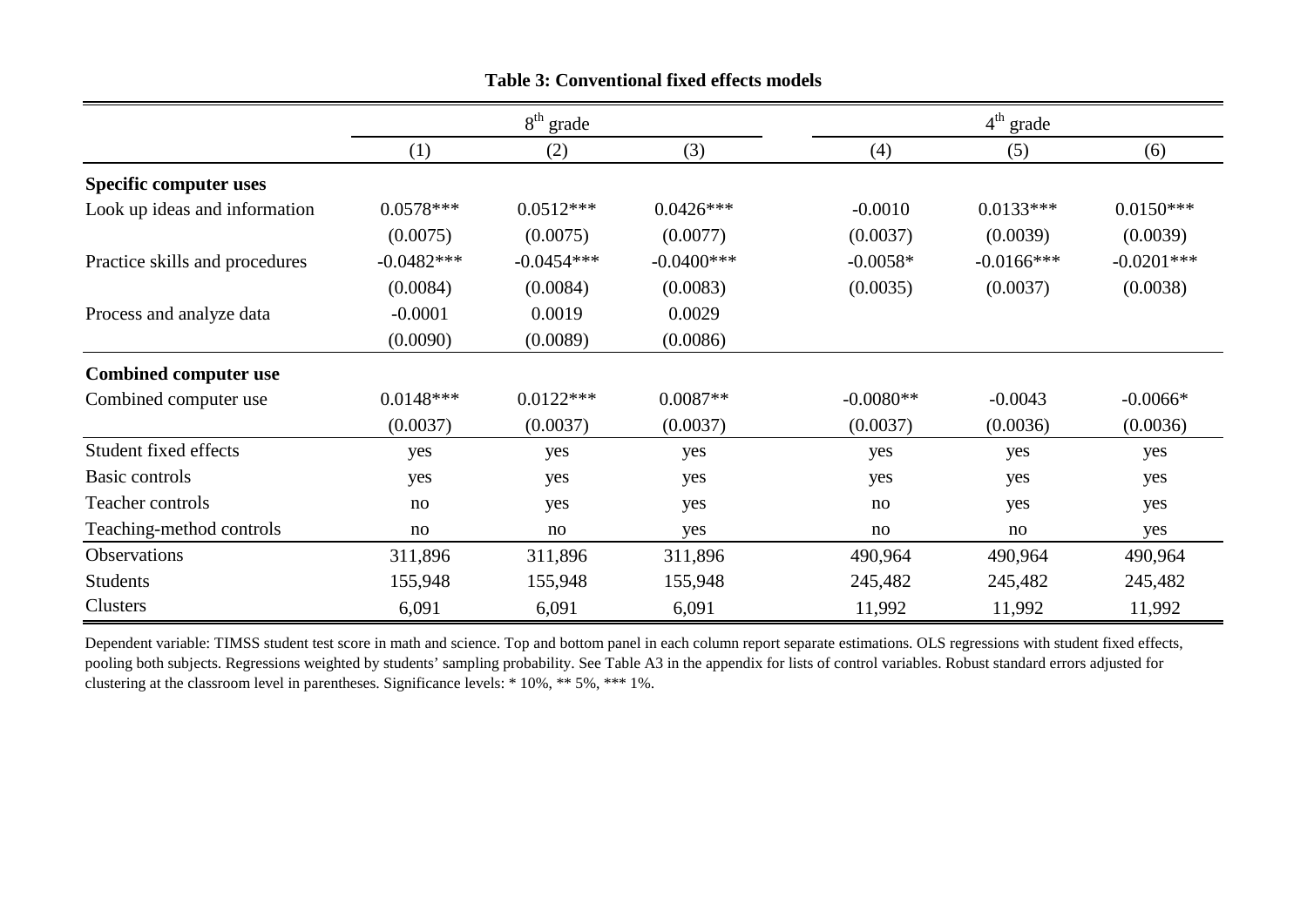|                                                |           | (1)          |             | (2)          |           | (3)          |  |
|------------------------------------------------|-----------|--------------|-------------|--------------|-----------|--------------|--|
|                                                | Math      | Science      | Math        | Science      | Math      | Science      |  |
| <b>Specific computer uses</b>                  |           |              |             |              |           |              |  |
| Look up ideas and information                  |           |              |             |              |           |              |  |
| Implied $\beta$                                | $-0.0137$ | $0.0604***$  | $-0.0095$   | $0.0412***$  | $-0.0130$ | $0.0326***$  |  |
|                                                | [1.50]    | [27.07]      | [0.79]      | [15.80]      | [1.58]    | [11.25]      |  |
| $\beta$ math $-\beta$ science                  |           | $-0.0741***$ |             | $-0.0507***$ |           | $-0.0457***$ |  |
| $\eta$ math $-\eta$ science                    |           | $-0.0231$    |             | $-0.0366$    |           | $-0.0363$    |  |
| Practice skills and procedures                 |           |              |             |              |           |              |  |
| Implied $\beta$                                | $-0.0133$ | $-0.0492***$ | $-0.0057$   | $-0.0311***$ | $-0.0016$ | $-0.0200*$   |  |
|                                                | [1.46]    | [16.68]      | [0.30]      | [7.33]       | [0.03]    | [3.63]       |  |
| $\beta_{\text{math}} - \beta_{\text{science}}$ |           | $0.0359**$   |             | $0.0255*$    |           | 0.0183       |  |
| $\eta$ math $-\eta$ science                    |           | 0.0332       |             | $0.0572**$   |           | $0.0482*$    |  |
| Process and analyze data                       |           |              |             |              |           |              |  |
| Implied $\beta$                                | $0.0207*$ | $-0.0038$    | 0.0069      | $-0.0062$    | 0.0091    | $-0.0129$    |  |
|                                                | [3.48]    | [0.14]       | [0.41]      | [0.42]       | [0.83]    | [1.97]       |  |
| $\beta_{\text{math}} - \beta_{\text{science}}$ |           | $0.0246*$    |             | 0.0132       |           | $0.0220*$    |  |
| $\eta$ math $-\eta$ science                    |           | 0.0124       |             | 0.0025       |           | 0.0183       |  |
| <b>Combined computer use</b>                   |           |              |             |              |           |              |  |
| Implied $\beta$                                | $-0.0059$ | 0.0073       | $-0.0080**$ | 0.0039       | $-0.0056$ | $-0.0001$    |  |
|                                                | [2.24]    | [2.71]       | [4.41]      | [0.88]       | [2.29]    | [0.00]       |  |
| $\beta$ math $-\beta$ science                  |           | $-0.0132***$ |             | $-0.0119**$  |           | $-0.0055$    |  |
| $\eta$ math $-\eta$ science                    |           | 0.0220       |             | 0.0219       |           | $0.0291**$   |  |
| <b>Basic controls</b>                          |           | yes          |             | yes          |           | yes          |  |
| Teacher controls                               |           | no           |             | yes          |           | yes          |  |
| Teaching-method controls                       |           | no           | no          |              |           | yes          |  |
| Observations                                   |           | 155,948      |             | 155,948      |           | 155,948      |  |
| Clusters                                       |           | 6,091        |             | 6,091        | 6,091     |              |  |

**Table 4: The effect of different types of computer use on student achievement: Within-student between-subject estimation, 8th grade**

Dependent variable: TIMSS student test score in math and science, respectively. Top and bottom panel in each column report separate estimations. Correlated random effects models estimated by seemingly unrelated regressions (SUR). Implied  $\beta$  represents the effect of the respective computer use category implied in the correlated random effects model, estimated according to equation (5). Regressions weighted by students' sampling probability. See Table A3 in the appendix for lists of control variables.  $\chi^2$  statistics adjusted for clustering at the classroom level in brackets. Significance levels: \* 10%, \*\* 5%, \*\*\* 1%.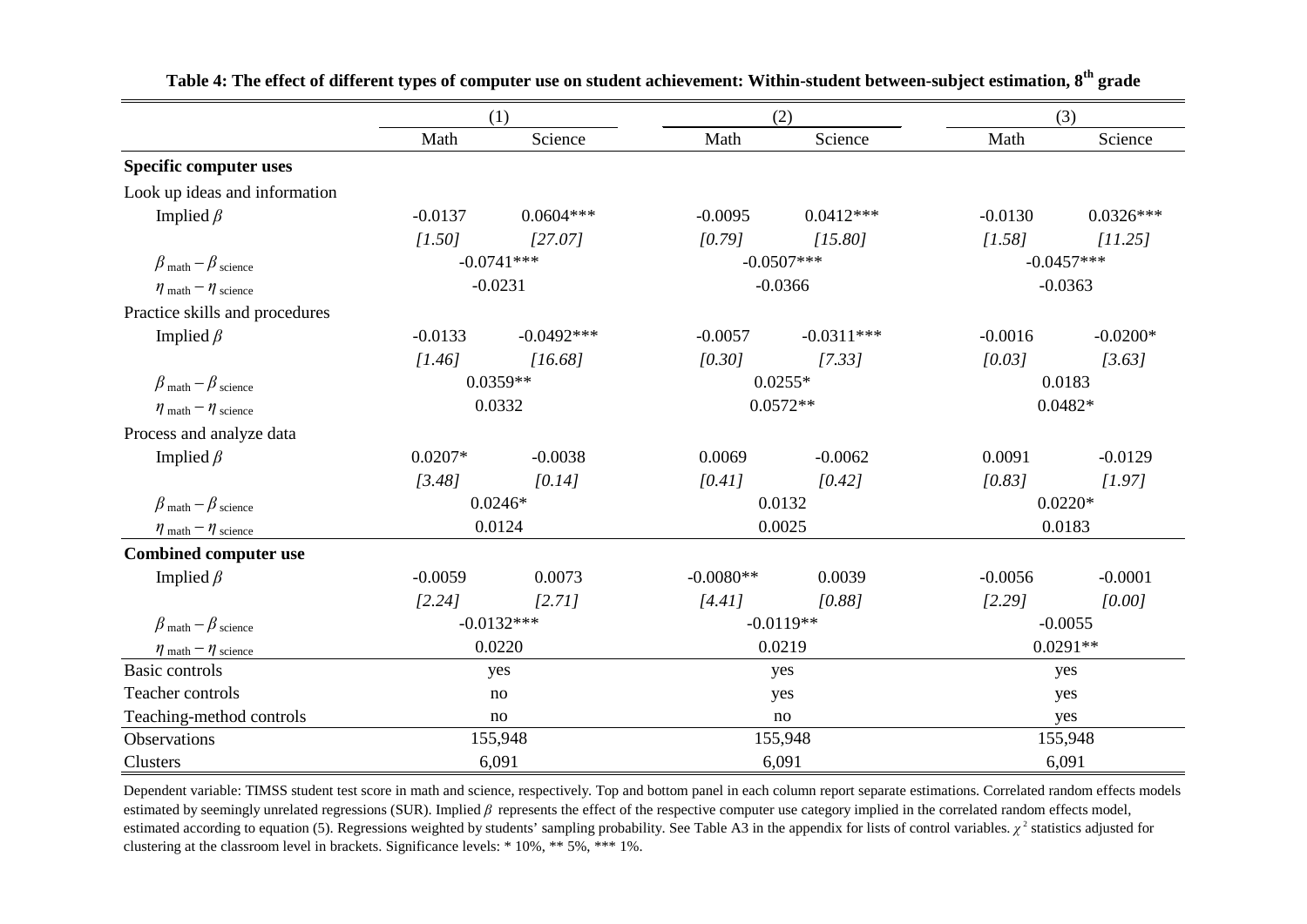|                                                |             |              | Full sample  |              |             |         | Same-teacher sample |           |
|------------------------------------------------|-------------|--------------|--------------|--------------|-------------|---------|---------------------|-----------|
|                                                |             | (1)          |              | (2)          | (3)         |         | (4)                 |           |
|                                                | Math        | Science      | Math         | Science      | Math        | Science | Math                | Science   |
| <b>Specific computer uses</b>                  |             |              |              |              |             |         |                     |           |
| Look up ideas and information                  |             |              |              |              |             |         |                     |           |
| Implied $\beta$                                | $0.0194***$ | 0.0079       | $0.0229***$  | 0.0095       | $0.0386***$ | 0.0008  | $0.0369***$         | 0.0032    |
|                                                | [10.40]     | [1.22]       | [16.00]      | [1.90]       | [30.58]     | [0.01]  | [29.34]             | [0.19]    |
| $\beta_{\text{math}} - \beta_{\text{science}}$ |             | 0.0115       |              | 0.0134       | $0.0378***$ |         | $0.0337***$         |           |
| $\eta$ math $-\eta$ science                    |             | 0.0176       |              | $-0.0088$    | $0.0411**$  |         | 0.0084              |           |
| Practice skills and procedures                 |             |              |              |              |             |         |                     |           |
| Implied $\beta$                                | $-0.0115*$  | $-0.0232***$ | $-0.0191***$ | $-0.0282***$ | $-0.0138**$ | 0.0043  | $-0.0218***$        | $-0.0086$ |
|                                                | [3.49]      | [11.26]      | [10.46]      | [18.19]      | [4.11]      | [0.34]  | [9.76]              | $[1.43]$  |
| $\beta$ math $-\beta$ science                  |             | 0.0116       |              | 0.0091       | $-0.018*$   |         | $-0.0133$           |           |
| $\eta$ math $-\eta$ science                    |             | 0.0128       | $0.0506***$  |              | 0.0120      |         | $0.0588***$         |           |
| <b>Combined computer use</b>                   |             |              |              |              |             |         |                     |           |
| Implied $\beta$                                | $0.0073*$   | $-0.0154***$ | 0.0036       | $-0.0189***$ | $0.0237***$ | 0.0040  | $0.0145***$         | $-0.0063$ |
|                                                | [3.72]      | [16.44]      | [0.95]       | [27.45]      | [29.06]     | [0.83]  | [11.27]             | [2.23]    |
| $\beta_{\text{math}} - \beta_{\text{science}}$ |             | $0.0226***$  |              | $0.0225***$  | $0.0197***$ |         | $0.0208***$         |           |
| $\eta$ math $-\eta$ science                    |             | $0.0301*$    |              | $0.0423***$  | $0.0521***$ |         | $0.0677***$         |           |
| <b>Basic controls</b>                          |             | yes          |              | yes          | yes         |         | yes                 |           |
| Teacher controls                               |             | no           |              | yes          | no          |         | not applicable      |           |
| Teaching-method controls                       |             | no           |              | yes          | no          |         | yes                 |           |
| Observations                                   |             | 245,482      |              | 245,482      | 159,621     |         | 159,621             |           |
| Clusters                                       |             | 11,992       |              | 11,992       | 8,123       |         | 8,123               |           |

**Table 5: The effect of different types of computer use on student achievement: Within-student between-subject estimation, 4th grade**

Dependent variable: TIMSS student test score in math and science, respectively. Top and bottom panel in each column report separate estimations. Correlated random effects models estimated by seemingly unrelated regressions (SUR). Implied *β* represents the effect of the respective computer use category implied in the correlated random effects model, estimated according to equation (5). Regressions weighted by students' sampling probability. See Table A5 in the appendix for lists of control variables.  $\chi^2$  statistics adjusted for clustering at the classroom level in brackets. Significance levels: \* 10%, \*\* 5%, \*\*\* 1%.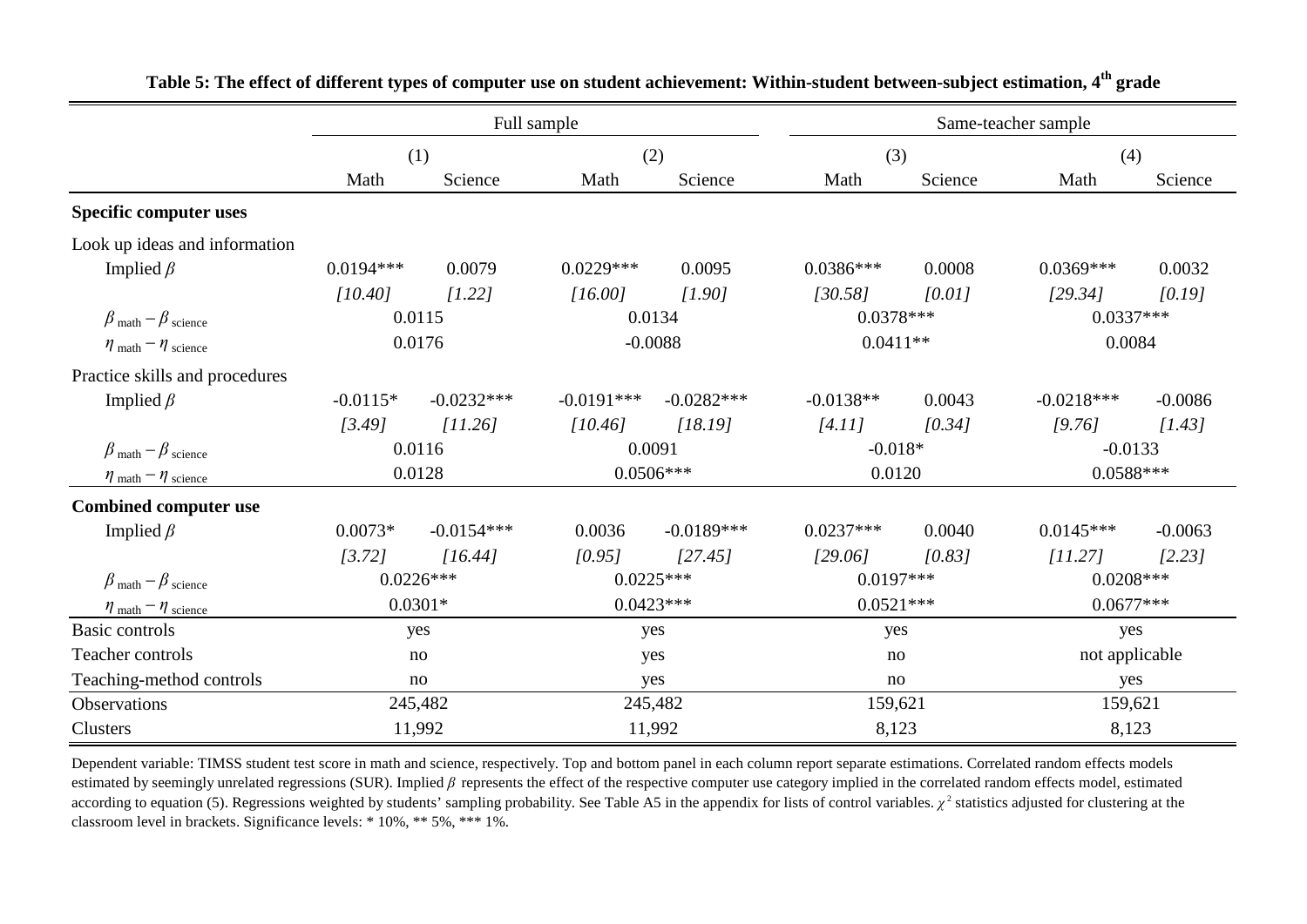|                                                |           |              | $8th$ grade |             |                |           | $4th$ grade    |           |
|------------------------------------------------|-----------|--------------|-------------|-------------|----------------|-----------|----------------|-----------|
|                                                |           | Female       |             | Male        | Female         |           | Male           |           |
|                                                |           | (1)          |             | (2)         | (3)            |           | (4)            |           |
|                                                | Math      | Science      | Math        | Science     | Math           | Science   | Math           | Science   |
| <b>Specific computer uses</b>                  |           |              |             |             |                |           |                |           |
| Look up ideas and information                  |           |              |             |             |                |           |                |           |
| Implied $\beta$                                | $-0.0196$ | $0.0290***$  | $-0.0057$   | $0.0322***$ | $0.0402***$    | 0.0000    | $0.0333***$    | 0.0055    |
|                                                | [2.26]    | [6.79]       | [0.26]      | [6.65]      | [30.65]        | [0.00]    | [16.88]        | [0.47]    |
| $\beta$ math $-\beta$ science                  |           | $-0.0485***$ | $-0.0379**$ |             | $0.0402***$    |           | $0.0278***$    |           |
| $\eta$ math $-\eta$ science                    |           | $-0.0265$    |             | $-0.0233$   | 0.0109         |           | 0.0062         |           |
| Practice skills and procedures                 |           |              |             |             |                |           |                |           |
| Implied $\beta$                                | 0.0001    | $-0.0242**$  | $-0.0024$   | $-0.0176$   | $-0.0223***$   | $-0.0058$ | $-0.0209**$    | $-0.0107$ |
|                                                | [0.00]    | [3.91]       | [0.04]      | [1.89]      | [9.62]         | [0.46]    | [6.23]         | [1.91]    |
| $\beta$ math $-\beta$ science                  |           | 0.0243       | 0.0152      |             | $-0.0166$      |           | $-0.0102$      |           |
| $\eta$ math $-\eta$ science                    |           | 0.0299       |             | $0.0576*$   | $0.0598***$    |           | $0.0578***$    |           |
| Process and analyze data                       |           |              |             |             |                |           |                |           |
| Implied $\beta$                                | 0.0184    | $-0.0074$    | $-0.0018$   | $-0.0132$   |                |           |                |           |
|                                                | [2.25]    | [0.47]       | [0.02]      | $[1.44]$    |                |           |                |           |
| $\beta_{\text{math}} - \beta_{\text{science}}$ |           | 0.0258       |             | 0.0115      |                |           |                |           |
| $\eta$ math $-\eta$ science                    |           | 0.0097       |             | 0.0112      |                |           |                |           |
| <b>Combined computer use</b>                   |           |              |             |             |                |           |                |           |
| Implied $\beta$                                | $-0.0010$ | $-0.0022$    | $-0.0098**$ | 0.0013      | $0.0173***$    | $-0.0068$ | $0.0116**$     | $-0.0061$ |
|                                                | [0.04]    | [0.20]       | [6.05]      | [0.08]      | [12.44]        | [1.96]    | [5.73]         | [1.64]    |
| $\beta$ math $-\beta$ science                  |           | 0.0012       |             | $-0.0111**$ | $0.0241***$    |           | $0.0177***$    |           |
| $\eta$ math $-\eta$ science                    |           | 0.0117       |             | $0.0446***$ | $0.0713***$    |           | $0.0645***$    |           |
| <b>Basic controls</b>                          |           | yes          |             | yes         | yes            |           | yes            |           |
| Teacher controls                               |           | yes          |             | yes         | not applicable |           | not applicable |           |
| Teaching-method controls                       |           | yes          |             | yes         | yes            |           | yes            |           |
| Observations                                   |           | 79,215       |             | 76,733      | 78,394         |           | 81,227         |           |
| Clusters                                       |           | 4,978        |             | 4,917       | 7,841          |           | 7,831          |           |

#### **Table 6: The effect of computer use by students' gender**

Dependent variable: TIMSS student test score in math and science, respectively. Grade and student subsample indicated by headers. Top and bottom panel in each column report separate estimations. Correlated random effects models estimated by seemingly unrelated regressions (SUR). Implied *β* represents the effect of the respective computer use category implied in the correlated random effects model, estimated according to equation (5). Regressions weighted by students' sampling probability. See Tables A3 and A5 in the appendix for lists of control variables.  $\chi^2$  statistics adjusted for clustering at the classroom level in brackets. Significance levels: \* 10%, \*\* 5%, \*\*\* 1%.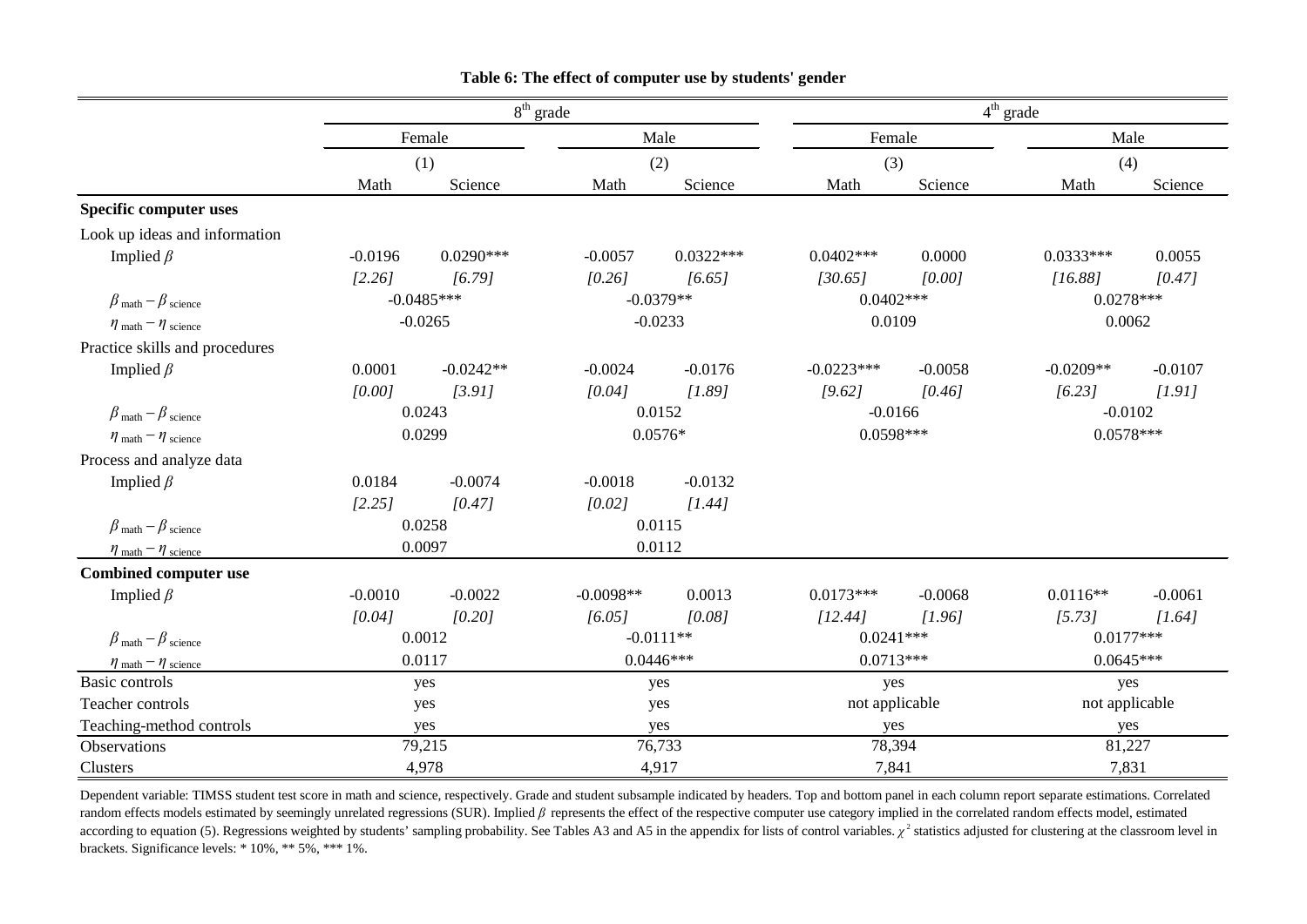|                                                |           | $8th$ grade      |           |                 |                  |             | $4th$ grade     |           |
|------------------------------------------------|-----------|------------------|-----------|-----------------|------------------|-------------|-----------------|-----------|
|                                                |           | High achievement |           | Low achievement | High achievement |             | Low achievement |           |
|                                                |           | (1)              |           | (2)             | (3)              |             | (4)             |           |
|                                                | Math      | Science          | Math      | Science         | Math             | Science     | Math            | Science   |
| <b>Specific computer uses</b>                  |           |                  |           |                 |                  |             |                 |           |
| Look up ideas and information                  |           |                  |           |                 |                  |             |                 |           |
| Implied $\beta$                                | $-0.0046$ | $0.0346***$      | $-0.0033$ | $0.0251**$      | $0.0484***$      | 0.0010      | $0.0252***$     | 0.0068    |
|                                                | [0.13]    | [9.33]           | [0.07]    | [4.50]          | [38.01]          | [0.01]      | [9.44]          | [0.64]    |
| $\beta_{\text{math}} - \beta_{\text{science}}$ |           | $-0.0392**$      |           | $-0.0285*$      | $0.0474***$      |             | $0.0184*$       |           |
| $\eta$ math $-\eta$ science                    |           | $-0.0076$        | $-0.0234$ |                 | 0.0000           |             | 0.0049          |           |
| Practice skills and procedures                 |           |                  |           |                 |                  |             |                 |           |
| Implied $\beta$                                | $-0.0077$ | $-0.0128$        | 0.0018    | $-0.0193$       | $-0.0336***$     | $-0.0100$   | $-0.0089$       | $-0.0078$ |
|                                                | [0.44]    | [1.26]           | [0.02]    | [2.35]          | [18.05]          | [1.29]      | [1.12]          | [0.88]    |
| $\beta_{\text{math}} - \beta_{\text{science}}$ |           | 0.0051           | 0.0211    |                 | $-0.0236**$      |             | $-0.0011$       |           |
| $\eta$ math $-\eta$ science                    |           | $0.0543**$       |           | 0.0527          | $0.0564***$      |             | $0.0583***$     |           |
| Process and analyze data                       |           |                  |           |                 |                  |             |                 |           |
| Implied $\beta$                                | 0.0095    | $-0.0245**$      | $-0.0043$ | $-0.0081$       |                  |             |                 |           |
|                                                | [0.62]    | [5.04]           | [0.12]    | [0.55]          |                  |             |                 |           |
| $\beta_{\text{math}} - \beta_{\text{science}}$ |           | $0.0339**$       |           | 0.0038          |                  |             |                 |           |
| $\eta$ math $-\eta$ science                    |           | $-0.0277$        |           | 0.0065          |                  |             |                 |           |
| <b>Combined computer use</b>                   |           |                  |           |                 |                  |             |                 |           |
| Implied $\beta$                                | $-0.0033$ | $-0.0027$        | $-0.0057$ | $-0.0021$       | $0.0140***$      | $-0.0105**$ | $0.0156***$     | $-0.0016$ |
|                                                | [0.54]    | [0.35]           | [1.55]    | [0.18]          | [6.85]           | [4.14]      | [9.12]          | [0.1]     |
| $\beta$ math $-\beta$ science                  |           | $-0.0006$        |           | $-0.0037$       | $0.0246***$      |             | $0.0172***$     |           |
| $\eta$ math $-\eta$ science                    |           | 0.0178           |           | $0.0337**$      | $0.0580***$      |             | $0.0633***$     |           |
| <b>Basic controls</b>                          |           | yes              |           | yes             | yes              |             | yes             |           |
| Teacher controls                               |           | yes              |           | yes             | not applicable   |             | not applicable  |           |
| Teaching-method controls                       |           | yes              |           | yes             | yes              |             | yes             |           |
| Observations                                   |           | 77,981           |           | 44,699          | 80,801           |             | 78,820          |           |
| Clusters                                       |           | 5,705            |           | 5,502           | 7,774            |             | 7,855           |           |

#### **Table 7: The effect of computer use by students' achievement level**

Dependent variable: TIMSS student test score in math and science, respectively. Grade and student subsample indicated by headers. Subsamples refer to students above/at vs. below median achievement within each country. Top and bottom panel in each column report separate estimations. Correlated random effects models estimated by seemingly unrelated regressions (SUR). Implied *β* represents the effect of the respective computer use category implied in the correlated random effects model, estimated according to equation (5). Regressions weighted by students' sampling probability. See Tables A3 and A5 in the appendix for lists of control variables.  $\chi^2$  statistics adjusted for clustering at the classroom level in brackets. Significance levels: \* 10%, \*\* 5%, \*\*\* 1%.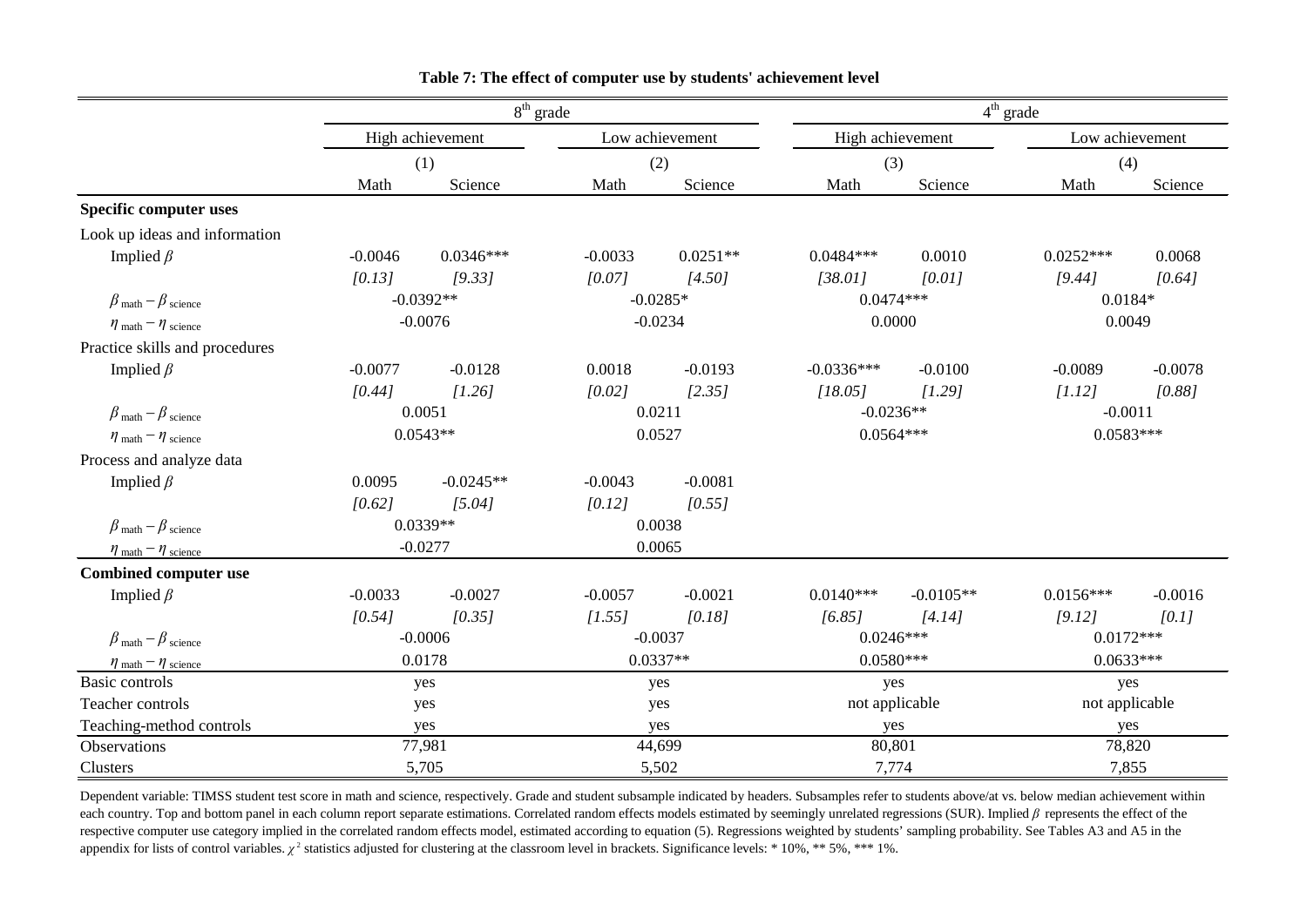|                                                |             |             | $8th$ grade |           |                |            | $4th$ grade    |           |
|------------------------------------------------|-------------|-------------|-------------|-----------|----------------|------------|----------------|-----------|
|                                                |             | High books  | Low books   |           | High books     |            | Low books      |           |
|                                                |             | (1)         | (2)         |           | (3)            |            | (4)            |           |
|                                                | Math        | Science     | Math        | Science   | Math           | Science    | Math           | Science   |
| <b>Specific computer uses</b>                  |             |             |             |           |                |            |                |           |
| Look up ideas and information                  |             |             |             |           |                |            |                |           |
| Implied $\beta$                                | $-0.0053$   | $0.0373***$ | $-0.0259**$ | 0.0196    | $0.0416***$    | 0.0068     | $0.0247***$    | $-0.0063$ |
|                                                | [0.24]      | [13.40]     | [4.15]      | [2.57]    | [30.90]        | [0.71]     | [7.87]         | [0.42]    |
| $\beta$ math $-\beta$ science                  |             | $-0.0426$   | $-0.0455$   |           | $0.0348***$    |            | $0.0310**$     |           |
| $\eta$ math $-\eta$ science                    |             | $-0.0450$   | $-0.0182$   |           | 0.0093         |            | 0.0107         |           |
| Practice skills and procedures                 |             |             |             |           |                |            |                |           |
| Implied $\beta$                                | $-0.0021$   | $-0.0227**$ | $-0.0006$   | $-0.0111$ | $-0.0231***$   | $-0.0133*$ | $-0.0166*$     | 0.0043    |
|                                                | [0.05]      | [4.63]      | [0.00]      | [0.68]    | [8.90]         | [2.93]     | [3.65]         | [0.20]    |
| $\beta_{\text{math}} - \beta_{\text{science}}$ |             | 0.0205      |             | 0.0105    | $-0.0098$      |            | $-0.0209*$     |           |
| $\eta$ math $-\eta$ science                    |             | 0.0683      |             | 0.0040    | $0.0615***$    |            | $0.0522**$     |           |
| Process and analyze data                       |             |             |             |           |                |            |                |           |
| Implied $\beta$                                | $-0.0016$   | $-0.0158*$  | $0.0261**$  | $-0.0042$ |                |            |                |           |
|                                                | [0.03]      | [2.77]      | [4.33]      | [0.13]    |                |            |                |           |
| $\beta_{\text{math}} - \beta_{\text{science}}$ |             | 0.0142      | 0.0303      |           |                |            |                |           |
| $\eta$ math $-\eta$ science                    |             | 0.0006      | 0.0485      |           |                |            |                |           |
| <b>Combined computer use</b>                   |             |             |             |           |                |            |                |           |
| Implied $\beta$                                | $-0.0092**$ | $-0.0010$   | $-0.0002$   | 0.0044    | $0.0176***$    | $-0.0077*$ | 0.0079         | $-0.0025$ |
|                                                | [5.57]      | [0.07]      | [0.00]      | [0.80]    | [13.69]        | [2.80]     | [1.98]         | [0.18]    |
| $\beta$ math $-\beta$ science                  |             | $-0.0082*$  | $-0.0046$   |           | $0.0253***$    |            | $0.0105**$     |           |
| $\eta$ math $-\eta$ science                    |             | $0.0229*$   | $0.0337**$  |           | $0.0714***$    |            | $0.0630***$    |           |
| <b>Basic controls</b>                          |             | yes         | yes         |           | yes            |            | yes            |           |
| Teacher controls                               |             | yes         | yes         |           | not applicable |            | not applicable |           |
| Teaching-method controls                       |             | yes         | yes         |           | yes            |            | yes            |           |
| Observations                                   |             | 105,211     | 50,737      |           | 109,291        |            | 50,330         |           |
| Clusters                                       |             | 6,034       | 5,864       |           | 7,954          |            | 7,641          |           |

**Table 8: The effect of computer use by students' socioeconomic background**

Dependent variable: TIMSS student test score in math and science, respectively. Grade and student subsample indicated by headers. Subsamples refer to students above/at vs. below median number of books at home within each country. Top and bottom panel in each column report separate estimations. Correlated random effects models estimated by seemingly unrelated regressions (SUR). Implied *β* represents the effect of the respective computer use category implied in the correlated random effects model, estimated according to equation (5). Regressions weighted by students' sampling probability. See Tables A3 and A5 in the appendix for lists of control variables.  $\chi^2$  statistics adjusted for clustering at the classroom level in brackets. Significance levels: \* 10%, \*\* 5%, \*\*\* 1%.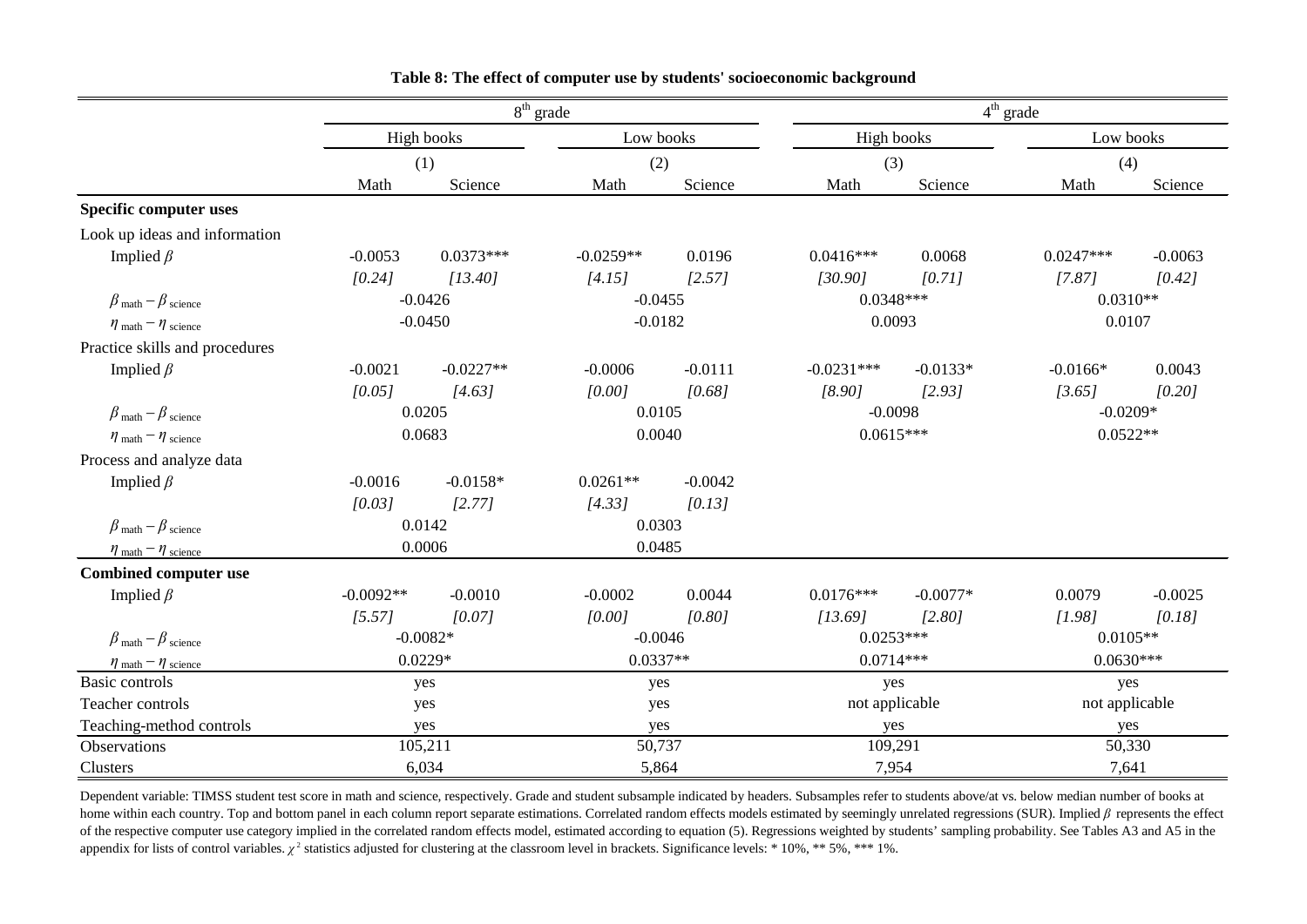|                                                |           |                       | $8th$ grade        |           |                       | $4th$ grade |                    |           |  |  |
|------------------------------------------------|-----------|-----------------------|--------------------|-----------|-----------------------|-------------|--------------------|-----------|--|--|
|                                                |           | <b>OECD</b> countries | Non-OECD countries |           | <b>OECD</b> countries |             | Non-OECD countries |           |  |  |
|                                                |           | (1)                   | (2)                |           | (3)                   |             | (4)                |           |  |  |
|                                                | Math      | Science               | Math               | Science   | Math                  | Science     | Math               | Science   |  |  |
| <b>Specific computer uses</b>                  |           |                       |                    |           |                       |             |                    |           |  |  |
| Look up ideas and information                  |           |                       |                    |           |                       |             |                    |           |  |  |
| Implied $\beta$                                | $-0.0046$ | $0.0378***$           | $-0.0150$          | 0.0117    | $0.0292***$           | $-0.0077$   | $0.0262*$          | 0.0050    |  |  |
|                                                | [0.13]    | [10.33]               | $[1.13]$           | [0.72]    | [15.04]               | [0.85]      | [3.75]             | [0.12]    |  |  |
| $\beta$ math $-\beta$ science                  |           | $-0.0423**$           | $-0.0267$          |           | $0.0369***$           |             | 0.0212             |           |  |  |
| $\eta$ math $-\eta$ science                    |           | $-0.0167$             |                    | $-0.0337$ | 0.0223                |             | 0.0061             |           |  |  |
| Practice skills and procedures                 |           |                       |                    |           |                       |             |                    |           |  |  |
| Implied $\beta$                                | 0.0097    | $-0.0324***$          | $-0.0171$          | 0.0008    | $-0.0239***$          | $-0.0002$   | 0.0121             | $-0.0031$ |  |  |
|                                                | [0.73]    | [9.22]                | [1.42]             | [0.00]    | [10.88]               | [0.00]      | [0.55]             | [0.05]    |  |  |
| $\beta$ math $-\beta$ science                  |           | $0.0421***$           |                    | $-0.0179$ |                       | $-0.0237**$ | 0.0152             |           |  |  |
| $\eta$ math $-\eta$ science                    |           | $0.0783***$           | $-0.0117$          |           | $0.0328*$             |             | 0.0541             |           |  |  |
| Process and analyze data                       |           |                       |                    |           |                       |             |                    |           |  |  |
| Implied $\beta$                                | $-0.0038$ | $-0.0098$             | 0.0200             | $-0.0119$ |                       |             |                    |           |  |  |
|                                                | [0.10]    | [0.91]                | [1.94]             | [0.70]    |                       |             |                    |           |  |  |
| $\beta_{\text{math}} - \beta_{\text{science}}$ |           | 0.0060                | 0.0318             |           |                       |             |                    |           |  |  |
| $\eta$ math $-\eta$ science                    |           | $-0.0471*$            | $0.0769*$          |           |                       |             |                    |           |  |  |
| <b>Combined computer use</b>                   |           |                       |                    |           |                       |             |                    |           |  |  |
| Implied $\beta$                                | 0.0005    | $-0.0042$             | $-0.0121**$        | 0.0011    | 0.0041                | $-0.0086*$  | $0.0380***$        | 0.0016    |  |  |
|                                                | [0.01]    | [0.75]                | [6.28]             | [0.05]    | [0.70]                | [2.89]      | [24.36]            | [0.05]    |  |  |
| $\beta$ math $-\beta$ science                  |           | 0.0047                | $-0.0132**$        |           | $0.0127***$           |             | $0.0364***$        |           |  |  |
| $\eta$ math $-\eta$ science                    |           | 0.0115                | $0.0282*$          |           | $0.0550***$           |             | $0.0618*$          |           |  |  |
| <b>Basic controls</b>                          |           | yes                   | yes                |           | yes                   |             | yes                |           |  |  |
| Teacher controls                               |           | yes                   | yes                |           | not applicable        |             | not applicable     |           |  |  |
| Teaching-method controls                       |           | yes                   | yes                |           | yes                   |             | yes                |           |  |  |
| Observations                                   |           | 52,548                | 103,400            |           | 92,454                |             | 67,167             |           |  |  |
| Clusters                                       |           | 2,375                 | 3,716              |           | 4,816                 |             | 3,307              |           |  |  |

#### **Table 9: The effect of computer use in OECD and non-OECD countries**

Dependent variable: TIMSS student test score in math and science, respectively. Grade and country subsample indicated by headers. Top and bottom panel in each column report separate estimations. Correlated random effects models estimated by seemingly unrelated regressions (SUR). Implied *β* represents the effect of the respective computer use category implied in the correlated random effects model, estimated according to equation (5). Regressions weighted by students' sampling probability. See Tables A3 and A5 in the appendix for lists of control variables.  $\chi^2$  statistics adjusted for clustering at the classroom level in brackets. Significance levels: \* 10%, \*\* 5%, \*\*\* 1%.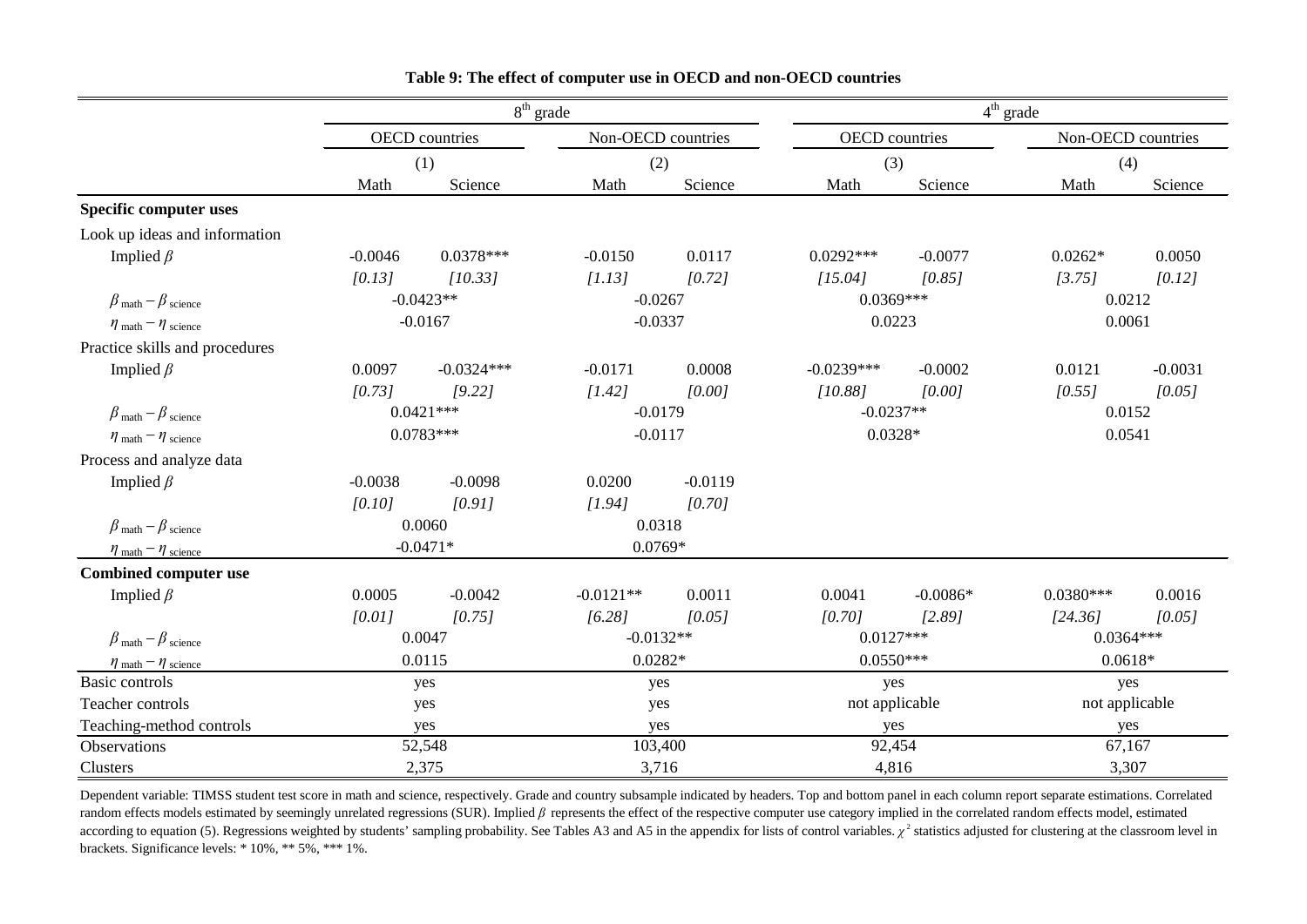|                                |                                  | <b>Math</b>                       |                             |                                  | <b>Science</b>                    |                             |
|--------------------------------|----------------------------------|-----------------------------------|-----------------------------|----------------------------------|-----------------------------------|-----------------------------|
|                                | Look up ideas<br>and information | Practice skills<br>and procedures | Process and<br>analyze data | Look up ideas<br>and information | Practice skills<br>and procedures | Process and<br>analyze data |
|                                | (1)                              | (2)                               | (3)                         | (4)                              | (5)                               | (6)                         |
| $8th$ grade                    |                                  |                                   |                             |                                  |                                   |                             |
| <b>Math</b>                    |                                  |                                   |                             |                                  |                                   |                             |
| Look up ideas and information  | 1.000                            |                                   |                             |                                  |                                   |                             |
| Practice skills and procedures | 0.926                            | 1.000                             |                             |                                  |                                   |                             |
| Process and analyze data       | 0.935                            | 0.925                             | 1.000                       |                                  |                                   |                             |
| <b>Science</b>                 |                                  |                                   |                             |                                  |                                   |                             |
| Look up ideas and information  | 0.289                            | 0.291                             | 0.275                       | 1.000                            |                                   |                             |
| Practice skills and procedures | 0.294                            | 0.289                             | 0.282                       | 0.921                            | 1.000                             |                             |
| Process and analyze data       | 0.273                            | 0.274                             | 0.264                       | 0.912                            | 0.910                             | 1.000                       |
| $4th$ grade                    |                                  |                                   |                             |                                  |                                   |                             |
| <b>Math</b>                    |                                  |                                   |                             |                                  |                                   |                             |
| Look up ideas and information  | 1.000                            |                                   |                             |                                  |                                   |                             |
| Practice skills and procedures | 0.896                            | 1.000                             |                             |                                  |                                   |                             |
| <b>Science</b>                 |                                  |                                   |                             |                                  |                                   |                             |
| Look up ideas and information  | 0.605                            | 0.601                             |                             | 1.000                            |                                   |                             |
| Practice skills and procedures | 0.585                            | 0.577                             |                             | 0.911                            | 1.000                             |                             |

**Table A1: Correlation of different types of computer use** 

Samples of 8<sup>th</sup>-grade and 4<sup>th</sup>-grade students, respectively, in TIMSS 2011. Correlation coefficients among the intensities of different types of computer use. All correlation coefficients are statistically significant at the 1% level. Observations: 155,948 students in  $8<sup>th</sup>$  grade and 245,482 students in  $4<sup>th</sup>$  grade.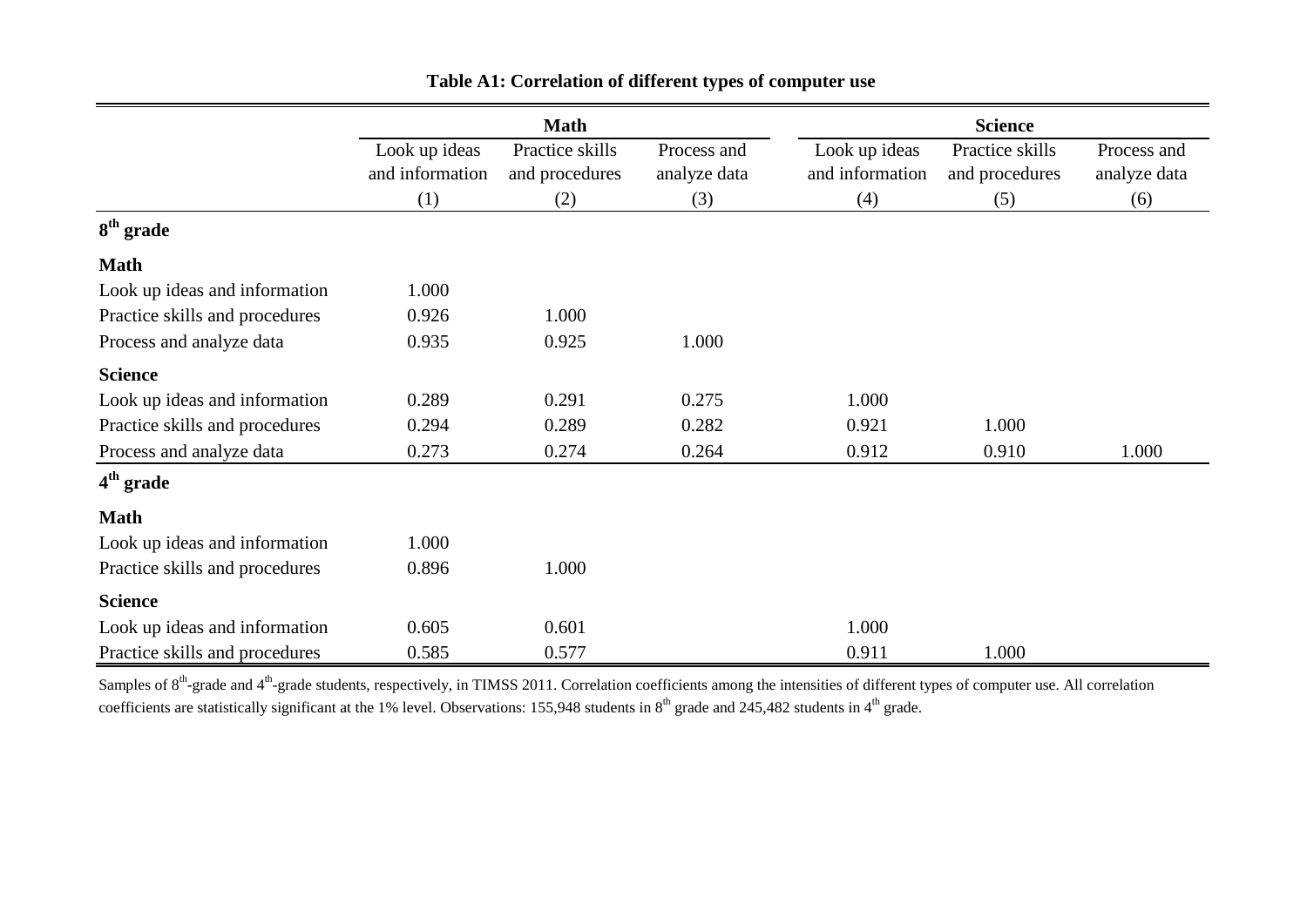|                                       | Computer     | Look up ideas   | Practice skills | Process and  | Between-subject | Math  | Science | Number of    |
|---------------------------------------|--------------|-----------------|-----------------|--------------|-----------------|-------|---------|--------------|
|                                       | availability | and information | and procedures  | analyze data | variation       | score | score   | observations |
|                                       | (1)          | (2)             | (3)             | (4)          | (5)             | (6)   | (7)     | (8)          |
| Australia                             | 0.687        | 1.442           | 1.463           | 1.311        | 0.649           | 513.6 | 527.4   | 3,660        |
| Bahrain                               | 0.324        | 0.808           | 0.762           | 0.710        | 0.474           | 414.6 | 457.4   | 4,228        |
| <b>Botswana</b>                       | 0.135        | 0.262           | 0.246           | 0.213        | 0.208           | 398.5 | 405.7   | 4,209        |
| Canada (Alberta)                      | 0.666        | 1.410           | 1.272           | 1.238        | 0.601           | 504.7 | 544.6   | 3,743        |
| Canada (Ontario)                      | 0.548        | 1.150           | 1.000           | 0.983        | 0.454           | 510.0 | 521.3   | 3,122        |
| Canada (Quebec)                       | 0.355        | 0.675           | 0.604           | 0.552        | 0.559           | 535.1 | 523.4   | 4,115        |
| Chile                                 | 0.572        | 1.276           | 1.109           | 1.154        | 0.653           | 419.8 | 464.0   | 4,579        |
| Chinese Taipei                        | 0.315        | 0.532           | 0.506           | 0.465        | 0.444           | 608.0 | 563.1   | 4,900        |
| England                               | 0.568        | 1.105           | 1.011           | 0.951        | 0.602           | 497.2 | 522.2   | 2,039        |
| Ghana                                 | 0.141        | 0.249           | 0.247           | 0.241        | 0.202           | 335.0 | 309.6   | 6,031        |
| Honduras, Republic of                 | 0.086        | 0.181           | 0.179           | 0.112        | 0.108           | 338.9 | 369.7   | 3,076        |
| Hong Kong, SAR                        | 0.275        | 0.515           | 0.468           | 0.481        | 0.428           | 585.9 | 535.3   | 3,305        |
| Indonesia                             | 0.299        | 0.564           | 0.507           | 0.510        | 0.282           | 384.2 | 402.5   | 2,231        |
| Iran, Islamic Republic of             | 0.252        | 0.463           | 0.425           | 0.435        | 0.260           | 412.7 | 472.3   | 5,739        |
| Israel                                | 0.413        | 0.857           | 0.889           | 0.771        | 0.574           | 521.3 | 520.4   | 3,232        |
| Italy                                 | 0.336        | 0.680           | 0.599           | 0.577        | 0.254           | 496.7 | 498.2   | 3,295        |
| Japan                                 | 0.524        | 0.630           | 0.564           | 0.606        | 0.453           | 567.8 | 558.0   | 3,598        |
| Jordan                                | 0.508        | 1.289           | 1.164           | 1.069        | 0.526           | 407.3 | 449.6   | 6,804        |
| Korea, Republic of                    | 0.596        | 1.227           | 1.236           | 1.146        | 0.728           | 610.9 | 560.9   | 3,814        |
| Malaysia                              | 0.109        | 0.279           | 0.267           | 0.253        | 0.197           | 442.0 | 426.5   | 5,002        |
| New Zealand                           | 0.315        | 0.648           | 0.572           | 0.529        | 0.419           | 487.3 | 513.4   | 4,281        |
| Oman                                  | 0.206        | 0.545           | 0.468           | 0.443        | 0.311           | 368.7 | 422.9   | 7,451        |
| <b>Palestinian National Authority</b> | 0.319        | 0.768           | 0.657           | 0.586        | 0.426           | 403.2 | 419.3   | 6,918        |
| Qatar                                 | 0.454        | 1.254           | 1.221           | 1.014        | 0.531           | 410.7 | 418.8   | 3,583        |
| Saudi Arabia                          | 0.248        | 0.648           | 0.645           | 0.577        | 0.314           | 398.1 | 438.6   | 3,690        |
| Singapore                             | 0.553        | 0.952           | 0.930           | 0.827        | 0.659           | 609.5 | 589.1   | 5,688        |
| South Africa                          | 0.164        | 0.291           | 0.278           | 0.284        | 0.273           | 353.7 | 331.9   | 9,206        |
| Sweden                                | 0.462        | 0.932           | 0.739           | 0.713        | 0.542           | 486.7 | 514.9   | 1,922        |

Table A2: Computer use and student achievement in 8<sup>th</sup> grade across countries

(continued on next page)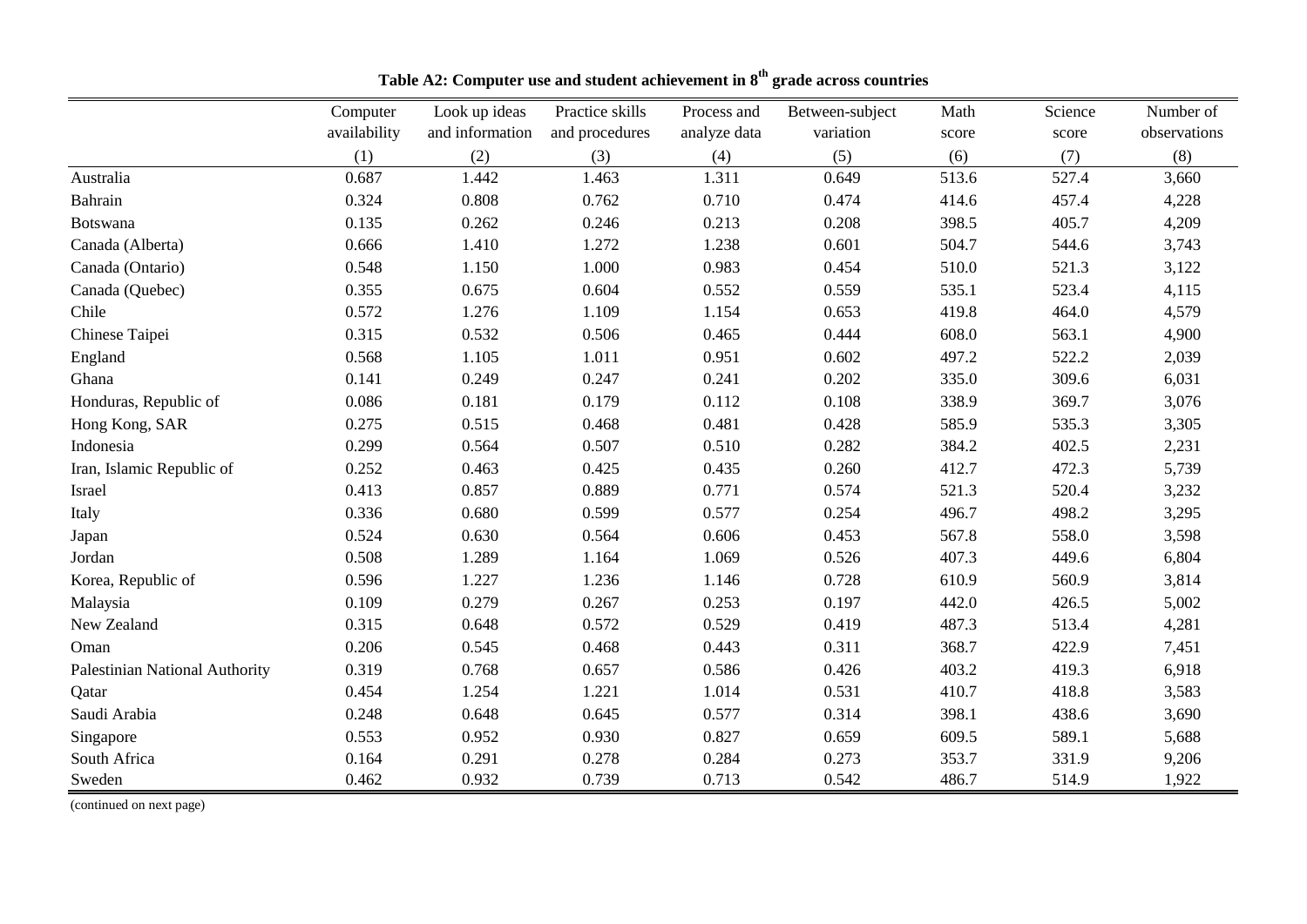#### **Table A2 (continued)**

|                                  | Computer<br>availability | Look up ideas<br>and information | Practice skills<br>and procedures | Process and<br>analyze data | Between-subject<br>variation | Math<br>score | Science<br>score | Number of<br>observations |
|----------------------------------|--------------------------|----------------------------------|-----------------------------------|-----------------------------|------------------------------|---------------|------------------|---------------------------|
|                                  | (1)                      | (2)                              | (3)                               | (4)                         | (5)                          | (6)           | (7)              | (8)                       |
| Thailand                         | 0.252                    | 0.627                            | 0.565                             | 0.532                       | 0.393                        | 427.1         | 450.3            | 5,908                     |
| Turkey                           | 0.361                    | 0.927                            | 0.844                             | 0.820                       | 0.491                        | 455.2         | 484.3            | 6,474                     |
| <b>United Arab Emirates</b>      | 0.372                    | 0.999                            | 0.944                             | 0.847                       | 0.527                        | 445.8         | 452.8            | 9,110                     |
| United Arab Emirates (Abu Dhabi) | 0.309                    | 0.803                            | 0.780                             | 0.674                       | 0.482                        | 441.8         | 454.3            | 3,010                     |
| United Arab Emirates (Dubai)     | 0.401                    | 1.095                            | 0.975                             | 0.871                       | 0.481                        | 463.9         | 469.9            | 3,311                     |
| <b>United States</b>             | 0.519                    | 0.998                            | 0.997                             | 0.967                       | 0.667                        | 514.0         | 531.3            | 4,674                     |
| Total                            | 0.365                    | 0.781                            | 0.724                             | 0.677                       | 0.440                        | 463.7         | 473.6            | 155,948                   |

Sample of 8<sup>th</sup>-grade students in TIMSS 2011. Columns (1)-(4) refer to average of math and science. (1): Share of students who have a computer available in the class to use during their lesson. (2)-(4): Mean of computer use for the respective activity  $(0 = no$  computer available,  $1 = never$  or almost never,  $2 = once$  or twice a month,  $3 = once$  or twice a week,  $4 = every$  or almost every day). (5): Share of students with difference in computer use between math and science (average of the three use categories). (6)-(7): Mean of TIMSS score in the subject. (8): Number of student observations.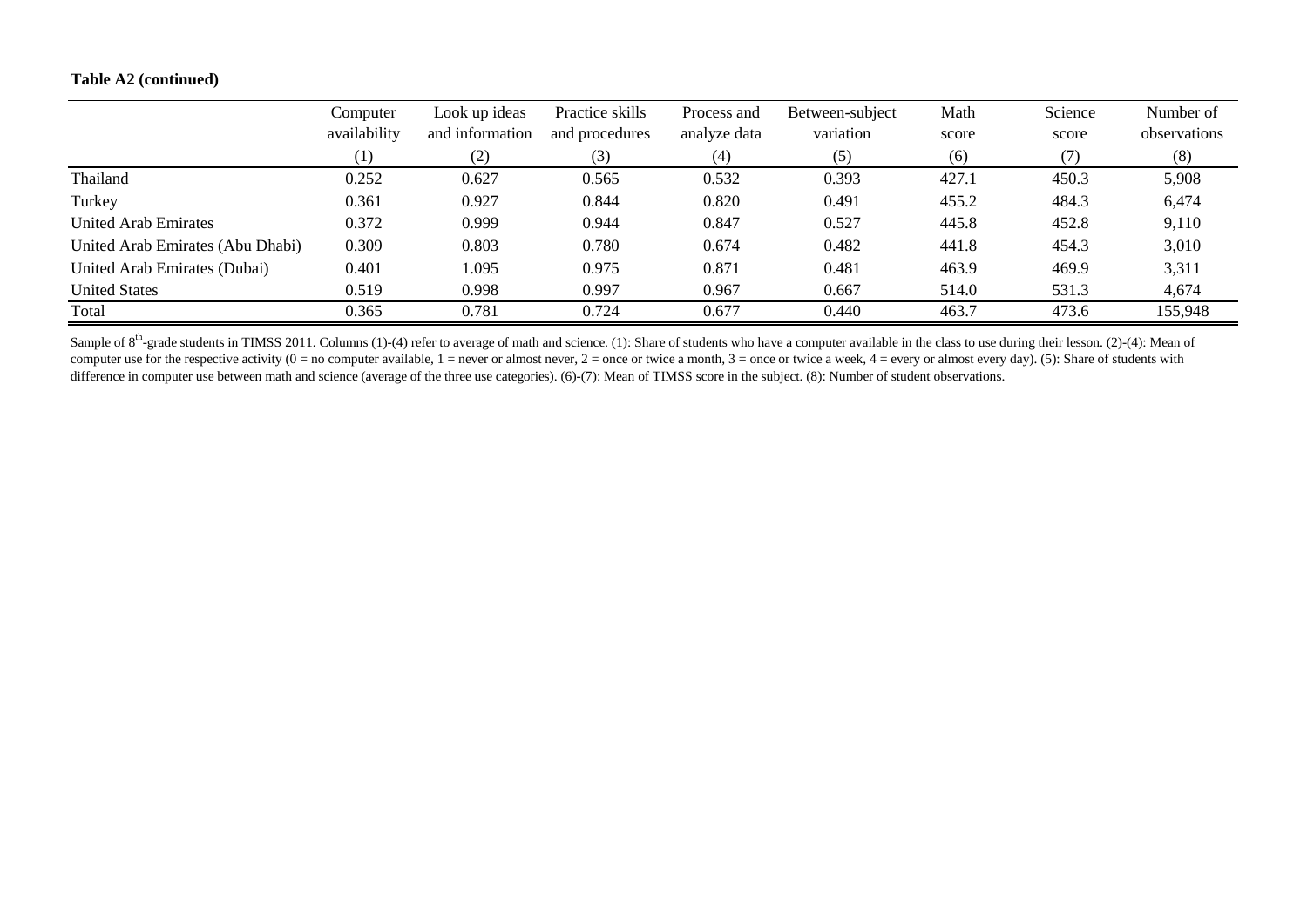|                                                            |                   | Math  |       | Science   |                  |                |
|------------------------------------------------------------|-------------------|-------|-------|-----------|------------------|----------------|
|                                                            | Std. dev.<br>Mean |       | Mean  | Std. dev. | Min              | Max            |
|                                                            | (1)               | (2)   | (3)   | (4)       | (5)              | (6)            |
| <b>Basic controls</b>                                      |                   |       |       |           |                  |                |
| <b>Students</b>                                            |                   |       |       |           |                  |                |
| Male                                                       | 0.500             | 0.500 |       |           | $\overline{0}$   | 1              |
| Age                                                        | 14.60             | 0.92  |       |           | 12               | 18             |
| Born in this country                                       | 0.878             | 0.328 |       |           | $\overline{0}$   | 1              |
| Language of test spoken at home                            | 3.322             | 0.936 |       |           |                  | 4              |
| Highest level of education completed by father             | 3.751             | 1.767 |       |           |                  | 7              |
| Highest level of education completed by mother             | 3.459             | 1.726 |       |           |                  | 7              |
| Father born in this country                                | 0.829             | 0.377 |       |           | 0                |                |
| Mother born in this country                                | 0.814             | 0.389 |       |           | 0                |                |
| Number of books at home                                    | 2.631             | 1.256 |       |           |                  | 5              |
| Books for very own at home                                 | 0.800             | 0.400 |       |           | $\boldsymbol{0}$ |                |
| Computer at home                                           | 0.793             | 0.405 |       |           | $\theta$         |                |
| Internet connection at home                                | 0.702             | 0.458 |       |           | 0                |                |
| Computer use intensity at home                             | 3.166             | 1.117 |       |           |                  | 4              |
|                                                            |                   |       |       |           |                  |                |
| <b>Schools</b>                                             |                   |       |       |           |                  |                |
| Number of students in $8th$ grade                          | 901.8             | 942.0 |       |           | 13               | 9645           |
| Located in suburban area                                   | 0.204             | 0.403 |       |           | $\boldsymbol{0}$ | 1              |
| Located in medium-size city                                | 0.211             | 0.408 |       |           | $\theta$         |                |
| Located in small town                                      | 0.205             | 0.404 |       |           | $\theta$         |                |
| Located in remote rural area                               | 0.066             | 0.248 |       |           | $\boldsymbol{0}$ |                |
| Share native speakers                                      | 2.161             | 1.645 |       |           |                  | 5              |
| Instruction hindered by lack of buildings                  | 2.345             | 1.134 |       |           |                  | 4              |
| Instruction hindered by lack of teachers in subject        | 2.273             | 1.233 | 2.263 | 1.236     | 1                | $\overline{4}$ |
| <b>Teacher controls</b>                                    |                   |       |       |           |                  |                |
| <b>Class</b>                                               |                   |       |       |           |                  |                |
| Number of students                                         | 31.0              | 9.9   | 31.5  | 10.1      | $\mathbf{1}$     | 118            |
| Instruction hours per week                                 | 3.985             | 1.342 | 3.440 | 1.283     | $\overline{0}$   | 10             |
| Share of students with difficulties understanding language | 0.061             | 0.240 | 0.066 | 0.248     | $\overline{0}$   | $\mathbf{1}$   |
| Teaching hindered by disruptive students                   | 2.957             | 0.640 | 2.960 | 0.643     | $\overline{2}$   | 4              |
| Teaching hindered by uninterested students                 | 3.127             | 0.598 | 3.091 | 0.603     | $\overline{2}$   | $\overline{4}$ |
| <b>Teacher</b>                                             |                   |       |       |           |                  |                |
| Male                                                       | 0.477             | 0.499 | 0.447 | 0.497     | $\boldsymbol{0}$ | 1              |
| Age                                                        | 3.312             | 1.135 | 3.302 | 1.118     | 1                | 6              |
| <b>Education</b> level                                     | 4.993             | 0.702 | 5.049 | 0.700     | $\mathbf{1}$     | 6              |
| Major in instruction subject                               | 0.697             | 0.460 | 0.902 | 0.297     | $\overline{0}$   | 1              |
| Years of teaching experience                               | 12.92             | 9.51  | 12.39 | 9.27      | $\mathbf{0}$     | 59             |
| Confidence answering students' subject questions           | 2.850             | 0.378 | 2.787 | 0.423     | 1                | 3              |
| Content with profession as a teacher                       | 3.569             | 0.653 | 3.542 | 0.684     | 1                | $\overline{4}$ |
| Satisfied with being teacher at this school                | 3.462             | 0.715 | 3.443 | 0.734     | 1                | 4              |
| More enthusiasm when began teaching                        | 2.671             | 1.088 | 2.661 | 1.092     | $\mathbf{1}$     | $\overline{4}$ |
| Do important work as a teacher                             | 3.798             | 0.456 | 3.803 | 0.447     | 1                | $\overline{4}$ |
| Frustrated as a teacher                                    | 1.844             | 0.961 | 1.841 | 0.973     | $\mathbf{1}$     | 4              |
| Discuss how to teach with other teachers                   | 2.450             | 0.900 | 2.454 | 0.881     | $\mathbf{1}$     | 4              |
| Work with other teachers to try out new ideas              | 2.064             | 0.861 | 2.105 | 0.866     | 1                | 4              |
| Prepare materials with other teachers                      | 2.218             | 0.878 | 2.272 | 0.882     | 1                | 4              |
| Share experience with other teachers                       | 2.434             | 0.905 | 2.481 | 0.901     | 1                | 4              |

**Table A3: Descriptive statistics of control variables, 8th grade**

(continued on next page)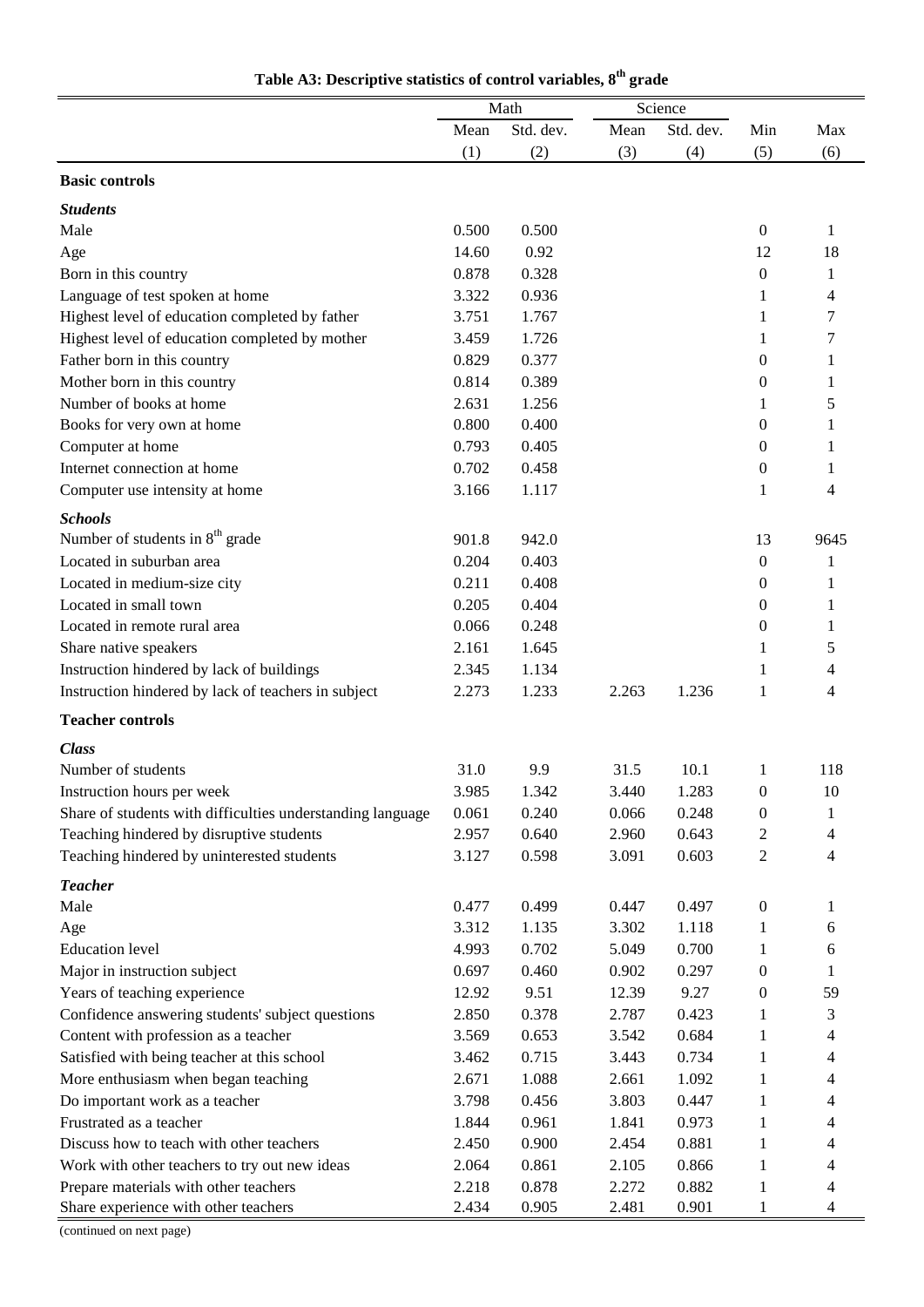### **Table A3 (continued)**

|                                                            | Math  |           |       | Science   |                  |     |
|------------------------------------------------------------|-------|-----------|-------|-----------|------------------|-----|
|                                                            | Mean  | Std. dev. | Mean  | Std. dev. | Min              | Max |
|                                                            | (1)   | (2)       | (3)   | (4)       | (5)              | (6) |
| Visit another classroom to learn                           | 1.586 | 0.714     | 1.615 | 0.729     | 1                | 4   |
| Participation in prof. dev. in subject assessment          | 0.472 | 0.499     | 0.450 | 0.498     | $\boldsymbol{0}$ |     |
| Participation in prof. dev. in subject content             | 0.551 | 0.497     | 0.550 | 0.498     | $\boldsymbol{0}$ |     |
| Participation in prof. dev. in subject curriculum          | 0.522 | 0.500     | 0.512 | 0.500     | $\boldsymbol{0}$ |     |
| Participation in prof. dev. in IT integration into subject | 0.438 | 0.496     | 0.446 | 0.497     | $\boldsymbol{0}$ | 1   |
| Participation in prof. dev. in subject pedagogy            | 0.576 | 0.494     | 0.555 | 0.497     | $\boldsymbol{0}$ |     |
| Participation in prof. dev. in teaching critical thinking  | 0.449 | 0.497     | 0.455 | 0.498     | $\boldsymbol{0}$ | 1   |
| <b>Teaching-method controls</b>                            |       |           |       |           |                  |     |
| Frequency correct homework assignments                     | 2.659 | 0.536     | 2.662 | 0.516     | $\mathbf{1}$     | 3   |
| Frequency discuss homework in class                        | 2.600 | 0.556     | 2.613 | 0.551     | $\mathbf{1}$     | 3   |
| Frequency let students listen                              | 2.642 | 0.666     | 1.733 | 0.830     | $\boldsymbol{0}$ | 3   |
| Frequency let students memorize                            | 2.088 | 0.899     | 1.959 | 0.928     | $\boldsymbol{0}$ | 3   |
| Frequency meet individual parents to discuss progress      | 1.579 | 1.048     | 1.597 | 1.065     | $\boldsymbol{0}$ | 4   |
| Frequency praise students for good effort                  | 2.711 | 0.581     | 2.661 | 0.619     | $\boldsymbol{0}$ | 3   |
| Frequency use questioning to elicit explanations           | 2.605 | 0.653     | 2.696 | 0.576     | $\boldsymbol{0}$ | 3   |
| Frequency take tests                                       | 1.680 | 0.828     | 1.720 | 0.826     | $\boldsymbol{0}$ | 3   |
| Use of textbooks as supplement                             | 0.248 | 0.432     | 0.283 | 0.450     | $\boldsymbol{0}$ |     |
| Use of textbooks as basis for instruction                  | 0.732 | 0.443     | 0.695 | 0.460     | $\boldsymbol{0}$ | 1   |
| Use of workbooks as supplement                             | 0.616 | 0.486     | 0.599 | 0.490     | $\boldsymbol{0}$ |     |
| Use of workbooks as basis for instruction                  | 0.351 | 0.477     | 0.358 | 0.479     | $\boldsymbol{0}$ | 1   |
| Frequency encourage students to improve performance        | 2.717 | 0.575     | 2.638 | 0.632     | $\boldsymbol{0}$ | 3   |
| Frequency use homework to contribute towards grade         | 2.228 | 0.752     | 2.309 | 0.722     | $\mathbf{1}$     | 3   |
| Frequency monitor homework completed                       | 2.769 | 0.449     | 2.779 | 0.439     | $\mathbf{1}$     | 3   |
| Emphasis on ongoing work for progress monitoring           | 2.703 | 0.495     | 2.674 | 0.500     | $\mathbf 1$      | 3   |
| Emphasis on tests for progress monitoring                  | 2.762 | 0.442     | 2.721 | 0.473     | 1                | 3   |
| Emphasis on central tests for progress monitoring          | 2.070 | 0.760     | 2.039 | 0.775     |                  |     |
| Frequency relate lesson to students' daily lives           | 2.017 | 0.847     | 2.475 | 0.721     | $\boldsymbol{0}$ | 3   |
| Frequency send home progress report                        | 1.541 | 1.027     | 1.514 | 1.018     | $\theta$         |     |
| Frequency let students solve routine problems              | 2.289 | 0.789     | 1.893 | 0.856     | $\Omega$         |     |
| Frequency summarize what students should have learned      | 2.596 | 0.692     | 2.605 | 0.687     | $\boldsymbol{0}$ | 3   |
| Frequency give test or examination to class                | 3.521 | 0.881     | 3.371 | 0.918     | 1                | 5   |

Sample of 8<sup>th</sup>-grade students in TIMSS 2011. Mean, standard deviation, minimum, and maximum of the basic, teacher, and teaching-method control variables included in the regressions.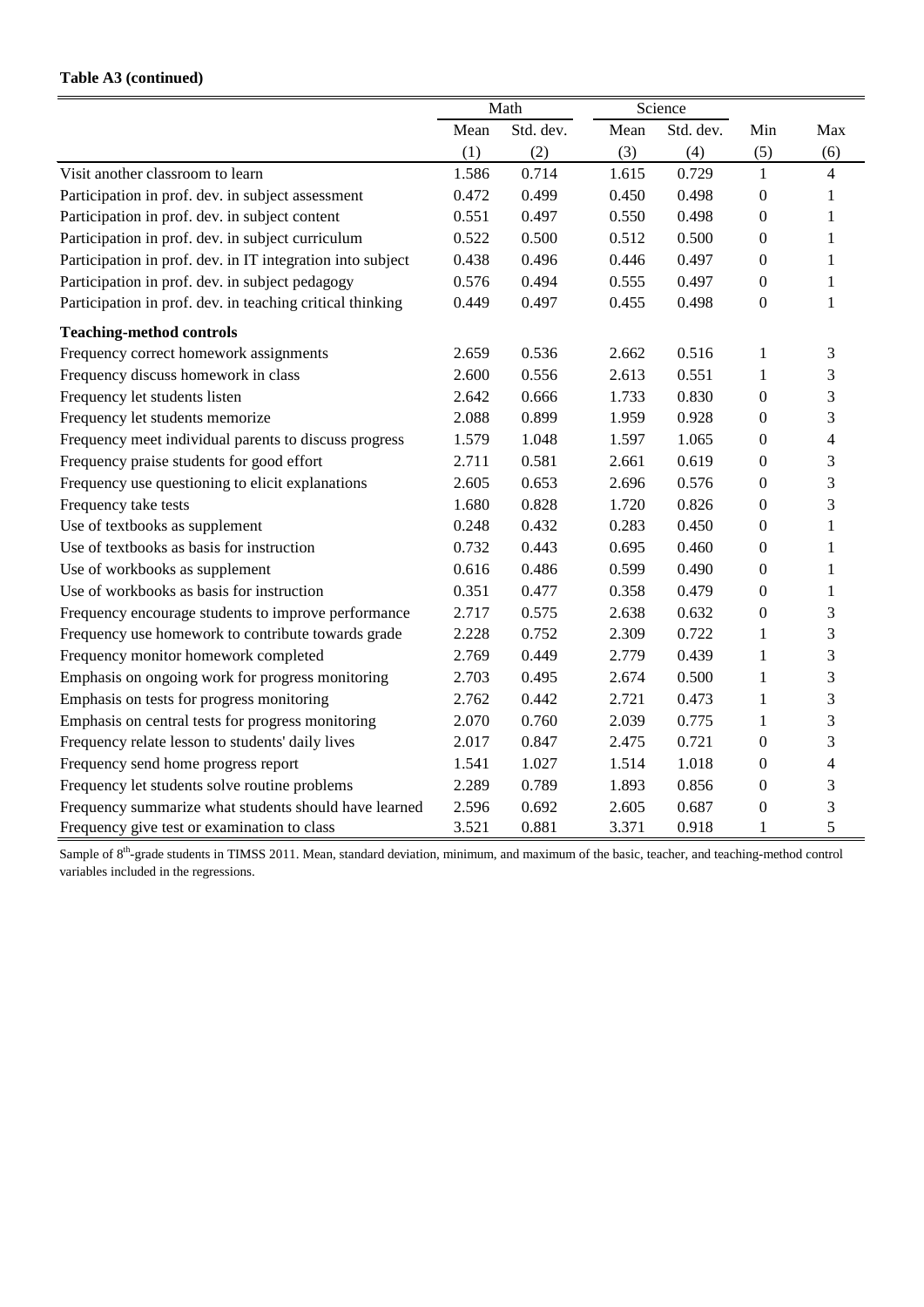|                                |           | At least once per week |             | At least once per month |  |
|--------------------------------|-----------|------------------------|-------------|-------------------------|--|
|                                |           | (1)                    |             | (2)                     |  |
|                                | Math      | Science                | Math        | Science                 |  |
| Look up ideas and information  |           |                        |             |                         |  |
| Implied $\beta$                | $-0.0106$ | $0.0242*$              | $-0.0018$   | $0.0347***$             |  |
|                                | [0.39]    | [3.49]                 | [0.01]      | [7.22]                  |  |
| $\beta$ math $-\beta$ science  |           | $-0.0348*$             |             | $-0.0364*$              |  |
| $\eta$ math $-\eta$ science    |           | $-0.0388$              |             | 0.0348                  |  |
| Practice skills and procedures |           |                        |             |                         |  |
| Implied $\beta$                | $-0.0011$ | $-0.0295*$             | $-0.0333**$ | $-0.0136$               |  |
|                                | [0.00]    | [2.86]                 | [5.51]      | [1.02]                  |  |
| $\beta$ math $-\beta$ science  |           | 0.0284                 | $-0.0198$   |                         |  |
| $\eta$ math $-\eta$ science    |           | 0.0555                 |             | 0.0440                  |  |
| Process and analyze data       |           |                        |             |                         |  |
| Implied $\beta$                | $-0.0069$ | $-0.0047$              | 0.0114      | $-0.0160$               |  |
|                                | [0.12]    | [0.08]                 | [0.56]      | [1.46]                  |  |
| $\beta$ math $-\beta$ science  |           | $-0.0022$              |             | 0.0274                  |  |
| $\eta$ math $-\eta$ science    |           | 0.0773                 |             | $-0.0112$               |  |
| Basic controls                 |           | yes                    |             | yes                     |  |
| Teacher controls               |           | yes                    |             | yes                     |  |
| Teaching-method controls       |           | yes                    |             | yes                     |  |
| Observations                   |           | 155,948                |             | 155,948                 |  |
| Clusters                       |           | 6,091                  |             | 6,091                   |  |

**Table A4: Measuring computer use by indicator variables, 8th grade**

Dependent variable: TIMSS student test score in math and science, respectively. Correlated random effects models estimated by seemingly unrelated regressions (SUR). Implied *β*  represents the effect of the respective computer use category implied in the correltaed random effects model, estimated according to equation (5). Regressions weighted by students' sampling probability. See Table A3 in the appendix for lists of control variables.  $\chi^2$  statistics adjusted for clustering at the classroom level in brackets. Significance levels: \* 10%, \*\* 5%, \*\*\* 1%.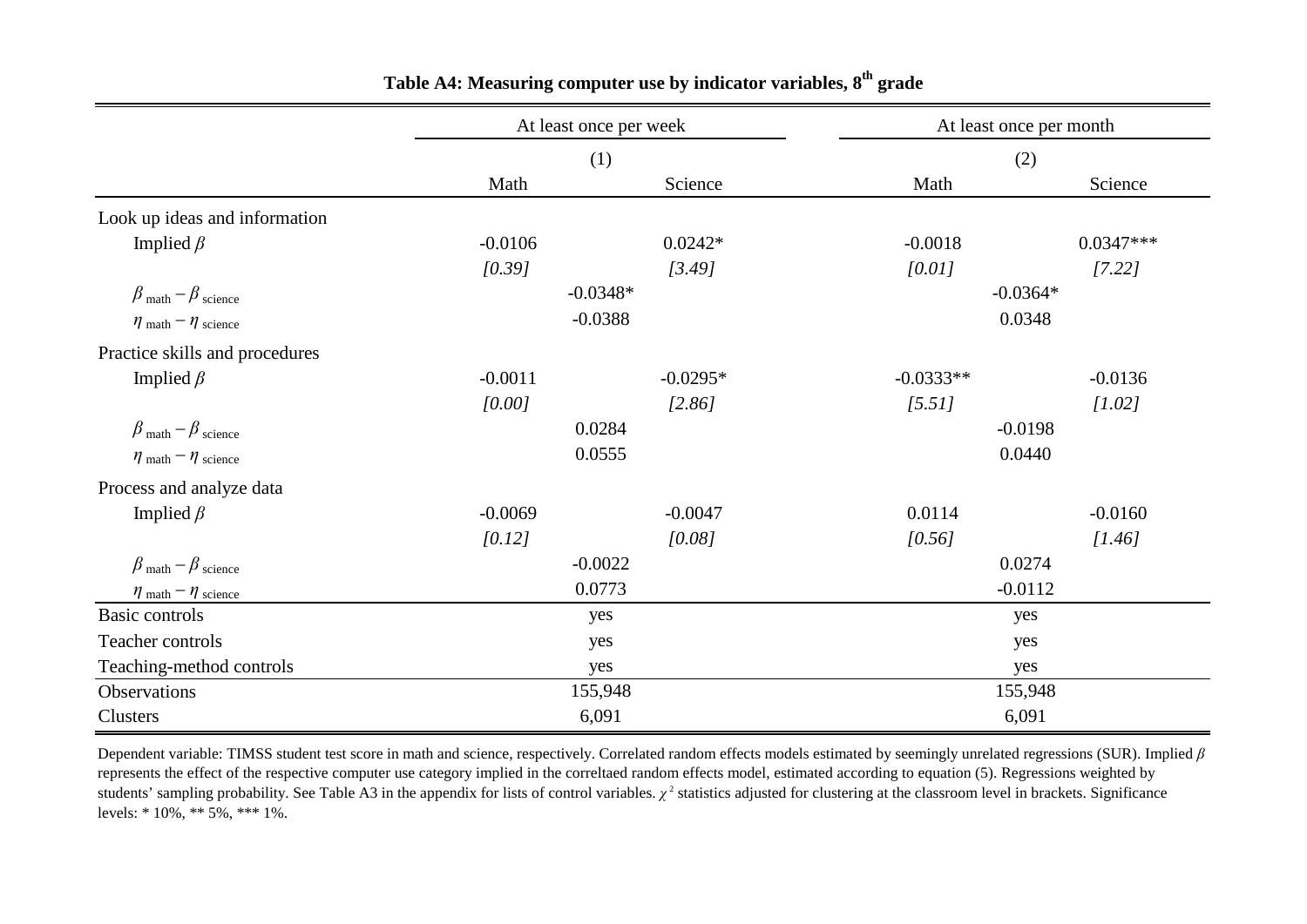|                           | Computer     | Look up ideas   | Practice skills | Between-subject | Math  | Science | Observations  | Obs. (same-     |
|---------------------------|--------------|-----------------|-----------------|-----------------|-------|---------|---------------|-----------------|
|                           | availability | and information | and procedures  | variation       | score | score   | (full sample) | teacher sample) |
|                           | (1)          | (2)             | (3)             | (4)             | (5)   | (6)     | (7)           | (8)             |
| Armenia                   | 0.190        | 0.423           | 0.404           | 0.177           | 450.3 | 416.7   | 3,631         | 3,631           |
| Australia                 | 0.775        | 1.811           | 1.696           | 0.601           | 519.3 | 521.4   | 3,732         | 3,377           |
| Austria                   | 0.658        | 1.249           | 1.200           | 0.504           | 507.7 | 531.9   | 4,384         | 4,140           |
| Azerbaijan, Republic of   | 0.354        | 0.885           | 0.830           | 0.317           | 464.4 | 441.9   | 4,388         | 2,789           |
| Bahrain                   | 0.317        | 0.801           | 0.767           | 0.408           | 436.4 | 450.0   | 3,846         | 88              |
| Belgium (Flemish)         | 0.681        | 1.396           | 1.401           | 0.638           | 549.5 | 509.4   | 4,495         | 4,495           |
| <b>Botswana</b>           | 0.053        | 0.112           | 0.112           | 0.056           | 447.3 | 406.8   | 1,993         | 1,196           |
| Canada (Alberta)          | 0.683        | 1.409           | 1.417           | 0.516           | 507.3 | 544.1   | 2,636         | 2,466           |
| Canada (Ontario)          | 0.460        | 0.938           | 0.855           | 0.389           | 516.8 | 528.4   | 3,720         | 3,485           |
| Canada (Quebec)           | 0.403        | 0.806           | 0.735           | 0.432           | 533.7 | 517.2   | 3,521         | 2,588           |
| Chile                     | 0.611        | 1.407           | 1.370           | 0.399           | 460.9 | 479.4   | 3,665         | 3,665           |
| Chinese Taipei            | 0.519        | 1.125           | 1.172           | 0.653           | 592.0 | 553.3   | 4,270         | 161             |
| Croatia                   | 0.121        | 0.248           | 0.228           | 0.096           | 489.9 | 517.5   | 4,509         | 4,509           |
| <b>Czech Republic</b>     | 0.513        | 0.990           | 1.110           | 0.426           | 510.6 | 536.9   | 4,296         | 3,400           |
| Denmark                   | 0.752        | 1.434           | 1.434           | 0.578           | 539.2 | 529.7   | 2,603         | 1,366           |
| England                   | 0.752        | 1.467           | 1.489           | 0.576           | 539.1 | 525.9   | 2,384         | 1,991           |
| Finland                   | 0.626        | 1.116           | 1.184           | 0.433           | 548.3 | 572.5   | 4,017         | 3,825           |
| Georgia                   | 0.195        | 0.493           | 0.456           | 0.216           | 448.4 | 456.2   | 4,284         | 3,005           |
| Germany                   | 0.606        | 1.143           | 1.100           | 0.511           | 532.4 | 534.4   | 3,159         | 1,697           |
| Honduras, Republic of     | 0.048        | 0.127           | 0.131           | 0.064           | 412.4 | 450.5   | 2,212         | 2,212           |
| Hong Kong, SAR            | 0.496        | 1.034           | 1.052           | 0.660           | 600.9 | 535.8   | 3,186         | 437             |
| Hungary                   | 0.352        | 0.706           | 0.722           | 0.284           | 514.4 | 535.5   | 4,740         | 3,660           |
| Iran, Islamic Republic of | 0.058        | 0.122           | 0.129           | 0.044           | 429.7 | 453.7   | 5,582         | 5,582           |
| Ireland                   | 0.586        | 1.172           | 1.123           | 0.432           | 527.3 | 518.1   | 4,271         | 4,271           |
| Italy                     | 0.276        | 0.614           | 0.624           | 0.238           | 508.4 | 525.9   | 3,560         | 2,526           |
| Japan                     | 0.656        | 0.914           | 0.816           | 0.433           | 584.9 | 560.3   | 3,614         | 2,253           |
| Kazakhstan                | 0.674        | 1.756           | 1.774           | 0.325           | 499.7 | 492.8   | 4,158         | 4,158           |
| Korea, Republic of        | 0.329        | 0.683           | 0.669           | 0.241           | 604.6 | 586.7   | 3,855         | 3,537           |
| Kuwait                    | 0.255        | 0.608           | 0.610           | 0.374           | 340.6 | 350.0   | 3,696         | 26              |
| Lithuania                 | 0.452        | 1.070           | 1.008           | 0.266           | 533.0 | 515.4   | 4,447         | 4,338           |
| Malta                     | 0.394        | 0.743           | 0.734           | 0.368           | 515.0 | 480.2   | 1,315         | 813             |

**Table A5: Computer use and student achievement in 4th grade across countries** 

(continued on next page)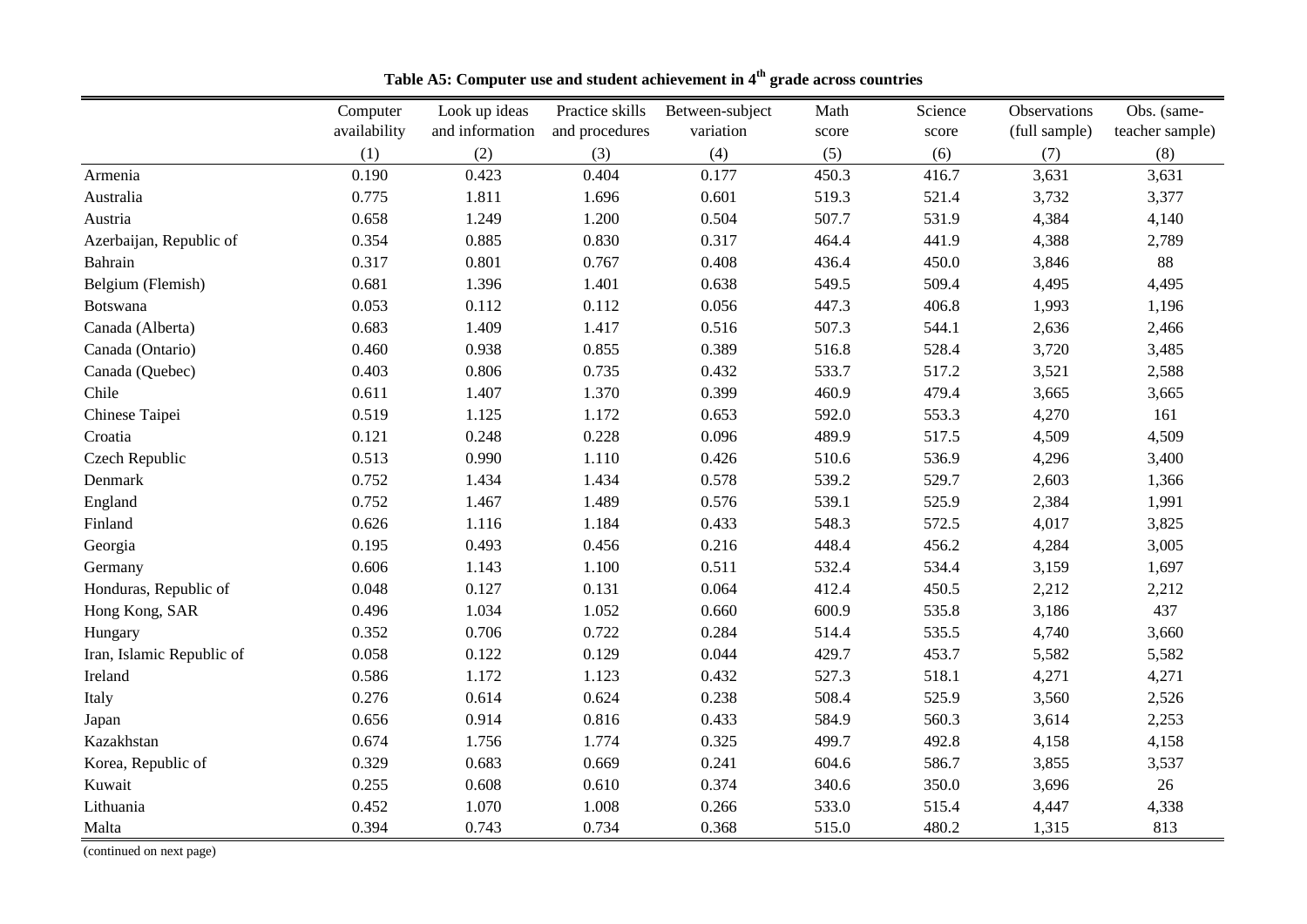#### **Table A5 (continued)**

|                                  | Computer     | Look up ideas   | Practice skills | Between-subject | Math  | Science | Observations  | Observations   |
|----------------------------------|--------------|-----------------|-----------------|-----------------|-------|---------|---------------|----------------|
|                                  | availability | and information | and procedures  | variation       | score | score   | (full sample) | (same-teacher) |
|                                  | (1)          | (2)             | (3)             | (4)             | (5)   | (6)     | (7)           | (8)            |
| Morocco                          | 0.065        | 0.127           | 0.130           | 0.113           | 335.3 | 266.2   | 4,787         | 831            |
| Netherlands                      | 0.735        | 1.549           | 1.791           | 0.709           | 538.6 | 531.6   | 1,955         | 1,955          |
| New Zealand                      | 0.855        | 2.052           | 1.983           | 0.697           | 486.2 | 498.3   | 4,854         | 4,484          |
| Northern Ireland                 | 0.767        | 1.754           | 1.702           | 0.520           | 563.8 | 517.8   | 2,878         | 2,780          |
| Norway                           | 0.748        | 1.337           | 1.529           | 0.637           | 495.7 | 495.1   | 2,852         | 1,724          |
| Oman                             | 0.155        | 0.346           | 0.323           | 0.142           | 387.3 | 381.5   | 9,421         | 3,947          |
| Poland                           | 0.176        | 0.371           | 0.350           | 0.116           | 481.1 | 506.2   | 4,865         | 4,865          |
| Portugal                         | 0.427        | 1.109           | 1.019           | 0.255           | 532.4 | 523.0   | 3,815         | 3,815          |
| Qatar                            | 0.459        | 1.207           | 1.199           | 0.532           | 412.0 | 393.8   | 3,755         | 352            |
| Romania                          | 0.248        | 0.558           | 0.583           | 0.127           | 481.3 | 505.3   | 4,342         | 4,342          |
| <b>Russian Federation</b>        | 0.318        | 0.717           | 0.752           | 0.152           | 540.9 | 551.8   | 4,393         | 4,290          |
| Saudi Arabia                     | 0.221        | 0.558           | 0.521           | 0.332           | 409.2 | 429.8   | 4,081         | 29             |
| Serbia                           | 0.111        | 0.227           | 0.212           | 0.088           | 517.7 | 518.4   | 4,232         | 4,232          |
| Singapore                        | 0.639        | 1.371           | 1.431           | 0.556           | 606.2 | 584.3   | 5,815         | 3,173          |
| Slovak Republic                  | 0.408        | 0.917           | 0.913           | 0.324           | 506.2 | 532.3   | 5,249         | 3,472          |
| Slovenia                         | 0.353        | 0.719           | 0.642           | 0.274           | 513.2 | 520.6   | 4,225         | 4,201          |
| Spain                            | 0.361        | 0.744           | 0.823           | 0.247           | 482.4 | 507.9   | 3,385         | 3,385          |
| Sweden                           | 0.633        | 1.065           | 1.184           | 0.580           | 505.9 | 537.2   | 2,947         | 2,269          |
| Thailand                         | 0.198        | 0.478           | 0.488           | 0.265           | 457.8 | 473.5   | 4,360         | 4,360          |
| Tunisia                          | 0.115        | 0.235           | 0.239           | 0.157           | 359.1 | 346.4   | 4,687         | 3,303          |
| Turkey                           | 0.360        | 1.008           | 1.044           | 0.207           | 470.1 | 464.8   | 7,252         | 7,252          |
| <b>United Arab Emirates</b>      | 0.330        | 0.892           | 0.843           | 0.407           | 437.2 | 433.3   | 11,035        | 2,250          |
| United Arab Emirates (Abu Dhabi) | 0.310        | 0.880           | 0.811           | 0.369           | 422.2 | 418.1   | 3,370         | 242            |
| United Arab Emirates (Dubai)     | 0.421        | 1.188           | 1.172           | 0.436           | 475.7 | 472.6   | 4,040         | 1,742          |
| <b>United States</b>             | 0.640        | 1.282           | 1.431           | 0.508           | 540.9 | 545.2   | 9,448         | 8,145          |
| Yemen                            | 0.162        | 0.319           | 0.317           | 0.205           | 248.0 | 214.8   | 6,559         | 934            |
| Yemen (Grade 6)                  | 0.124        | 0.251           | 0.228           | 0.211           | 363.0 | 364.6   | 2,711         | 195            |
| Total                            | 0.417        | 0.899           | 0.898           | 0.358           | 489.3 | 487.8   | 245,482       | 168,256        |

Sample of 4<sup>th</sup>-grade students in TIMSS 2011. Columns (1)-(7) refer to full estimation sample. Columns (1)-(3) refer to average of math and science. (1): Share of students who have a computer available in the class to use during their lesson. (2)-(3): Mean of computer use for the respective activity (0 = no computer available, 1 = never or almost never, 2 = once or twice a month, 3 = once or twice a week, 4 = every or almost every day). (4): Share of students with difference in computer use between math and science (average of the two use categories). (5)-(6): Mean of TIMSS score in the subject. (7): Number of student observations in full estimation sample. (8): Number of student observations in same-teacher sample.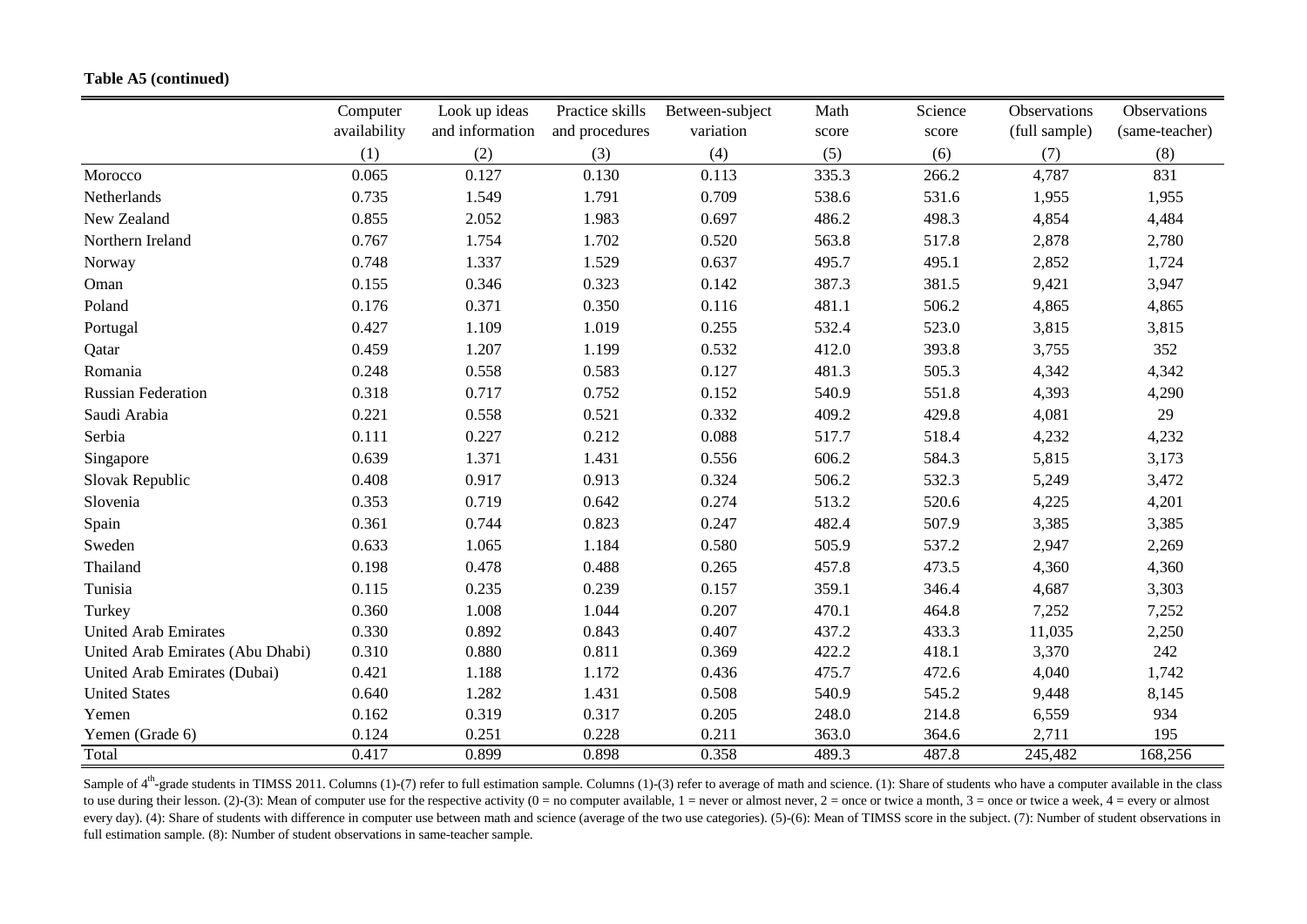|                                                            |        | Math      |        | Science   |                  |                |
|------------------------------------------------------------|--------|-----------|--------|-----------|------------------|----------------|
|                                                            | Mean   | Std. dev. | Mean   | Std. dev. | Min              | Max            |
|                                                            | (1)    | (2)       | (3)    | (4)       | (5)              | (6)            |
| <b>Basic controls</b>                                      |        |           |        |           |                  |                |
| <b>Students</b>                                            |        |           |        |           |                  |                |
| Male                                                       | 0.509  | 0.500     |        |           | $\boldsymbol{0}$ | 1              |
| Age                                                        | 10.491 | 0.746     |        |           | 9                | 13             |
| Language of test spoken at home                            | 2.660  | 0.572     |        |           |                  | 3              |
| Highest level of education completed by father             | 4.677  | 1.841     |        |           |                  | 8              |
| Highest level of education completed by mother             | 4.691  | 1.836     |        |           |                  | 8              |
| Number of books at home                                    | 2.748  | 1.212     |        |           |                  | 5              |
| Books for very own at home                                 | 0.852  | 0.355     |        |           | $\theta$         |                |
| Computer at home                                           | 0.831  | 0.375     |        |           | $\theta$         |                |
| Internet connection at home                                | 0.732  | 0.443     |        |           | $\overline{0}$   |                |
| Computer use intensity at home                             | 3.077  | 1.054     |        |           |                  | 4              |
|                                                            |        |           |        |           |                  |                |
| <b>Schools</b>                                             |        |           |        |           |                  |                |
| Number of students in $4th$ grade                          | 605.2  | 663.4     |        |           | 8                | 9645           |
| Located in suburban area                                   | 0.169  | 0.375     |        |           | $\overline{0}$   |                |
| Located in medium-size city                                | 0.200  | 0.400     |        |           | $\theta$         |                |
| Located in small town                                      | 0.259  | 0.438     |        |           | $\theta$         |                |
| Located in remote rural area                               | 0.097  | 0.296     |        |           | $\boldsymbol{0}$ |                |
| Share native speakers                                      | 1.738  | 1.322     |        |           |                  | 5              |
| Instruction hindered by lack of buildings                  | 2.159  | 1.070     |        |           |                  | 4              |
| Instruction hindered by lack of teachers in subject        | 2.089  | 1.073     | 2.187  | 1.086     | 1                | 4              |
| <b>Teacher controls</b>                                    |        |           |        |           |                  |                |
| <b>Class</b>                                               |        |           |        |           |                  |                |
| Number of students                                         | 25.059 | 9.197     | 25.127 | 8.957     | 1                | 145            |
| Instruction hours per week                                 | 4.481  | 1.514     | 2.592  | 1.421     | $\boldsymbol{0}$ | 10             |
| Share of students with difficulties understanding language | 0.026  | 0.163     | 0.028  | 0.169     | $\overline{0}$   | $\overline{2}$ |
| Teaching hindered by disruptive students                   | 2.895  | 0.600     | 2.899  | 0.594     | 2                | $\overline{4}$ |
| Teaching hindered by uninterested students                 | 2.894  | 0.568     | 2.885  | 0.562     | $\overline{2}$   | 4              |
| <b>Teacher</b>                                             |        |           |        |           |                  |                |
| Male                                                       | 0.207  | 0.405     | 0.208  | 0.406     | $\overline{0}$   | 1              |
| Age                                                        | 3.634  | 1.116     | 3.616  | 1.124     | $\mathbf{1}$     | 6              |
| <b>Education</b> level                                     | 4.835  | 1.007     | 4.841  | 1.005     | 1                | 6              |
| Major in instruction subject                               | 0.345  | 0.475     | 0.327  | 0.469     | $\overline{0}$   | $\mathbf{1}$   |
| Years of teaching experience                               | 16.738 | 10.554    | 16.461 | 10.558    | $\overline{0}$   | 60             |
| Confidence answering students' subject questions           | 2.838  | 0.378     | 2.616  | 0.517     | $\mathbf{1}$     | 3              |
| Content with profession as a teacher                       | 3.628  | 0.589     | 3.624  | 0.592     | 1                | 4              |
| Satisfied with being teacher at this school                | 3.596  | 0.634     | 3.593  | 0.638     | 1                | 4              |
| More enthusiasm when began teaching                        | 2.560  | 1.117     | 2.563  | 1.107     | $\mathbf{1}$     | 4              |
| Do important work as a teacher                             | 3.863  | 0.371     | 3.856  | 0.387     | 1                | 4              |
| Frustrated as a teacher                                    | 1.715  | 0.893     | 1.714  | 0.889     | 1                | 4              |
| Discuss how to teach with other teachers                   | 2.586  | 0.911     | 2.563  | 0.913     | $\mathbf{1}$     | 4              |
| Work with other teachers to try out new ideas              | 2.163  | 0.852     | 2.150  | 0.850     | $\mathbf{1}$     | 4              |
| Prepare materials with other teachers                      | 2.411  | 0.888     | 2.396  | 0.893     | 1                | 4              |
| Share experience with other teachers                       | 2.657  | 0.928     | 2.636  | 0.935     | $\mathbf{1}$     | 4              |

**Table A6: Descriptive statistics of control variables, 4th grade**

(continued on next page)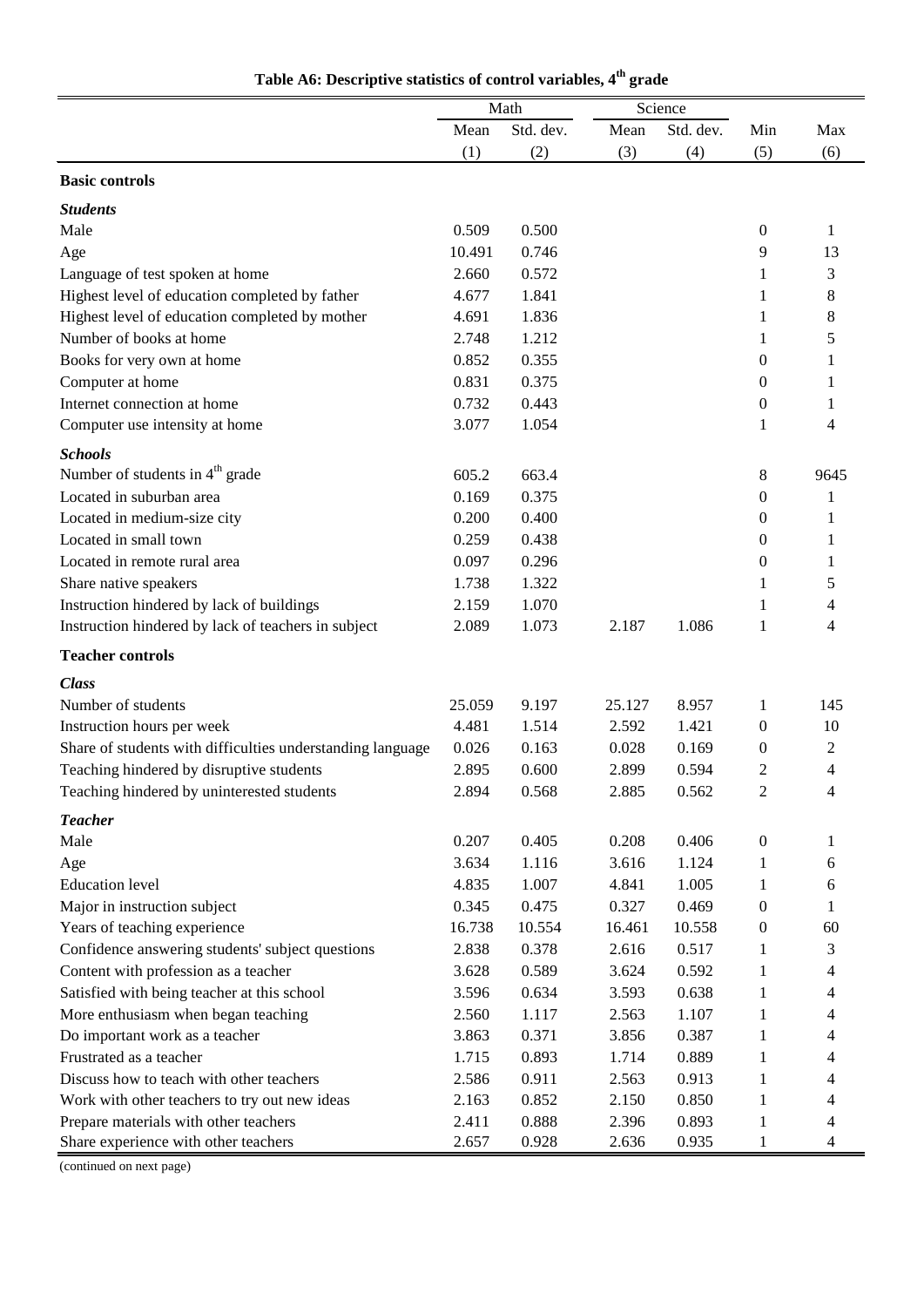### **Table A6 (continued)**

|                                                            | Math  |           |       | Science   |                  |              |
|------------------------------------------------------------|-------|-----------|-------|-----------|------------------|--------------|
|                                                            | Mean  | Std. dev. | Mean  | Std. dev. | Min              | Max          |
|                                                            | (1)   | (2)       | (3)   | (4)       | (5)              | (6)          |
| Visit another classroom to learn                           | 1.609 | 0.739     | 1.608 | 0.747     | $\mathbf{1}$     | 4            |
| Participation in prof. dev. in subject assessment          | 0.386 | 0.487     | 0.275 | 0.447     | $\boldsymbol{0}$ | 1            |
| Participation in prof. dev. in subject content             | 0.446 | 0.497     | 0.350 | 0.477     | $\boldsymbol{0}$ | 1            |
| Participation in prof. dev. in subject curriculum          | 0.417 | 0.493     | 0.336 | 0.472     | $\boldsymbol{0}$ | $\mathbf{1}$ |
| Participation in prof. dev. in IT integration into subject | 0.328 | 0.470     | 0.284 | 0.451     | $\boldsymbol{0}$ | 1            |
| Participation in prof. dev. in subject pedagogy            | 0.471 | 0.499     | 0.339 | 0.473     | $\boldsymbol{0}$ | $\mathbf{1}$ |
| <b>Teaching-method controls</b>                            |       |           |       |           |                  |              |
| Frequency correct homework assignments                     | 2.766 | 0.463     | 2.723 | 0.501     | $\mathbf{1}$     | 3            |
| Frequency discuss homework in class                        | 2.629 | 0.522     | 2.689 | 0.500     | 1                | 3            |
| Frequency let students listen                              | 2.562 | 0.725     | 1.546 | 0.830     | $\overline{0}$   | 3            |
| Frequency let students memorize                            | 1.949 | 0.919     | 1.730 | 1.012     | $\boldsymbol{0}$ | 3            |
| Frequency meet individual parents to discuss progress      | 2.120 | 1.041     | 2.066 | 1.072     | $\boldsymbol{0}$ | 4            |
| Frequency praise students for good effort                  | 2.833 | 0.460     | 2.825 | 0.468     | $\boldsymbol{0}$ | 3            |
| Frequency use questioning to elicit explanations           | 2.725 | 0.568     | 2.752 | 0.537     | $\boldsymbol{0}$ | 3            |
| Frequency take tests                                       | 1.587 | 0.798     | 1.473 | 0.835     | $\boldsymbol{0}$ | 3            |
| Use of textbooks as supplement                             | 0.219 | 0.413     | 0.225 | 0.417     | $\boldsymbol{0}$ | $\mathbf{1}$ |
| Use of textbooks as basis for instruction                  | 0.748 | 0.434     | 0.690 | 0.462     | $\boldsymbol{0}$ | 1            |
| Use of workbooks as supplement                             | 0.532 | 0.499     | 0.550 | 0.498     | $\boldsymbol{0}$ | 1            |
| Use of workbooks as basis for instruction                  | 0.448 | 0.497     | 0.415 | 0.493     | $\boldsymbol{0}$ | 1            |
| Frequency encourage students to improve performance        | 2.797 | 0.498     | 2.779 | 0.521     | $\boldsymbol{0}$ | 3            |
| Frequency monitor homework completed                       | 2.908 | 0.313     | 2.886 | 0.349     | $\mathbf{1}$     | 3            |
| Emphasis on ongoing work for progress monitoring           | 2.865 | 0.356     | 2.808 | 0.422     | $\mathbf{1}$     | 3            |
| Emphasis on tests for progress monitoring                  | 2.660 | 0.500     | 2.528 | 0.605     | $\mathbf{1}$     | 3            |
| Emphasis on central tests for progress monitoring          | 2.098 | 0.725     | 1.941 | 0.772     | $\mathbf{1}$     | 3            |
| Frequency relate lesson to students' daily lives           | 2.204 | 0.813     | 2.467 | 0.745     | $\overline{0}$   | 3            |
| Frequency send home progress report                        | 1.690 | 1.126     | 1.665 | 1.136     | $\boldsymbol{0}$ | 4            |
| Frequency summarize what students should have learned      | 2.588 | 0.688     | 2.609 | 0.674     | $\boldsymbol{0}$ | 3            |

Sample of 4<sup>th</sup>-grade students in TIMSS 2011. Mean, standard deviation, minimum, and maximum of the basic, teacher, and teaching-method control variables included in the regressions.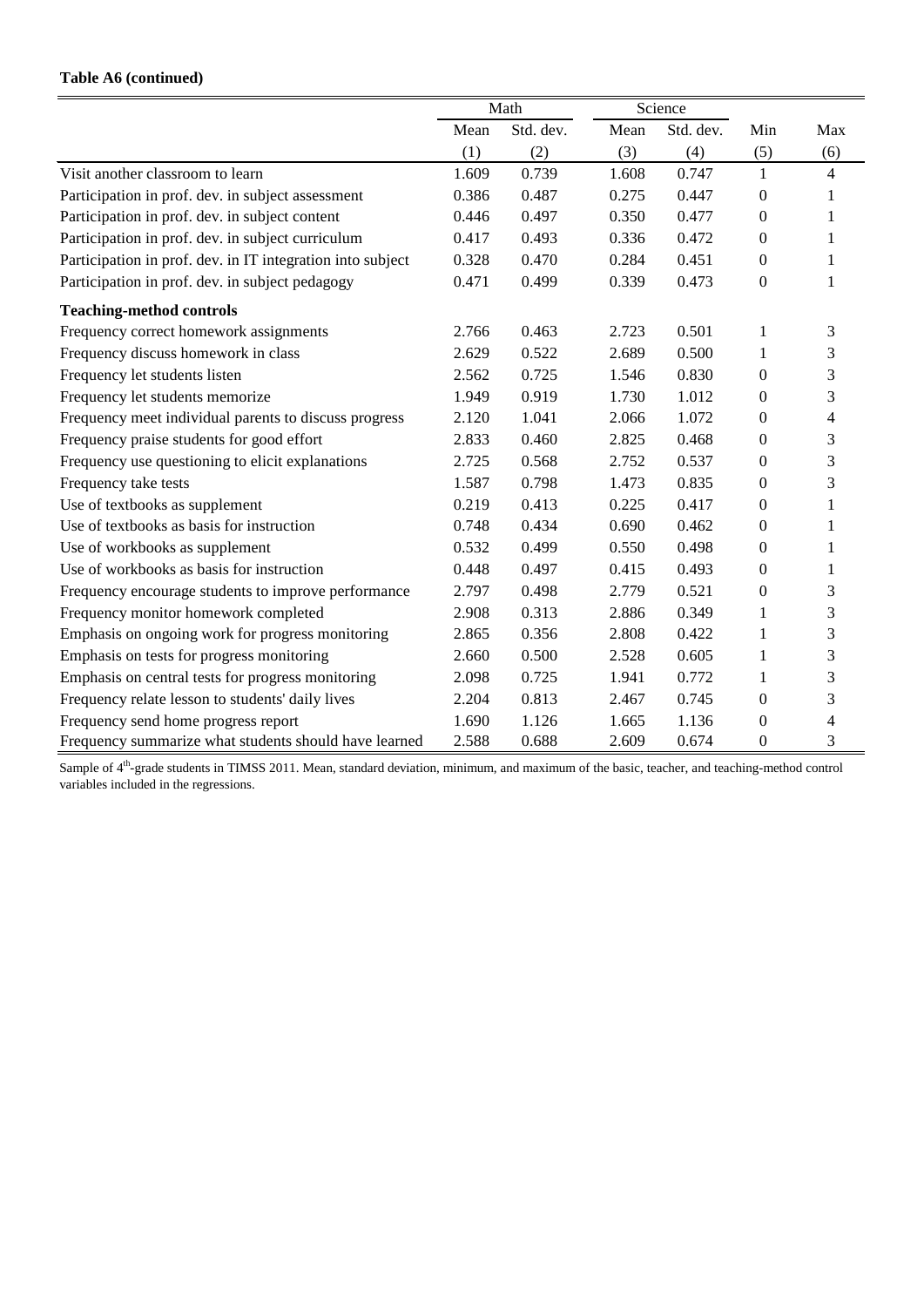|                                                | $8th$ grade |                   |           |                  | $4th$ grade       |           |                  |           |  |
|------------------------------------------------|-------------|-------------------|-----------|------------------|-------------------|-----------|------------------|-----------|--|
|                                                |             | High computer use |           | Low computer use | High computer use |           | Low computer use |           |  |
|                                                |             | (1)               |           | (2)              | (3)               |           | (4)              |           |  |
|                                                | Math        | Science           | Math      | Science          | Math              | Science   | Math             | Science   |  |
| <b>Specific computer uses</b>                  |             |                   |           |                  |                   |           |                  |           |  |
| Look up ideas and information                  |             |                   |           |                  |                   |           |                  |           |  |
| Implied $\beta$                                | $-0.0155$   | $0.0360***$       | $-0.0033$ | $0.0251**$       | $0.0317***$       | 0.0021    | $0.0441***$      | 0.0084    |  |
|                                                | [1.86]      | [12.04]           | [0.07]    | [4.50]           | [18.75]           | [0.07]    | [26.67]          | [0.81]    |  |
| $\beta$ math $-\beta$ science                  |             | $-0.0514$         |           | $-0.0285$        | $0.0295***$       |           | $0.0357***$      |           |  |
| $\eta$ math $-\eta$ science                    |             | $-0.0369$         |           | $-0.0234$        | $-0.0095$         |           | $0.0399*$        |           |  |
| Practice skills and procedures                 |             |                   |           |                  |                   |           |                  |           |  |
| Implied $\beta$                                | $-0.0023$   | $-0.0220**$       | 0.0018    | $-0.0193$        | $-0.0177**$       | $-0.0075$ | $-0.0261***$     | $-0.0136$ |  |
|                                                | [0.05]      | [4.16]            | [0.02]    | [2.35]           | [5.44]            | [0.98]    | [9.62]           | [2.16]    |  |
| $\beta_{\text{math}} - \beta_{\text{science}}$ |             | 0.0197            | 0.0211    |                  | $-0.0102$         |           | $-0.0125$        |           |  |
| $\eta$ math $-\eta$ science                    |             | 0.0431            | 0.0527    |                  | $0.066***$        |           | $0.0427*$        |           |  |
| Process and analyze data                       |             |                   |           |                  |                   |           |                  |           |  |
| Implied $\beta$                                | 0.0127      | $-0.0142$         | $-0.0043$ | $-0.0081$        |                   |           |                  |           |  |
|                                                | [1.46]      | [2.12]            | [0.12]    | [0.55]           |                   |           |                  |           |  |
| $\beta_{\text{math}} - \beta_{\text{science}}$ |             | 0.0269            |           | 0.0038           |                   |           |                  |           |  |
| $\eta$ math $-\eta$ science                    |             | 0.0225            |           | 0.0065           |                   |           |                  |           |  |
| <b>Combined computer use</b>                   |             |                   |           |                  |                   |           |                  |           |  |
| Implied $\beta$                                | $-0.0051$   | 0.0000            | $-0.0057$ | $-0.0021$        | $0.0134***$       | $-0.0061$ | $0.0171***$      | $-0.0068$ |  |
|                                                | [1.62]      | [0.00]            | [1.55]    | [0.18]           | [8.70]            | [1.81]    | [8.87]           | [1.50]    |  |
| $\beta$ math $-\beta$ science                  |             | $-0.0051$         |           | $-0.0037$        | $0.0195***$       |           | $0.0238***$      |           |  |
| $\eta$ math $-\eta$ science                    |             | $0.0279**$        |           | $0.0337**$       | $0.0573***$       |           | $0.0822***$      |           |  |
| <b>Basic controls</b>                          |             | yes               |           | yes              | yes               |           | yes              |           |  |
| Teacher controls                               |             | yes               |           | yes              | not applicable    |           | not applicable   |           |  |
| Teaching-method controls                       |             | yes               |           | yes              | yes               |           | yes              |           |  |
| Observations                                   |             | 111,249           |           | 44,699           | 105,261           |           | 54,360           |           |  |
| Clusters                                       |             | 6,048             |           | 5,502            | 7,992             |           | 7,718            |           |  |

**Table A7: The effect of classroom computer use by whether students use computers at home**

Dependent variable: TIMSS student test score in math and science, respectively. Grade and student subsample indicated by headers. Subsamples refer to students above/at vs. below median computer use at home within each country. Top and bottom panel in each column report separate estimations. Correlated random effects models estimated by seemingly unrelated regressions (SUR). Implied *β* represents the effect of the respective computer use category implied in the correlated random effects model, estimated according to equation (5). Regressions weighted by students' sampling probability. See Tables A3 and A5 in the appendix for lists of control variables.  $\chi^2$  statistics adjusted for clustering at the classroom level in brackets. Significance levels: \* 10%, \*\* 5%, \*\*\* 1%.